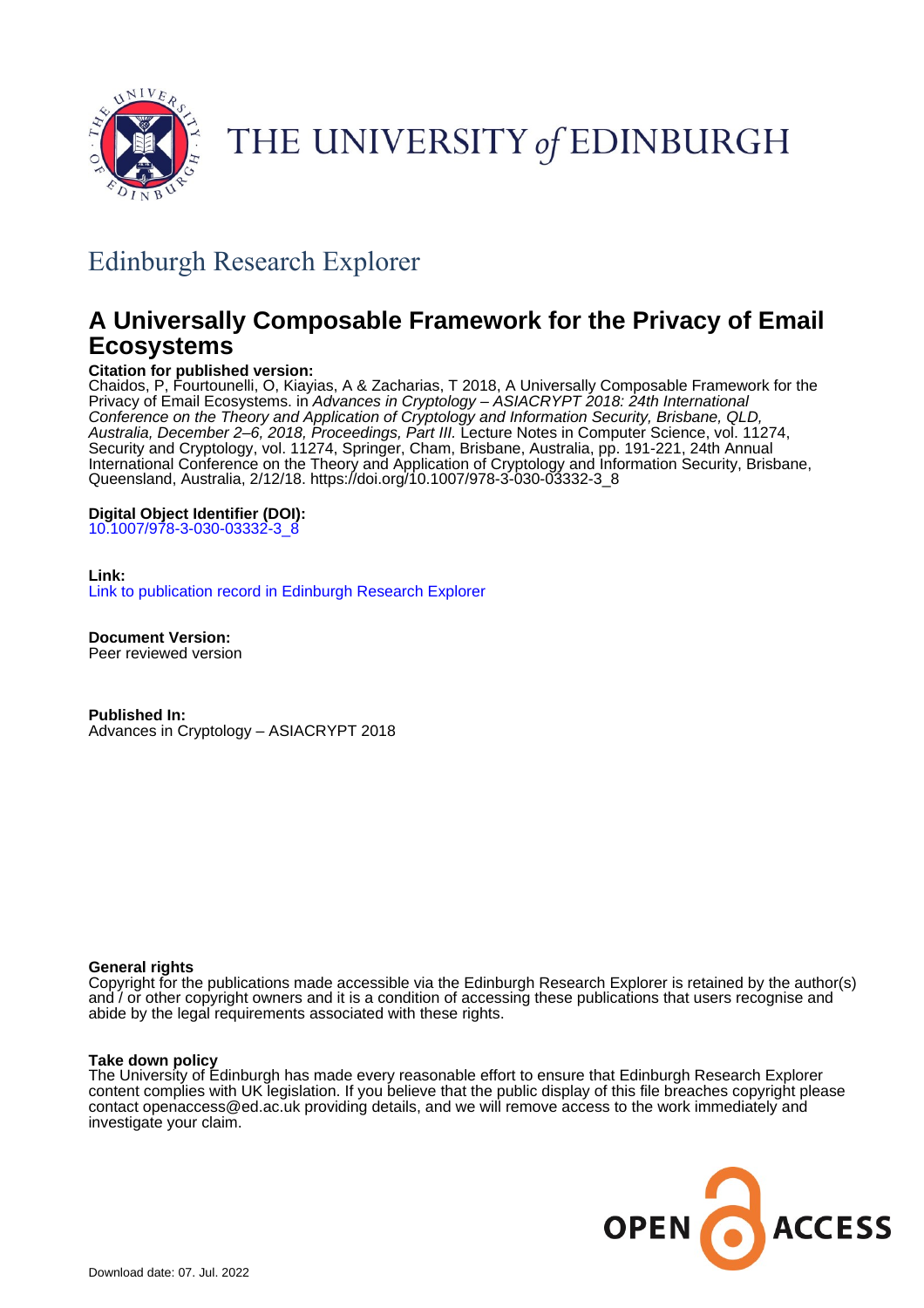## A Universally Composable Framework for the Privacy of Email Ecosystems\*

Pyrros Chaidos<sup>1</sup>, Olga Fourtounelli<sup>1</sup>, Aggelos Kiayias<sup>2,3</sup>, and Thomas Zacharias<sup>2</sup>

<sup>1</sup> National and Kapodistrian University of Athens, Greece {pchaidos,folga}@di.uoa.gr <sup>2</sup> The University of Edinburgh, UK {akiayias,tzachari}@inf.ed.ac.uk 3 IOHK, UK

Abstract. Email communication is amongst the most prominent online activities, and as such, can put sensitive information at risk. It is thus of high importance that internet email applications are designed in a privacy-aware manner and analyzed under a rigorous threat model. The Snowden revelations (2013) suggest that such a model should feature a global adversary, in light of the observational tools available. Furthermore, the fact that protecting metadata can be of equal importance as protecting the communication context implies that end-to-end encryption may be necessary, but it is not sufficient.

With this in mind, we utilize the Universal Composability framework [Canetti, 2001] to introduce an expressive cryptographic model for email "ecosystems" that can formally and precisely capture various well-known privacy notions (unobservability, anonymity, unlinkability, etc.), by parameterizing the amount of leakage an ideal-world adversary (simulator) obtains from the email functionality.

Equipped with our framework, we present and analyze the security of two email constructions that follow different directions in terms of the efficiency vs. privacy tradeoff. The first one achieves optimal security (only the online/offline mode of the users is leaked), but it is mainly of theoretical interest; the second one is based on parallel mixing [Golle and Juels, 2004] and is more practical, while it achieves anonymity with respect to users that have similar amount of sending and receiving activity.

## 1 Introduction

During the last decade, internet users increasingly engage in interactions that put their sensitive information at risk. Social media, e-banking, e-mail, and egovernment, are prominent cases where personal data are collected and processed in the web. To protect people's personal data, it is important that applications intended for communication of such information over the internet are designed in a privacy-aware manner and analyzed under a rigorous threat model.

<sup>⋆</sup> This work was supported by the European Union's Horizon 2020 research and innovation programme under grant agreement No 653497 (project PANORAMIX).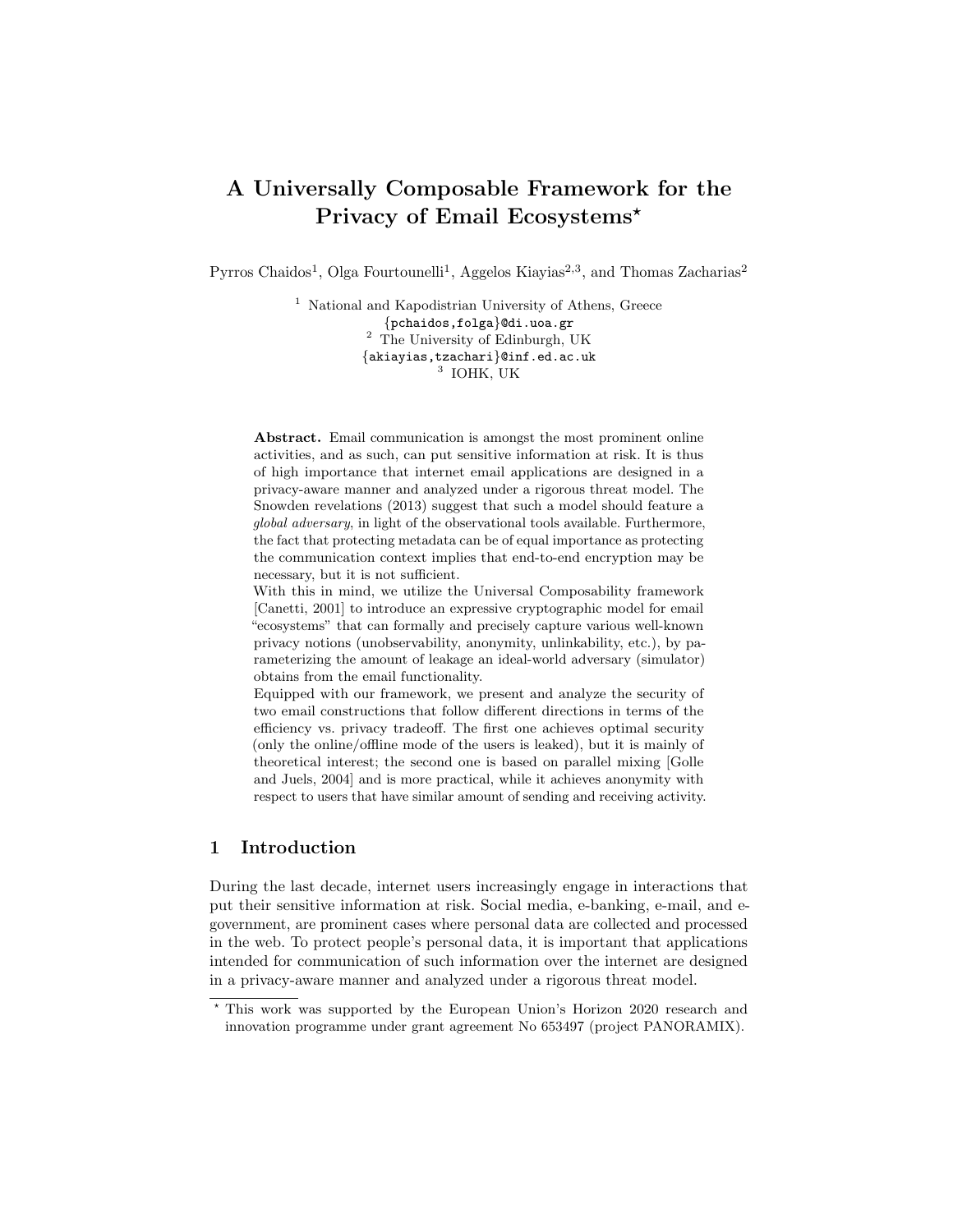The recent revelations by Snowden (2013) on massive surveillance of citizens' internet interactions, confirmed researchers' views that current technology is sufficient to provide adversaries with the tools to monitor the entire network. This was a turning point in that, henceforth, treating internet security and privacy in a threat model that considers a global adversary seems not only desirable, but imperative for the design of state-of-the-art cryptographic protocols.

As far as standard security is concerned, i.e., hiding the context between communicating internet users, there have been significant advancements on the aforementioned matter, mainly to due to wide deployment of end-to-end (E2E) encryption tools, even for some of the world's most popular applications, such as WhatsApp, Viber, Facebook Messenger and Skype (over Signal). However, it is well understood that E2E encryption is not enough to protect the users' metadata (e.g. users' identities and location, or the communication time), that often can be of equal importance. The protection of metadata is studied in the context of anonymous communications, that were introduced by the seminal works of Chaum with the concept of mix-nets [\[10\]](#page-32-0), followed by DC-nets a few years later [\[8\]](#page-32-1). A mixnet is a message transmission system that aims to decouple the relation of senders to receivers by using intermediate servers to re-encrypt and re-order messages. The operation of mix-nets relies on messages from A to B making intermediate stops in mix servers, with appropriate delay times so that multiple messages "meet" at each server. The server re-encrypts messages before forwarding them, thus breaking the link between incoming and outgoing messages. We will analyse a mix-based system in Sect. [6](#page-25-0) and contrast its overhead to the more expensive broadcast solution in Sect. [5.](#page-18-0) Nowadays, the most scalable solutions of anonymous communications in the real-world rely on onion-routing [\[33\]](#page-33-0), and mostly on the Tor anonymous browser [\[16\]](#page-32-2). Although very efficient and a major step forward for privacy-preserving technologies, it has been pointed out (e.g., [\[21,](#page-33-1) [32,](#page-33-2) [34\]](#page-33-3)) that onion-routing can provide anonymity only against adversaries with local views with respect to the (three) relay routing nodes, whereas a global observer can easily derive the addresses of two entities that communicate over onion-routing applications. Towards the goal of communication anonymity against a global adversary [\[2,](#page-32-3) [9,](#page-32-4) [11–](#page-32-5)[13,](#page-32-6) [24–](#page-33-4)[26,](#page-33-5) [29,](#page-33-6) [35\]](#page-33-7), various schemes have been proposed, and several recent ones achieving reasonable latency [\[1,](#page-32-7) [9,](#page-32-4) [25,](#page-33-8) [26,](#page-33-5) [29,](#page-33-6) [35\]](#page-33-7).

Modeling privacy for email ecosystems. In this work, we focus on the study of privacy (as expressed via several anonymity-style notions cf. [\[27\]](#page-33-9)) for email ecosystems. The reason why we choose to focus on the email case is threefold:

1. Email is one of the most important aspects of internet communication, as email traffic is estimated to be in the order of  $\sim 10^{11}$  messages per day, while there are approximately 2.5 billion accounts worldwide  $4$ .

2. The actual network infrastructure of an email ecosystem has some special features that encourage a separate study from the general case of private messaging. Namely, the users dynamically register, go online/offline, and communicate,

<span id="page-2-0"></span><sup>4</sup> [https://www.radicati.com/wp/wp-content/uploads/2014/10/](https://www.radicati.com/wp/wp-content/uploads/2014/10/Email-Market-2014-2018-Executive-Summary.pdf)

[Email-Market-2014-2018-Executive-Summary.pdf](https://www.radicati.com/wp/wp-content/uploads/2014/10/Email-Market-2014-2018-Executive-Summary.pdf)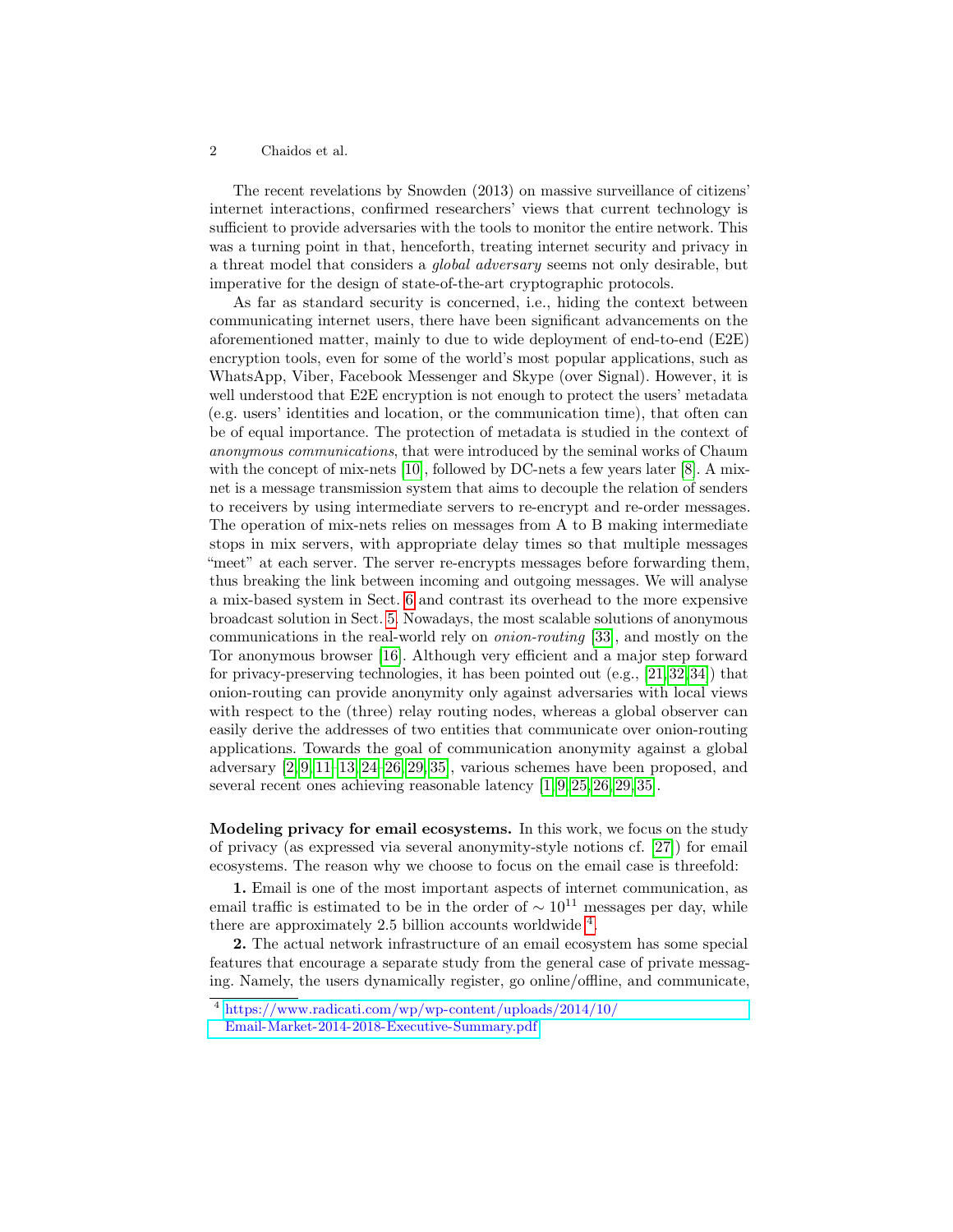in a client-friendly environment and the management of the protocol execution is mainly handled by their service providers (SPs) that manage their inboxes. In turn, the client interface allows the user to log in/log out and while online, submit send and fetch requests to their SP. Moreover, adding a subsystem of mix-nodes which, in principle, are functionally different than the clients and the SPs, stratifies the observational power of the global adversary into three layers (i) the client $\leftrightarrow$ SP channels, (ii) the SP $\leftrightarrow$ mix-node channels, and (iii) the channels within the mix-node system. Under this real-world setting, exploring the feasibility and the trade off between efficiency and privacy for anonymous email routing poses restrictions on the expected secrecy, that would not be present in a generic peer-to-peer setting (e.g. users jointly engaging in an MPC execution).

3. To the best of our knowledge, there is no prior work on general modeling of email privacy in a computational model, that captures protocol flow under a composition of individual email messaging executions. The Universal Composability  $(UC)$  framework [\[6\]](#page-32-8) is the ideal tool for such a modeling.

#### Contributions. Our contributions are as follows:

1. In Section [3,](#page-6-0) we introduce a framework for the formal study of email ecosystems in the real-ideal world paradigm of the UC model [\[6\]](#page-32-8). The realworld entities involved in our framework comprise the set of clients, the of SPs and the subsystem of mix-nodes; all entities are synchronized via a *qlobal clock* functionality  $\mathcal{G}_{\text{clock}}$  and communicate over an *authenticated channel functionality* with bounded message delay  $\Delta_{\text{net}}$ , denoted by  $\mathcal{F}_{\text{auth}}^{\Delta_{\text{net}}}$ . In the ideal-world, an email privacy functionality  $\mathcal{F}_{\text{priv}}^{\text{Leak},\Delta_{\text{net}}}$  manages email traffic among dummy parties that forward their inputs. The functionality is parameterized by  $\Delta_{\text{net}}$  and a leakage function Leak, defined over the history transcript, that formally expresses the underlying privacy notion the studied email ecosystem should satisfy. To illustrate the expressibility of our framework, in Section [4,](#page-12-0) we show how to formally capture intuitively well understood privacy notions by properly defining the leakage function. In particular, we express and study the relation of notions of anonymity, unlinkability, unobservability and pseudonymity defined in [\[27\]](#page-33-9), as well as E2E encryption, and a notion we call weak anonymity that, although a relaxed version of standard anonymity (still stronger than E2E encryption), provides reasonable privacy guarantees given the setting.

2. In Section [5,](#page-18-0) we present and formally analyze a theoretical construction with quadratic communication overhead that we prove it achieves unobservability (i.e, only the online/offline mode of the clients is leaked), which we argue that it sets the optimal level of privacy that can be expected under the restrictions posed in our client-SP setting, even against a global adversary that only observes the network. As a result, the said construction shows that in principle, optimal privacy is feasible, while the challenge of every real-world email ecosystem is to balance the privacy vs. efficiency trade off.

3. In Sections [6](#page-25-0) and [7](#page-30-0) we analyze a construction similar to the classical parallel mix of Golle and Juels [\[18\]](#page-33-10), to illustrate the expressiveness of our model in a more practice-oriented protocol. We focus on the UC simulation in Section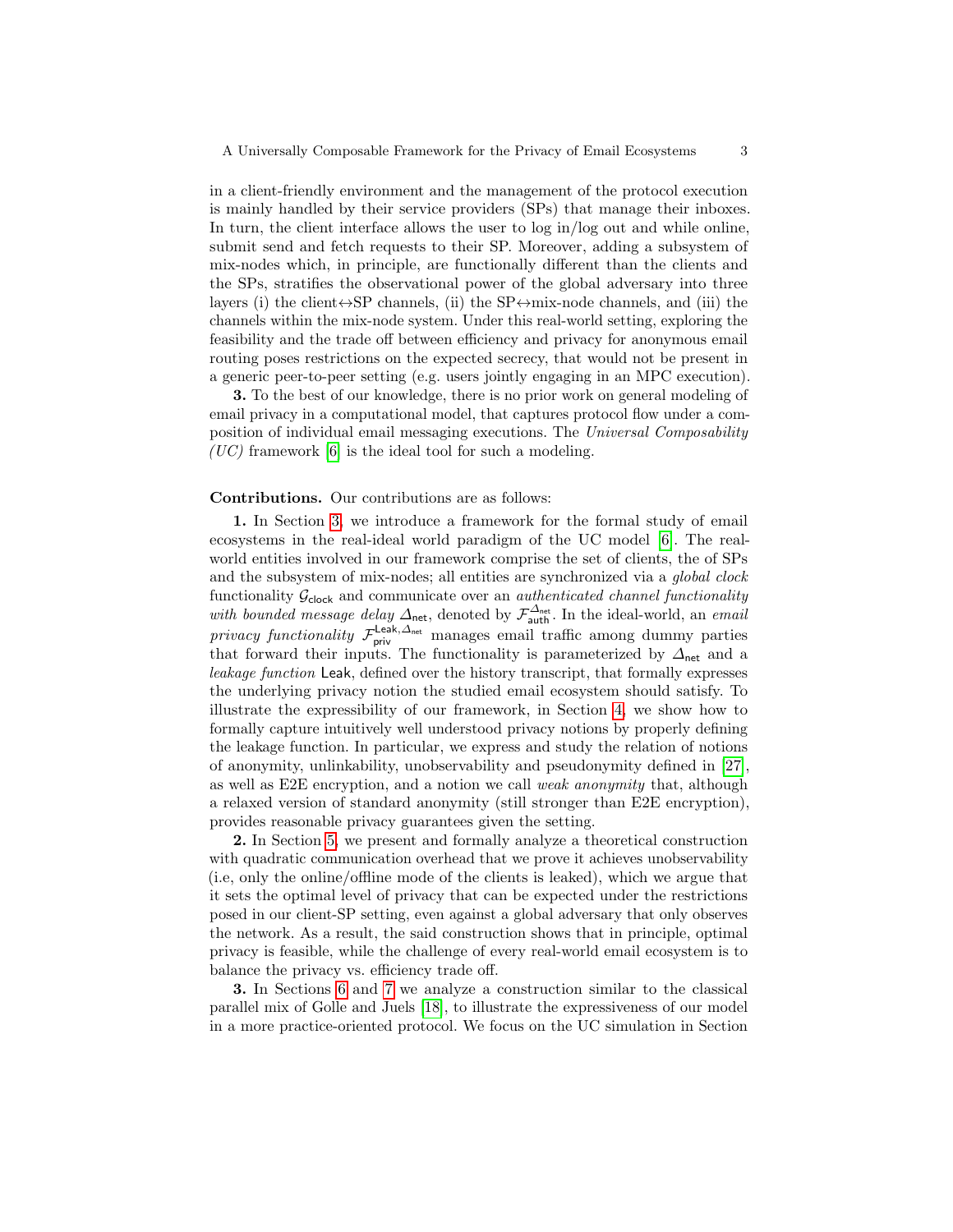[6,](#page-25-0) and in Section [7,](#page-30-0) we use Håstad's matrix shuffle to model the permutation's distribution. This in turn makes our analysis relevant to Atom [\[25\]](#page-33-8), a state of the art anonymity system using similar permutation strategies. At the same time, as we only assume an adversary that is a global passive observer, Atom's techniques to mitigate corruptions are complementary, even if orthogonal, to our work.

## 2 Background

#### 2.1 Notation

We use  $\lambda$  as the security parameter and write negl( $\lambda$ ) to denote that some function  $f(\cdot)$  is negligible in  $\lambda$ . We write [n] to denote the set  $\{1, \ldots, n\}$  and  $\llbracket \cdot \rrbracket$ to denote a multiset. By  $X \approx_{\epsilon} Y$ , we denote that the random variable ensembles  ${X_{\lambda}}_{\lambda\in\mathbb{N}}, {Y_{\lambda}}_{\lambda\in\mathbb{N}}$  are computationally indistinguishable with error  $\epsilon(\cdot)$ , i.e., for every probabilistic polynomial time (PPT) algorithm  $A$ , it holds that

$$
|\Pr[w \leftarrow X_{\lambda} : \mathcal{A}(w) = 1] - \Pr[w \leftarrow Y_{\lambda} : \mathcal{A}(w) = 1] < \epsilon(\lambda)|.
$$

We simply write  $X \approx Y$  when the error  $\epsilon$  is negl( $\lambda$ ). The notation  $x \stackrel{\$}{\leftarrow} S$  stands for  $x$  being sampled from the set  $S$  uniformly ar random.

#### <span id="page-4-0"></span>2.2 IND-CPA security of public-key encryption schemes

In our constructions, we utilize public-key encryption (PKE). We require that a PKE scheme  $PKE = (KeyGen, Enc, Dec)$  satisfies the property of *multiple challenge* IND-CPA (m-IND-CPA) security, which is equivalent to standard IND-CPA security (up to negligible error). We recall that m-IND-CPA with error  $\epsilon(\lambda)$ dictates that any adversary  $\beta$  that (a) obtains the public key, and (b) sends (polynomially many) challenge queries of the form  $(M_0, M_1)$  to the challenger receiving encryption of  $M_b$ , where b is the random bit of the challenger, can not guess *b* with more than  $1/2 + \epsilon(\lambda)$  probability.

#### 2.3 Related Work

Early works treating anonymity followed the intuitive definition of Pfitzmann and Khöntopp [\[28\]](#page-33-11) as "the state of not being identifiable within a set of subjects". and aimed to augment it by quantifying the degree of non-identifiability. One of the first efforts in that direction (predating  $[28]$ ) was the concept of " $k$ -anonymity" by Samarati and Sweeney [\[30\]](#page-33-12), that (in the context of databases) attempts to identify an individual produce at least  $k$  candidates.

In [\[15,](#page-32-9)[31\]](#page-33-13), anonymity is quantified by measuring the probability that a message M was sent by a user U.Thus, we are no longer interested only in the size of the set of candidates, but also their relative probabilities. This definition improved upon the "folklore" metric of only measuring the size of the subject set, even if the probability distribution on that set was highly non-uniform  $-e.g.$  [\[23\]](#page-33-14).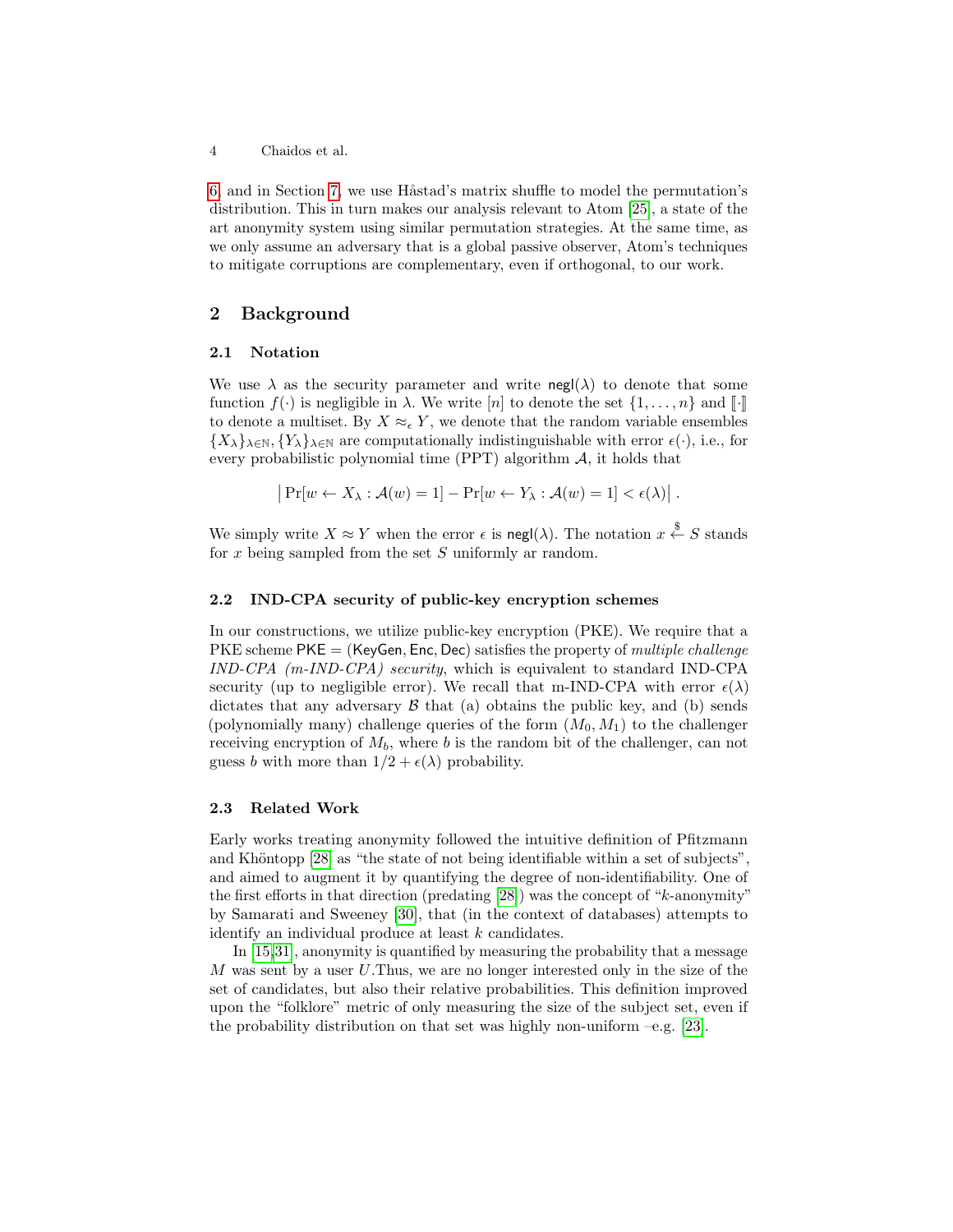The seminal work of Dwork [\[17\]](#page-33-15) on Differential Privacy, while originating in the realm of databases, highlights and formalizes the strength of combining different pieces of seemingly privacy-respecting information to arrive at a privacyimpacting conclusion. Influenced in part by Differential Privacy, AnoA [\[3\]](#page-32-10) is a game-based privacy analysis framework that is flexible enough to model various privacy concepts.Their approach is based on games between a challenger and an adversary who has control of the execution of the game, apart from a challenge message representing the scenarios the adversary is trying to distinguish.

In a different direction, the Universal Composability (UC) framework, [\[6\]](#page-32-8) models security as a simulation not against an adversary, but a malicious environment, given strong control over the inputs of each party as well as a complete view of the system. This rigorous approach produces strong and composable security guarantees but is quite demanding in that the simulation must operate with the bare minimum of data (i.e. what we assume the protocol leaks). This precision in both simulation and leakage is a key motivation of this work.

On the other hand, state of the art anonymous communication solutions such as Loopix [\[29\]](#page-33-6) which aims for high performance while maintaining strong anonymity properties, as well as unobservability, are analyzed under a weaker adversary. Moreover, Atom [\[25\]](#page-33-8) is engineered to provide statistical indistinguishable shuffling with strong safeguards against malicious servers, but lacks formal proofs. In our work, we analyze a construction that shares a similar design (namely Håstad's matrix shuffle), so that we are able to offer a suggested  $T$  value (i.e. mix length) as a side contribution in Section [7.](#page-30-0) A key difference between Loopix and Atom is that Loopix uses a free routing approach (i.e a message's path is determined by its sender) as opposed to allowing mix nodes to route messages. The first approach is more agreeable with high-efficiency solution aiming for a practical level of resilience against active adversaries while the second approach is easier to reason about but requires a passive adversary or measures such as NIZKs or trap messages to ensure correct behavior.

Camenish and Lysyanskaya [\[5\]](#page-32-11) offer a treatment of onion routing in the Universal Composability model. The defining characteristic of onion routing, is that routing is entirely determined by the initial sender and is not influenced by the intervening nodes. As such, their analysis focuses on defining security with regards to the encryption, padding, structuring and layering of onions rather than the routing strategy itself. This is orthogonal to our approach: we focus on evaluating the anonymity of different mixing strategies under what we view as realistic requirements about the message encapsulation.

Wikström  $[36]$  covers the UC-security of a specific mix construction. His analysis is well-suited to voting but is hard to generalize over other use cases and performance parameters. In contrast, our work, while focusing on email, is more general and flexible in regards to leakage, timings and network topology.

In the work of Alexopoulos *et al.* [\[1\]](#page-32-7), anonymity is studied in the concept of messaging via a stand-alone simulation-based model. Even though formally treated, anonymity in [\[1\]](#page-32-7) is defined under a framework that is weaker than UC.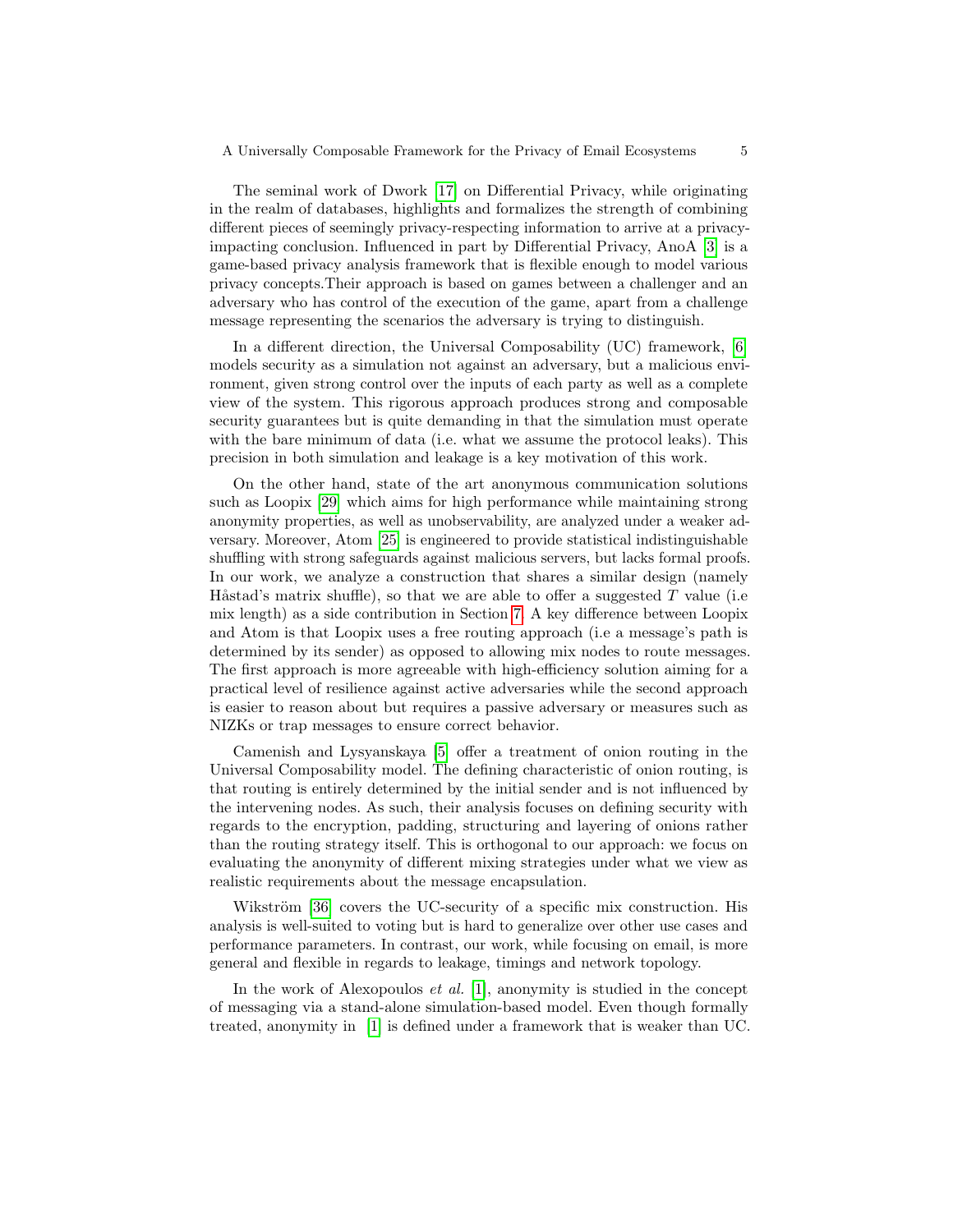### <span id="page-6-0"></span>3 A UC framework for the privacy of email ecosystems

In this section, we present our UC framework for email privacy. As in standard UC approach, privacy will be defined via the inability of an environment  $Z$ . that schedules the execution and provides the inputs, to distinguish between (i) a real-world execution of an email ecosystem E in the presence of a (global passive) adversary  $A$  and (ii) an ideal-world execution handled by an email privacy functionality interacting with a PPT simulator Sim. More specifically, we adjust our definitions to the *qlobal*  $UC$  setting [\[7\]](#page-32-12), by incorporating a global clock functionality (cf. [\[4,](#page-32-13) [22\]](#page-33-17)) that facilitates synchronicity and is accessed by all parties, including the environment.

#### 3.1 Entities and protocols of an email ecosystem

The entities that are involved in a private email "ecosystem"  $E$  are the following:

- The service providers (SPs)  $\mathsf{SP}_1, \ldots, \mathsf{SP}_N$  that register users and are responsible for mailbox management and email transfer.
- The *clients*  $C_1, \ldots, C_n$  that wish to exchange email messages and are registered to the SPs. For simplicity, we assume that each client is linked with only one SP that manages her mailbox. We write  $C_{\ell}$  QSP<sub>i</sub> to denote that  $C_{\ell}$ is registered to  $SP<sub>i</sub>$ , where registration is done dynamically. We define the set  $\mathbf{C}_i := \{ C_\ell \mid C_\ell \mathbb{QSP}_i \}$  of all clients whose mailboxes  $\mathsf{SP}_i$  is managing.
- The *mix node* subsystem  $MX$  that consists of the mix nodes  $MX_1, \ldots, MX_m$ and is the core of the anonymous email routing mechanism.

An email ecosystem  $E$  has the two following phases:

Initialization is a setup phase where all SPs and mix nodes generate any possible private and public data, and commune their public data to a subset of the ecosystem's entities.

- **Execution** is a phase that comprises executions of the following protocols:
	- The REGISTER protocol between client  $C_s$  and her service provider  $SP_i$ . For simplicity, we assume that registration can be done only once.
	- The SEND protocol between client  $C_s$  and her service provider SP<sub>i</sub>. In particular,  $C_s$  that wishes to send a message M to some client address  $C_r$  QSP<sub>i</sub> authenticates to  $SP_i$  and provides her with an encoding  $\mathsf{Encode}(M, C_r \otimes SP_i)$ of  $(M, C_r \t\t\t\t@SP<sub>i</sub>)$  (that may not necessarily include information about the sender). At the end of the protocol,  $\mathsf{Encode}(M, C_r \mathbb Q\mathsf{SP}_i)$  is at the outbox of  $C_s@{\sf SP}_i$  managed by  ${\sf SP}_i$ .
	- The ROUTE protocol that is executed among  $SP_1, \ldots, SP_N$  and  $MX_1, \ldots, MX_m$ . Namely, the encoded message  $\mathsf{Encode}(M, C_r \mathbb{QSP}_i)$  is forwarded to the MX subsystem, which in turn delivers it to  $\mathsf{SP}_i$  that manages the inbox of  $C_r$ .
	- The RECEIVE protocol between client  $C_r$  and her service provider  $\mathsf{SP}_j$ , where  $C_r$  can retrieve the messages from the inbox of  $C_r$  QSP<sub>j</sub> via fetch requests.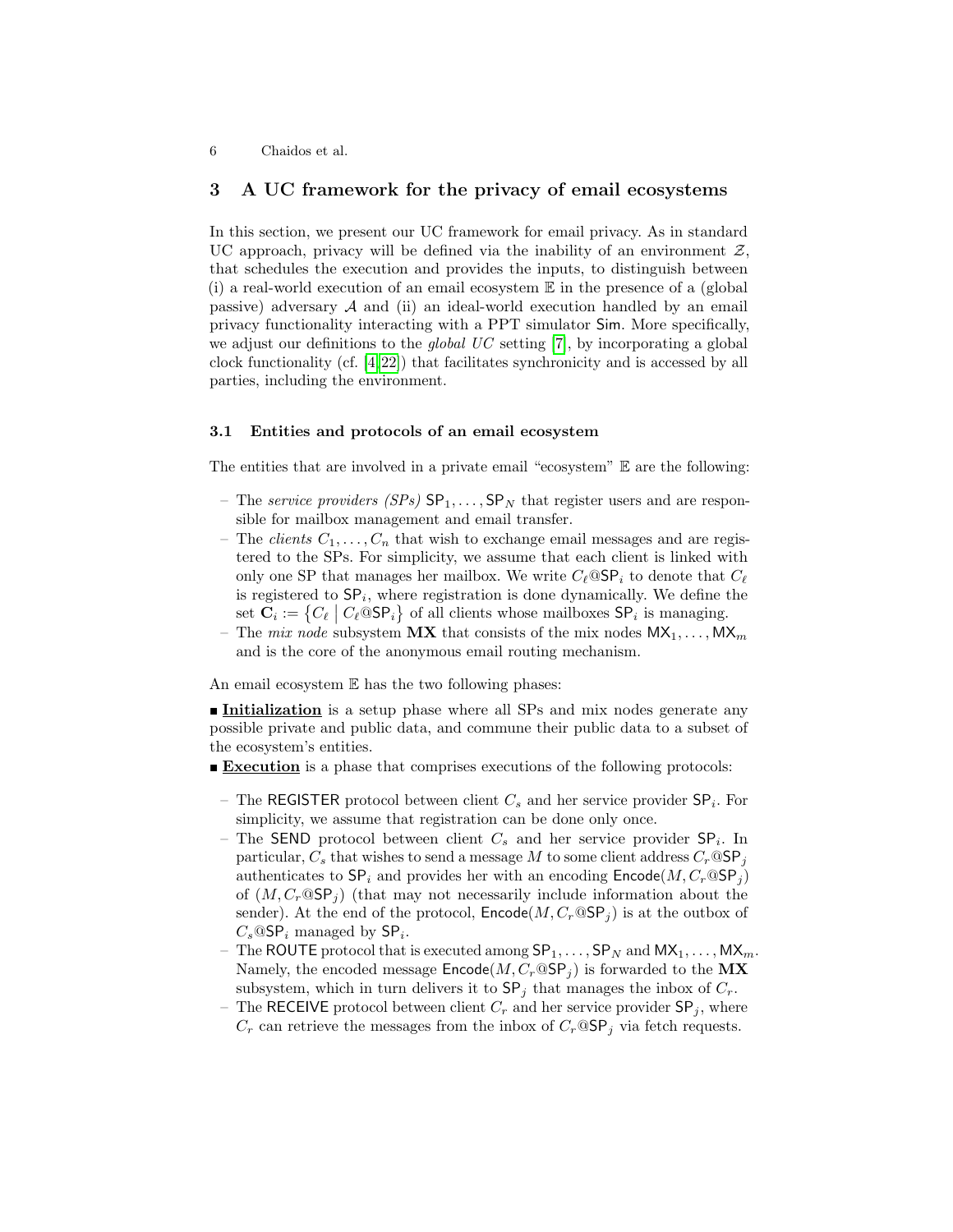Remark 1. In this work, we consider email solutions that follow the realistic client-side approach, where the client-side operations are relatively simple and do not include complex interaction with the other entities for the execution of heavy cryptographic primitives (e.g. pairwise secure MPC). As we will explain shortly, the client-friendly approach poses some limitations on the privacy level that the email ecosystem can achieve.

#### 3.2 A global clock functionality

In our setting, the protocol flow within the email ecosystem  $E$  advances in time slots, that could refer to any suitable time unit (e.g. ms). The entities of  $E$  are synchronized via a *global clock functionality*  $\mathcal{G}_{\text{clock}}$  that interacts with a set of parties **P**, a set of functionalities **F**, the UC environment  $\mathcal{Z}$  and the adversary  $\mathcal{A}$ . In the spirit of [\[4,](#page-32-13) [22\]](#page-33-17), the functionality  $\mathcal{G}_{clock}$ , presented in Fig. [1,](#page-7-0) advances when all entities in  $P$  and  $F$  declare completion of their activity within the current time slot, whereas all entities have read access to it.

The global clock functionality  $\mathcal{G}_{\text{clock}}(\mathbf{P}, \mathbf{F})$ .

The functionality initializes the global clock variable as  $Cl \leftarrow 0$  and the set of advanced parties as  $L_{adv} \leftarrow \emptyset$ .

- Upon receiving (sid, ADVANCE\_CLOCK, P) from  $\mathcal{F} \in \mathbf{F}$  or  $P \in \mathbf{P}$ , if  $P \notin L_{adv}$ , then it adds P to  $L_{adv}$  and sends the message (sid, ADVANCE ACK, P) to F or  $P$ , repsectively, and notifies  $A$  by forwarding (sid, ADVANCE\_CLOCK,  $P$ ). If  $L_{\text{adv}} = \mathbf{P}$ , then it updates as  $\mathsf{Cl} \leftarrow \mathsf{Cl} + 1$  and resets  $L_{\text{adv}} \leftarrow \emptyset$ .
- Upon receiving (sid, READ\_CLOCK) from  $X \in \mathbf{P} \cup \mathbf{F} \cup \{Z, A\}$ , then it sends (sid, READ\_CLOCK, Cl) to  $X$ .

<span id="page-7-0"></span>Fig. 1. The global clock functionality  $\mathcal{G}_{\text{clock}}(P, F)$  interacting with the environment  $\mathcal Z$ and the adversary  $A$ .

#### <span id="page-7-1"></span>3.3 A UC definition of e-mail privacy

Let Ad be the set of all valid email addresses linking the set of clients  $C =$  $\{C_1, \ldots, C_n\}$  and with their corresponding providers in  $SP = \{SP_1, \ldots, SP_N\}$ , i.e.  $\mathbf{Ad} := \bigcup_{i \in [N]} \mathbf{C}_i$ . We denote by P the union  $\mathbf{C} \cup \mathbf{SP} \cup \mathbf{MX}$ .

The history of an email ecosystem execution that involves the entities in  $\mathbf{C}, \mathbf{SP}$  and  $\mathbf{MX}$  is a transcript of actions expressed as a list H, where each action entry of  $H$  is associated with a unique pointer ptr to this action. The leakage in each execution step, is expressed via a *leakage function*  $\textsf{Leak}(\cdot, \cdot)$  that, when given as input (i) a pointer ptr and (ii) an execution history sequence  $H$ , outputs some leakage string z. Here, z could be  $\perp$  indicating no leakage to the adversary. This leakage may depend on the entry indexed by ptr as well as on entries recorded previously (i.e. prior than ptr).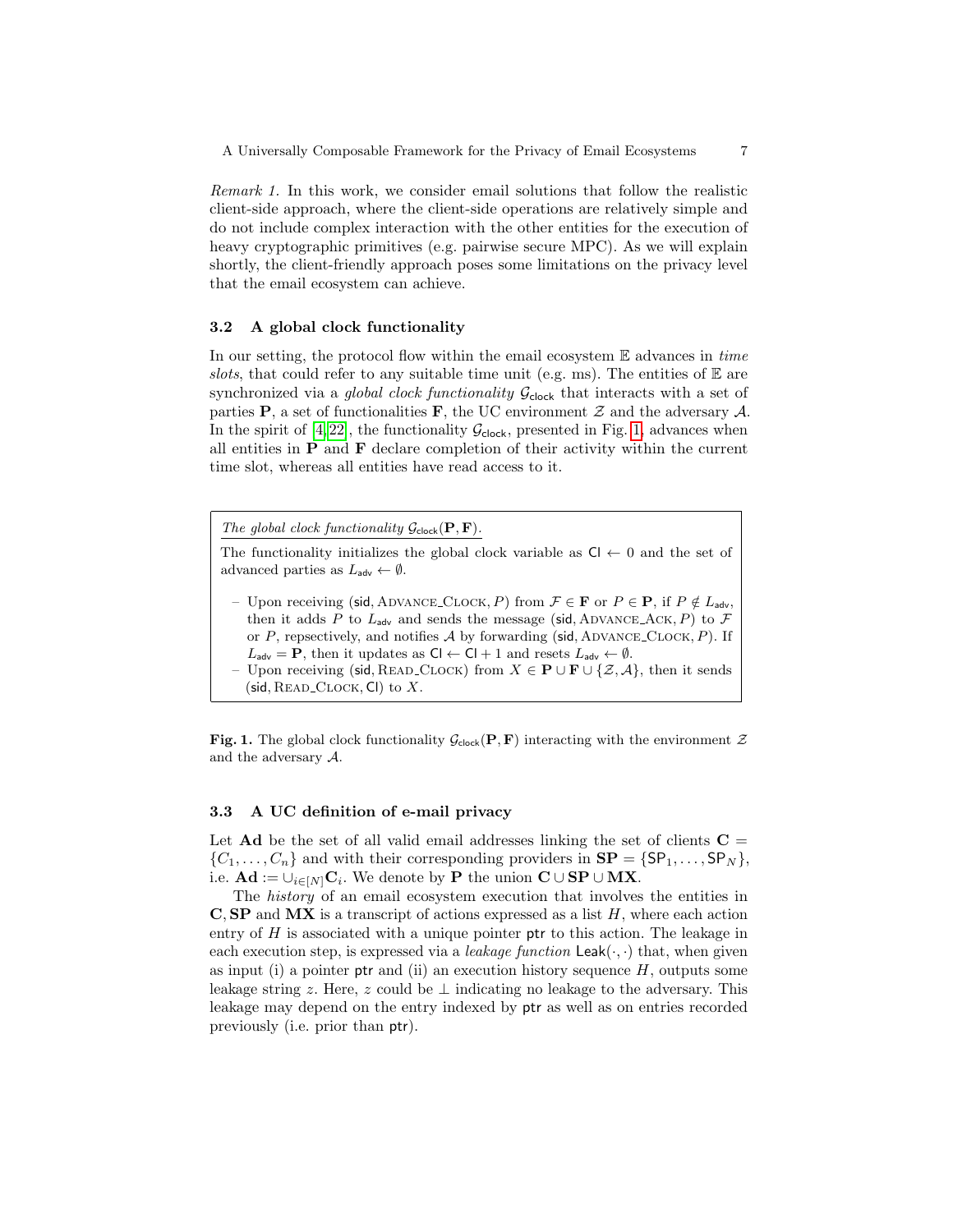We require that during a time slot, the environment sends a message for every party, even when the party is idle (inactive) for this slot, so that the clock can be advanced as described in Fig. [1.](#page-7-0)

The ideal world execution. In the ideal world, the protocol execution is managed by the *email privacy functionality*  $\mathcal{F}_{\text{priv}}^{\text{Leak},\Delta_{\text{net}}}(\bar{\mathbf{P}})$ , parameterized by the message delivery delay bound  $\Delta_{\text{net}}$  and the leakage function Leak $(\cdot, \cdot)$ , with access to  $\mathcal{G}_{\text{clock}}$ . The functionality  $\mathcal{F}_{\text{priv}}^{\text{Leak},\Delta_{\text{net}}}(\textbf{P})$  consists of the Initialization, Execution, and Clock advancement phases, that informally are run as follows:

– At the Initialization phase, all the SPs in SP and mix nodes in MX provide  $\mathcal{F}_{\text{priv}}^{\text{Leak},\Delta_{\text{net}}}(\mathbf{P})$  with an initialization notification via public delayed output. The functionality proceeds to the **Execution** phase when all SPs and mix nodes are initialized. Note that in the ideal world, the SPs and the mix nodes remain idle after Initialization (besides messages intended for  $\mathcal{G}_{clock}$ ), as privacy-preserving email routing is done by  $\mathcal{F}_{\text{priv}}^{\text{Leak},\Delta_{\text{net}}}(\mathbf{P})$ . Their presence in the ideal setting is for consistency in terms of UC interface.

– At the Execution phase,  $\mathcal{F}_{\text{priv}}^{\text{Leak},\Delta_{\text{net}}}(\textbf{P})$  manages the email traffic, as scheduled per time slot by the environment. During this phase, the clients may (dynamically) provide  $\mathcal{F}_{\text{priv}}^{\text{Leak},\Delta_{\text{net}}}(\mathbf{P})$  with registration, log in, log out, send or fetch requests. Upon receiving a request,  $\mathcal{F}_{\text{priv}}^{\text{Leak},\Delta_{\text{net}}}(\mathbf{P})$  updates the history by adding the request as a new entry associated with a unique pointer ptr, in a 'pending' mode. Then, it notifies the simulator Sim by attaching the corresponding leakage. The execution of a pending request which record is indexed by a pointer ptr is completed when  $\mathcal{F}_{\text{priv}}^{\text{Leak},\Delta_{\text{net}}}(\tilde{P})$  receives an ALLOW EXEC message paired with ptr from Sim.

Within a time slot  $T$ , each client may perform only one action that also implies a time advancement request to  $\mathcal{G}_{\mathsf{clock}}$ . In order for the clock to advance all the other parties that performed no action (i.e., the SPs, the mix nodes and the clients that remained idle during  $T$ ), send an explicit time advancement request to  $\mathcal{F}_{\text{priv}}^{\text{Leak},\Delta_{\text{net}}}(\mathbf{P})$ . Besides, any party may submit clock reading requests arbitrarily. All the messages that are intended for  $\mathcal{G}_{\text{clock}}$  are forwarded to it by  $\mathcal{F}_{\text{priv}}^{\text{Leak},\Delta_{\text{net}}}(\mathbf{P})$ .

– At the Clock advancement phase, all parties have already submitted time advancement requests during time slot T, so  $\mathcal{F}_{\text{priv}}^{\text{Leak},\Delta_{\text{net}}}(\textbf{P})$  takes the necessary final steps before proceeding to  $T + 1$ . In particular,  $\mathcal{F}_{\text{priv}}^{\text{Leak},\Delta_{\text{net}}}(\mathbf{P})$  completes the execution of all send and fetch requests that have been delayed for  $\Delta_{\text{net}}$  steps (by Sim). This suggests that in the ideal-world, the delay in message delivery is upper bounded by  $\Delta_{\sf net}$ . Finally,  $\mathcal{F}_{\sf priv}^{\sf{Leak},\Delta_{\sf net}}({\bf P})$  informs Sim of the leakage derived from the aforementioned executions, advances its local time by 1 and reenters the Execution phase for time slot  $T + 1$ .

Formally, the email privacy functionality  $\mathcal{F}_{\text{priv}}^{\text{Leak},\Delta_{\text{net}}}(\mathbf{P})$  is described as follows: Initialization on status 'init'.

 $-\mathcal{F}_{\text{priv}}^{\text{Leak},\Delta_{\text{net}}}(\textbf{P})$  sets its status to 'init'. It initializes the set of valid addresses  $\dot{A}d$ , the set of active entities  $L_{\text{act}}$ , the set of clock-advanced entities  $L_{\text{adv}}$ , the history list  $H$ , and the set of leaked entries  $L_{\text{leak}}$  as empty.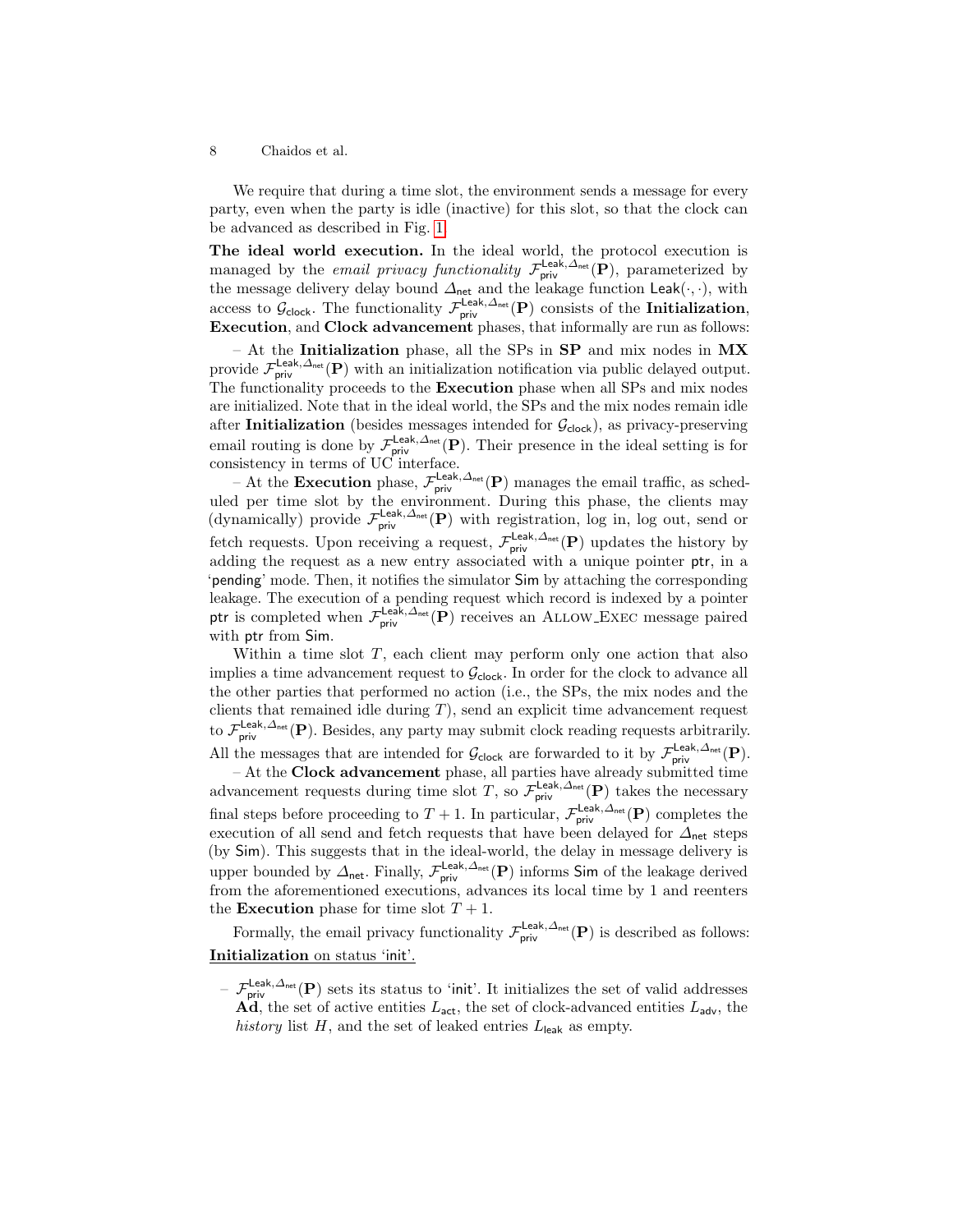- A Universally Composable Framework for the Privacy of Email Ecosystems 9
- Upon receiving (sid, INIT) from a party  $P \in \text{SP} \cup \text{MX}$ , if  $L_{\text{act}} \subsetneq \text{SP} \cup \text{MX}$ , then it sends the message (sid, INIT,  $P$ ) to Sim.
- Upon receiving (sid, ALLOW\_INIT, P) from Sim, if  $P \in (\mathbf{SP} \cup \mathbf{MX}) \setminus L_{\mathsf{act}}$ , then it adds P to  $L_{\text{act}}$ . If  $L_{\text{act}} = \text{SP} \cup \text{MX}$ , then it sends (sid, ready) to Sim.
- Upon receiving (sid, EXECUTE) from Sim, it sends (sid, READ\_CLOCK) to  $\mathcal{G}_{\mathsf{clock}}$ .
- Upon receiving (sid, READ\_CLOCK, CI) from  $\mathcal{G}_{clock}$ , it sets its clock as Cl and its status to 'execute', and sends the message (sid, start, CI) to Sim.

#### Execution on status 'execute'.

## Registration:

- $\overline{\phantom{I}}$  Upon receiving (sid, REGISTER, @SP<sub>i</sub>) from  $C_{\ell}$ , if for every  $j \in [N]$  :  $C_{\ell}$  @SP<sub>j</sub>  $\notin$ Ad and  $C_{\ell} \notin L_{adv}$ , then
	- 1. It sends the message (sid, ADVANCE\_CLOCK,  $C_{\ell}$ ) to  $\mathcal{G}_{\text{clock}}$ .
	- 2. Upon receiving (sid, ADVANCE\_ACK,  $C_{\ell}$ ) from  $\mathcal{G}_{\text{clock}}$ , it adds  $C_{\ell}$  to  $L_{\text{adv}}$ and the entry (ptr, (sid, Cl, REGISTER,  $C_{\ell}@\mathsf{SP}_i),$  'pending') to  $H.$
	- 3. It sends the message  $(\text{sid}, \text{ptr}, \text{Leak}(\text{ptr}, H))$  to Sim.
	- 4. Upon receiving (sid, ALLOW\_EXEC, ptr) from Sim, if ptr refers to an entry of the form  $(\mathsf{ptr}, (\mathsf{sid}, \mathsf{CI}, \mathsf{REGISTER}, C_\ell @ \mathsf{SP}_i), \mathsf{`pending'}),$  then
		- (a) It adds  $C_{\ell}$   $\mathbb{Q}$ SP<sub>i</sub> to **Ad** and  $L_{\text{act}}$ , and initializes a list  $\mathsf{Inbox}[C_{\ell} \mathbb{Q}$ SP<sub>i</sub>] as empty.
		- (b) It updates the entry as  $(\mathsf{ptr}, \left(\mathsf{sid}, \mathsf{Cl}', \mathsf{REGISTER}, C_{\ell} \mathsf{QSP}_i\right), \left( \mathsf{registered}, \mathsf{Cl}'\right)$ .
		- (c) It sends the message  $(\textsf{sid}, \textsf{ptr}, \textsf{Leak}(\textsf{ptr}, H))$  to Sim.

Log in:

- $\overline{\phantom{I}}$  Upon receiving (sid, ACTIVE, QSP<sub>i</sub>) from  $C_{\ell}$ , if  $C_{\ell}$ QSP<sub>i</sub>  $\in$  **Ad** and  $C_{\ell} \notin L_{\mathsf{adv}}$ ,
	- 1. It sends the message (sid, ADVANCE\_CLOCK,  $C_{\ell}$ ) to  $\mathcal{G}_{\text{clock}}$ .
	- 2. Upon receiving (sid, ADVANCE\_ACK,  $C_{\ell}$ ) from  $\mathcal{G}_{\text{clock}}$ , it adds  $C_{\ell}$  to  $L_{\text{adv}}$ and the entry (ptr, (sid, Cl, ACTIVE,  $C_{\ell}$  (SP<sub>i</sub>), 'pending') to H.
	- 3. It sends the message  $(\text{sid}, \text{ptr}, \text{Leak}(\text{ptr}, H))$  to Sim.
	- 4. Upon receiving (sid, ALLOW\_EXEC, ptr) from Sim, if ptr refers to an entry of the form  $(\mathsf{ptr}, (\mathsf{sid}, \mathsf{Cl}', \mathrm{ACTIVE}, C_\ell @ \mathsf{SP}_i), \mathsf{'pending'}),$  then
		- (a) If  $C_{\ell}$   $\mathfrak{S}P_i \notin L_{\text{act}}$ , then it adds  $C_{\ell}$   $\mathfrak{S}P_i$  to  $L_{\text{act}}$ .
		- (b) It updates the entry as  $(\text{ptr}, (\text{sid}, \text{C}l', \text{ACTIVE}, C_{\ell} \text{@SP<sub>i</sub>}), (\text{logged in}, \text{C}l')'.$
		- (c) It sends the message (sid, ptr, Leak(ptr,  $H$ )) to Sim.

Log out:

- $\overline{\phantom{a}}$  Upon receiving (sid, INACTIVE,  $@{\sf SP}_i$ ) from  $C_{\ell}$ , if  $C_{\ell}@{\sf SP}_i \in {\bf Ad}$  and  $C_{\ell} \notin$  $L_{\text{adv}}$ , then
	- 1. It sends the message (sid, ADVANCE\_CLOCK,  $C_{\ell}$ ) to  $\mathcal{G}_{\text{clock}}$ .
	- 2. Upon receiving (sid, ADVANCE\_ACK,  $C_{\ell}$ ) from  $\mathcal{G}_{\text{clock}}$ , it adds  $C_{\ell}$  to  $L_{\text{adv}}$ and the entry (ptr, (sid, Cl, INACTIVE,  $C_{\ell} @{\sf SP}_i),$  , 'pending') to  $H.$
	- 3. It sends the message  $(\text{sid}, \text{ptr}, \text{Leak}(\text{ptr}, H))$  to Sim.
	- 4. Upon receiving (sid, ALLOW\_EXEC, ptr) from Sim, if ptr refers to an entry of the form  $(\mathsf{ptr}, (\mathsf{sid}, \mathsf{Cl}', \mathsf{INACTIVE}, C_\ell @ \mathsf{SP}_i), \mathsf{'pending'}),$  then (a) If  $C_{\ell} @ SP_i \in L_{act}$ , then it deletes  $C_{\ell} @ SP_i$  from  $L_{act}$ .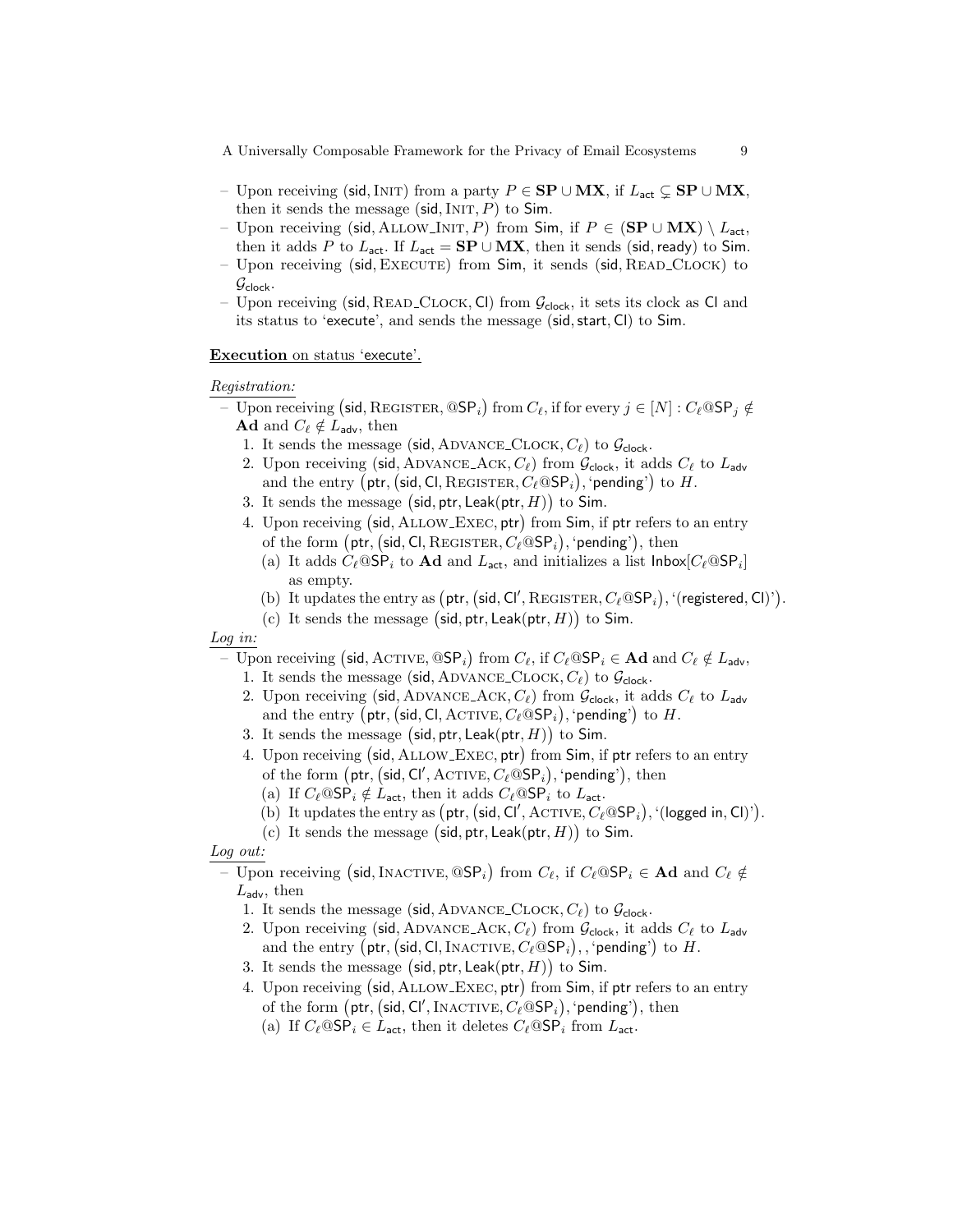- (b) It updates the entry as  $(\text{ptr}, (\text{sid}, \text{CI}', \text{INACTIVE}, C_{\ell} \text{@SP<sub>i</sub>}), (\text{(logged out}, \text{CI})').$
- (c) It sends the message (sid, ptr, Leak(ptr,  $H$ )) to Sim.

Send:

- Upon receiving (sid, SEND,  $\langle C_s \tQSP_i, M, C_r \tQSP_j \rangle$ ) from  $C_s$ , if  $C_s \tQSP_i, C_r \tQSP_j \in$ Ad and  $C_s \in L_{\text{act}} \setminus L_{\text{adv}},$  then

- 1. It sends the message (sid, ADVANCE\_CLOCK,  $C_s$ ) to  $\mathcal{G}_{clock}$ .
- 2. Upon receiving (sid, ADVANCE\_ACK,  $C_s$ ) from  $\mathcal{G}_{\text{clock}}$ , it adds  $C_s$  in  $L_{\text{adv}}$ and the entry  $(\mathsf{ptr}, (\mathsf{sid}, \mathsf{CI}, \mathsf{SEND}, \langle C_s \mathsf{QSP}_i, M, C_r \mathsf{QSP}_j \rangle), \mathsf{'pending')}$  to  $H.$
- 3. It sends the message  $(\text{sid}, \text{ptr}, \text{Leak}(\text{ptr}, H))$  to Sim.
- 4. Upon receiving (sid, ALLOW\_EXEC, ptr) from Sim, if ptr refers to an entry  $(\text{sid}, \text{Cl}', \text{SEND}, \langle C_s \text{@SP}_i, M, C_r \text{@SP}_j \rangle)$  with status 'pending', then
	- (a) It adds (︀ sid, Cl′ , Send,⟨@SP , , @SP ⟩ )︀ to Inbox[@SP ].
	- (b) It updates as  $(\text{ptr}, (\text{sid}, \text{Cl}', \text{SEND}, \langle C_s \text{@SP}_i, M, C_r \text{@SP}_j)), (\text{sent}, \text{Cl})'.$
	- (c) It sends the message (sid, ptr, Leak(ptr,  $H$ )) to Sim.

Fetch:

- Upon receiving (FETCH, sid,  $C_r$ <sup>®</sup>SP<sub>j</sub>) from  $C_r$ , if  $C_r$ <sup>®</sup>SP<sub>j</sub>  $\in$  **Ad** and  $C_r$   $\in$  $L_{\text{act}} \setminus L_{\text{adv}}, \text{ then}$ 
	- 1. It sends the message (sid, ADVANCE\_CLOCK,  $C_r$ ) to  $\mathcal{G}_{\text{clock}}$ .
	- 2. Upon receiving (sid, ADVANCE\_ACK,  $C_r$ ) from  $\mathcal{G}_{\text{clock}}$ , it adds  $C_s$  in  $L_{\text{adv}}$ and the entry (ptr, (sid, Cl, FETCH,  $C_r@{\sf SP}_j$ ), 'pending') to H.
	- 3. It sends the message  $(\text{sid}, \text{ptr}, \text{Leak}(\text{ptr}, H))$  to Sim.
	- 4. Upon receiving (sid, ALLOW\_EXEC, ptr) from Sim, if ptr refers to an entry of the form (sid, Cl', FETCH,  $C_r@{\mathsf{SP}}_j)$  with status 'pending', then
		- (a) It sends the message (sid,  $lnbox[C_r@SP_i])$  to  $C_r$ .
		- (b) It updates the entry as  $(\text{ptr}, (\text{sid}, \text{Cl}', \text{FETCH}, C_r \textcircled{SP}_j), (\text{fetched}, \text{Cl}')$ .
		- (c) It resets  $\textsf{Inbox}[C_r@{\sf SP}_j]$  as empty.
		- (d) It sends the message  $(\textsf{sid}, \textsf{ptr}, \textsf{Leak}(\textsf{ptr}, H))$  to Sim.

Clock reading:

- Upon receiving (sid, READ\_CLOCK) from a party  $P \in \mathbf{P}$ , then
	- 1. It sends the message (sid, READ\_CLOCK) to  $G_{\text{clock}}$ .
	- 2. On receiving (sid, READ\_CLOCK, CI) from  $\mathcal{G}_{clock}$  it adds (ptr, (sid, CI,  $READ-CLOCK, P)$  to H, sending (sid, READ\_CLOCK, CI) to P.
	- 3. It sends the message  $(\text{sid}, \text{ptr}, \text{Leak}(\text{ptr}, H))$  to Sim.

Clock advance:

- Upon receiving (sid, ADVANCE\_CLOCK) from a party  $P \in \mathbf{P} \setminus L_{adv}$ , then
	- 1. It sends the message (sid, ADVANCE\_CLOCK, P) to  $\mathcal{G}_{\text{clock}}$ .
	- 2. Upon receiving (sid, ADVANCE\_ACK, P) from  $\mathcal{G}_{\mathsf{clock}}$ , it adds P in  $L_{\mathsf{adv}}$  and  $(\text{ptr}, (\text{sid}, \text{Cl}, \text{ADVANCE\_CLOCK}, P))$  to  $H$ .
	- 3. It sends the message  $(\text{sid}, \text{ptr}, \text{Leak}(\text{ptr}, H))$  to Sim.
	- 4. If  $L_{adv} = \mathbf{P}$ , then it sets its status to 'advance' and proceeds to the Clock advancement phase below.

Clock advancement on status 'advance'.

– Upon setting its status to 'advance':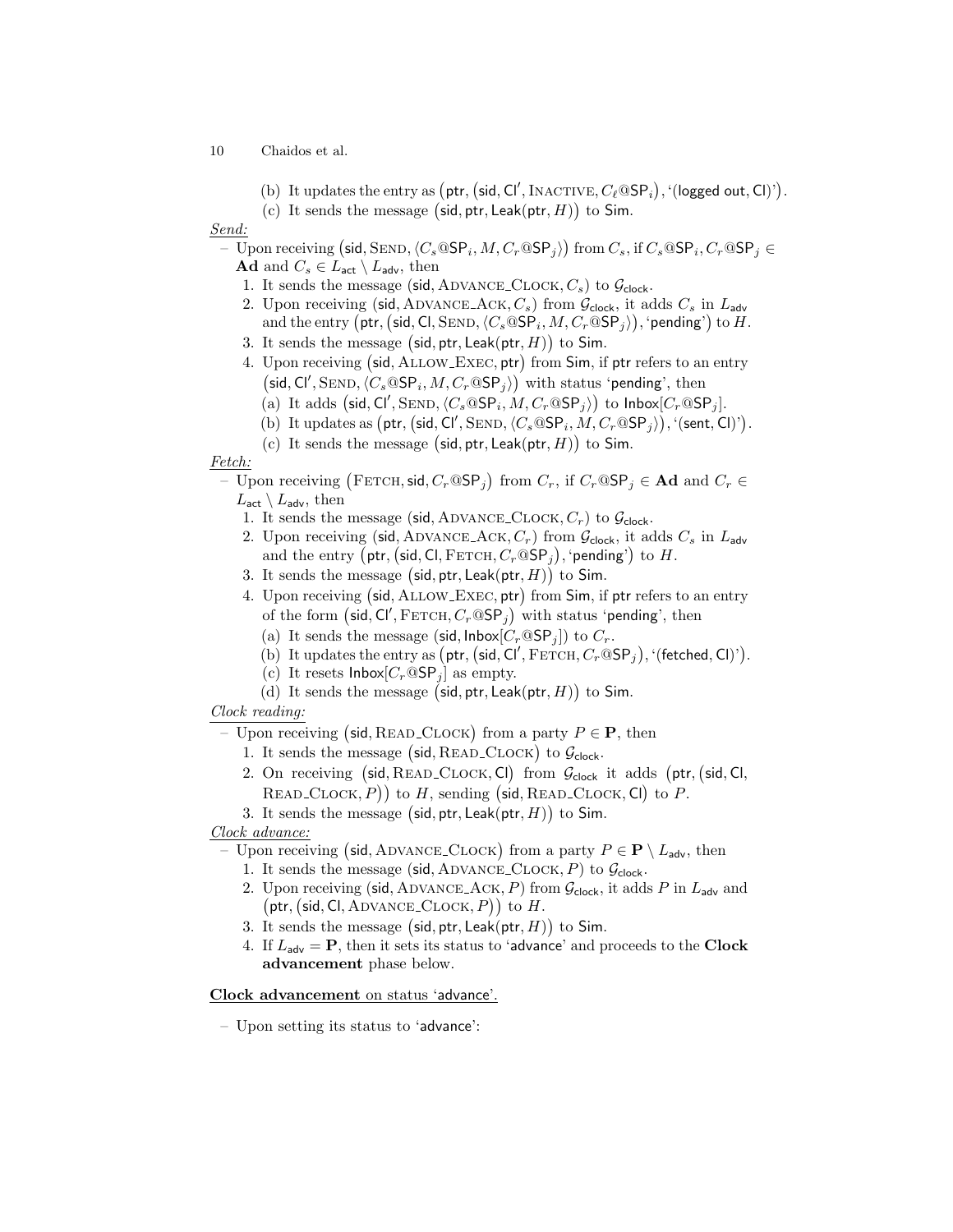- A Universally Composable Framework for the Privacy of Email Ecosystems 11
	- 1. For every history entry of the form  $(\text{sid}, \text{Cl}', \text{SEND}, \langle C_s \text{@SP}_i, M, C_r \text{@SP}_j \rangle)$ with status 'pending' such that  $Cl - Cl' = \Delta_{net}$ , it adds this entry to  $\textsf{Inbox}[C_r@SP_j]$  and updates the entry's status to '(sent, Cl)'.
	- 2. For every history entry of the form  $(\text{sid}, \text{Cl}', \text{FETCH}, C_r \text{QSP}_j)$  with status 'pending' such that  $Cl-Cl' = \Delta_{\text{net}}$ , it sends the message (sid, Inbox $[C_r@SP_i]$ ) to  $C_r$ , resets the list Inbox $[C_r \otimes SP_j]$  as input and updates the entry's status to '(fetched, Cl)'.
	- 3. It sends the message  $(\text{sid}, \text{ptr}, \text{Leak}(\text{ptr}, H))$  to Sim.
	- 4. It finalizes execution for the current slot as follows:
		- (a) It advances its time by  $Cl \leftarrow Cl + 1$ .
		- (b) It adds  $(\text{ptr}, (\text{sid}, \text{CLOCK}\_\text{ADVANCED}))$  to  $H$ .
		- (c) It reverts its status to 'execute' and resets  $L_{adv}$  to empty.
		- (d) It sends the message (sid,  $CLOCK$  ADVANCED) to Sim.

We denote by  $\operatorname{EXEC}_{\mathsf{Sim},\mathcal{Z},\mathcal{G}_{\text{clock}}}^{\mathcal{F}_{\text{pair}}^{\text{leak},\Delta_{\text{net}}}}[\mathbf{P}](\lambda)$ , the output of the environment  $\mathcal{Z}$  in an ideal-world execution of  $\mathcal{F}_{\text{priv}}^{\text{Leak},\Delta_{\text{net}}}(\mathbf{P})$  under the presence of Sim.

The authenticated channel functionality  $\mathcal{F}^{\Delta_{\text{net}}}_{\text{auth}}(\mathbf{P})$ . The functionality initializes a list of pending messages  $L_{\text{pend}}$  as empty. - Upon receiving (sid, CHANNEL,  $M, P'$ ) from  $P \in \mathbf{P}$ , then 1. It sends the message (sid, READ\_CLOCK) to  $\mathcal{G}_{clock}(\mathbf{P})$ . 2. Upon receiving (sid, READ\_CLOCK, Cl) to  $\mathcal{G}_{clock}(\mathbf{P})$ , it picks a unique pointer ptr and stores the entry  $(\text{ptr}, (\text{sid}, \text{CI}, \text{CHANNEL}, P, M, P'))$  to  $L_{\text{pend}}$ . 3. It sends the message  $(\text{ptr}, (\text{sid}, \text{CHANNEL}, P, M, P'))$  to  $\mathcal{A}$ . - Upon receiving (sid, ALLOW\_CHANNEL, ptr') from  $\mathcal{A}$ , if there is an entry  $(\text{ptr}', (\text{sid}, \text{Cl}', \text{CHANNEL}, P, M, P'))$  in  $L_{\text{pend}}$ , then it sends the message  $(\mathsf{sid}, M, P)$  to P' and deletes  $(\mathsf{ptr}', (\mathsf{sid}, \mathsf{Cl}', \mathsf{CHANNEL}, P, M, P'))$  from  $L_{\mathsf{pend}}$ . – Upon any activation from a party  $P \in \mathbf{P}$  or  $\mathcal A$  as above, 1. It sends the message (sid, READ\_CLOCK) to  $\mathcal{G}_{clock}(\mathbf{P})$ . 2. Upon receiving (sid, READ\_CLOCK, Cl) to  $\mathcal{G}_{clock}(\mathbf{P})$ , it parses  $L_{pend}$ . For every entry  $(\mathsf{ptr}', (\mathsf{sid}, \mathsf{Cl}', \mathsf{CHANNEL}, P, M, P'))$  s.t.  $\mathsf{Cl} - \mathsf{Cl}' = \Delta_{\mathsf{net}}$ , it sends the message (sid, M, P) to P' and deletes  $(\text{ptr}', (\text{sid}, \text{Cl}', \text{CHANNEL}, P, M, P'))$ from  $L_{\text{pend}}$ .

<span id="page-11-0"></span>Fig. 2. The authenticated channel functionality  $\mathcal{F}^{\Delta_{\text{net}}}_{\text{auth}}(P)$  interacting with the adversary  $A$ .

The  $(\mathcal{G}_{\mathsf{clock}}, \mathcal{F}_{\mathsf{auth}}^{\Delta_{\mathsf{net}}})$ -hybrid world execution. In the real world email ecosystem E, the clients, the SPs and the mix nodes interact according to the protocols' guidelines and the environment's instructions. The message delivery is executed via the functionality  $\mathcal{F}_{\text{auth}}^{\Delta_{\text{net}}}(\mathbf{P})$  described in Fig. [2](#page-11-0) that captures the notion of an authenticated channel, upon which a maximum delivery delay  $\Delta_{\text{net}}$  can be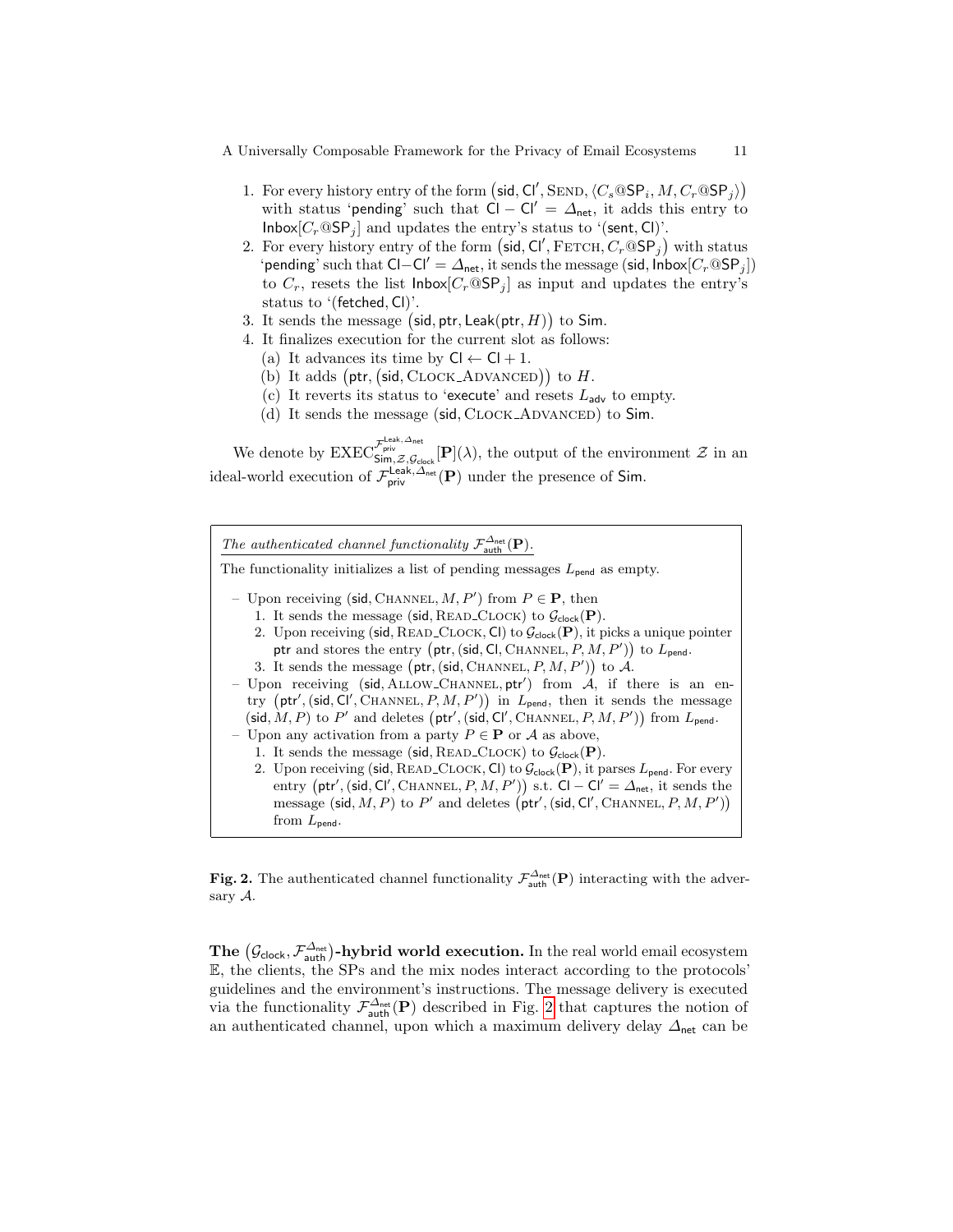imposed. Clock advancement is done via calls to  $\mathcal{G}_{\text{clock}}$ , which interacts with all entities and  $\mathcal{F}^{\Delta_{\text{net}}}_{\text{auth}}$ .

We denote by  $\operatorname{EXEC}_{\mathcal{A},\mathcal{Z},\mathcal{G}_{\text{clock}}}^{\mathbb{E}^{\mathcal{G}_{\text{clock}}},\mathcal{F}_{\text{anti}}^{\mathcal{A}_{\text{net}}} }[\mathbf{P}](\lambda)$  the output of the environment  $\mathcal{Z}$  in an execution of  $\mathbb{E}^{\mathcal{G}_{\text{clock}}, \mathcal{F}_{\text{auth}}^{\Delta_{\text{net}}}}$  under the presence of A.

The UC definition of a private email ecosystem is provided below.

**Definition 1 (UC Email Privacy).** Let  $\Delta_{\text{net}}$ ,  $\epsilon$  be non-negative values. Let  $\mathbb E$ be an email ecosystem with client set  $\mathbf{C} = C_1, \ldots, C_n$ , service provider set  $\mathbf{SP} =$  $\mathsf{SP}_1, \ldots, \mathsf{SP}_N$  and mix node set  $\mathbf{MX} = \mathsf{MX}_1, \ldots, \mathsf{MX}_m$ . Let  $\mathbf{P} := \mathbf{C} \cup \mathbf{SP} \cup \mathbf{MX}$ . We say that  $\mathbb{E}^{\mathcal{G}_{\text{clock}},\mathcal{F}_{\text{auth}}^{\Delta_{\text{net}}} }$  achieves statistical (resp. computational)  $\epsilon$ -privacy with respect to leakage (Leak) and message delay  $\Delta_{\text{net}}$ , if for every unbounded (resp.  $PPT$ ) global passive adversary  $A$ , there is a  $PPT$  simulator  $Sim$  such that for every PPT environment  $Z$ , it holds that

$$
\mathrm{EXEC}^{\mathcal{F}^\mathrm{leak,\, \mathcal{A}_\mathrm{net}}_\mathrm{Sim}, \mathcal{Z}, \mathcal{G}_\mathrm{clock}}[ \mathbf{P}](\lambda) \approx_\epsilon \mathrm{EXEC}^{\mathbb{E}^{\mathcal{G}_\mathrm{clock},\mathcal{F}_\mathrm{auth}^{\mathcal{A}_\mathrm{net}}}}_{\mathcal{A}, \mathcal{Z}, \mathcal{G}_\mathrm{clock}}[ \mathbf{P}](\lambda) ~.
$$

## <span id="page-12-0"></span>4 Formalizing privacy notions via types of leakage functions

In [\[27\]](#page-33-9), Pfitzmann and Hansen provide definitions for anonymity, unlinkability, unobservability and pseudonymity. Even though outside the context of a formal framework, the definitions in this seminal work have served as a reference point by researchers for the understanding of privacy notions. In this section, we formally express the said (yet not only these) notions by carefully specifying a corresponding leakage function.

Basic leakage sets. Below, we define some useful sets that will enable the succinct description of the various leakage functions that we will introduce. In our formalization, leakage will derive from the history entries that are in a 'pending' mode. This is due to technical reasons, as the ideal-world simulator Sim (cf. Section [3.3\)](#page-7-1) must be aware of the actions to be taken by the email privacy functionality  $\mathcal{F}_{\text{priv}}^{\text{Leak},\Delta_{\text{net}}}(\mathbf{P})$  before allowing their execution, so that it can simulate the real-world run in an indistinguishable manner. In the following, the symbol  $*$ denotes a wildcard, and  $ptr' \leq ptr$  denotes that entry indexed with pointer  $ptr'$ was added earlier than the entry with pointer ptr.

– The active address set for  $H$  by pointer ptr:

$$
\begin{aligned}\n\mathsf{Act}_{\mathsf{ptr}}[H] &=:\left\{C_{\ell} @ \mathsf{SP}_i \;\Big|\; \exists \mathsf{ptr'}\leq \mathsf{ptr} : \Big[\big[(\mathsf{ptr'},(\mathsf{sid},\ast,\mathsf{ACTIVE},C_{\ell} @ \mathsf{SP}_i),\text{'pending'}) \in H\big] \lor \\ &\lor \big[(\mathsf{ptr'},(\mathsf{sid},\ast,\mathsf{REGISTER},C_{\ell} @ \mathsf{SP}_i),\text{'pending'}) \in H\big]\Big] \land \\ \land \Big[\forall \mathsf{ptr''} : \mathsf{ptr'}\leq \mathsf{ptr''} \Rightarrow (\mathsf{ptr''},(\mathsf{sid},\ast,\mathsf{INACTIVE},C_{\ell} @ \mathsf{SP}_i),\text{'pending'}) \notin H\Big]\Big\}\n\,. \n\end{aligned}
$$

Note. To simplify the notation and terminology that follows, we consider as active all the addresses that are in a pending registration status.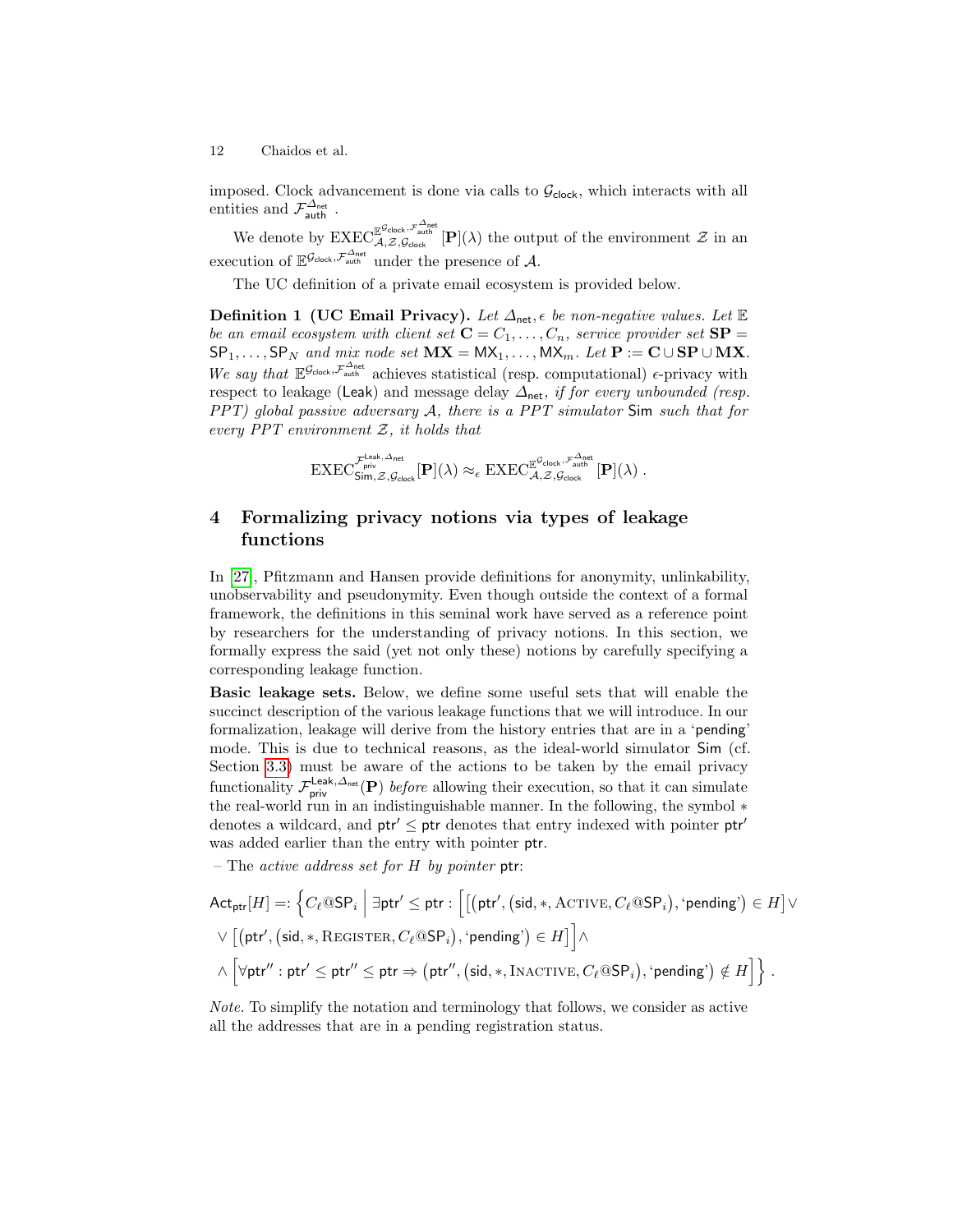A Universally Composable Framework for the Privacy of Email Ecosystems 13

– The sender set for  $H$  by pointer ptr:

$$
\mathbf{S}_{\sf ptr}[H] := \left\{C_s @ \mathsf{SP}_i \;\Big|\; \exists \mathsf{ptr'}\leq \mathsf{ptr}: \big(\mathsf{ptr'}, \big(\mathsf{sid}, *, \mathsf{SEND}, \langle C_s @ \mathsf{SP}_i, *, *\rangle\big), \text{ 'pending') } \in H\right\}\,.
$$

– The sender multiset for H by pointer ptr, denoted by  $[\mathbf{S}_{\text{ptr}}][H]$ , is defined analogously. The difference with  $\mathbf{S}_{\text{ptr}}[H]$  is that the cardinality of the pending SEND messages provided by  $C_s@{\sf SP}_i$  is attached.

– The message set for  $H$  by pointer ptr:

$$
\mathbf{M}_{\mathsf{ptr}}[H] := \left\{ M \; \Big| \; \exists \mathsf{ptr'} \leq \mathsf{ptr} : \big(\mathsf{ptr'}, \big(\mathsf{sid}, *, \mathsf{SEND}, \langle *, M, *\rangle\big), \text{ 'pending')} \in H \right\} \, .
$$

– The message-sender set for  $H$  by pointer ptr:

$$
\begin{aligned} \mathbf{MS}_{\mathsf{ptr}}[H] &:= \Big\{ (M, C_s @ \mathsf{SP}_i) \Big| \; \exists \mathsf{ptr'} \leq \mathsf{ptr} : \\ & \big( \mathsf{ptr'}, \big( \mathsf{sid}, *, \mathsf{SEND}, \langle C_s @ \mathsf{SP}_i, M, * \rangle \big), \text{'pending'} \big) \in H \Big\} \; . \end{aligned}
$$

– The recipient set for  $H$  by pointer ptr:

$$
\mathbf{R}_{\mathsf{ptr}}[H] := \left\{ C_r @ \mathsf{SP}_j \; \Big| \; \exists \mathsf{ptr'} \leq \mathsf{ptr} : \\ \big( \mathsf{ptr'}, \big( \mathsf{sid}, \ast, \mathsf{SEND}, \langle \ast, \ast, C_r @ \mathsf{SP}_j \rangle \big), \forall \mathsf{pending'} \big) \in H \right\} \, .
$$

– The recipient multiset for H at time slot T, denoted by  $[\mathbf{R}_{\text{ptr}}][H]$ , is defined analogously. The difference with  $\mathbf{R}_{\text{ptr}}[H]$  is that the cardinality of the pending SEND messages intended for  $C_r@{\sf SP}_j$  is attached.

– The message-recipient set for  $H$  by pointer ptr:

$$
\mathbf{MR}_{\mathsf{ptr}}[H] := \left\{ (M, C_r @ \mathsf{SP}_j) \middle| \exists \mathsf{ptr}' \leq \mathsf{ptr} : \right.
$$
  

$$
(\mathsf{ptr}', (\mathsf{sid}, *, \mathsf{SEND}, \langle *, M, C_r @ \mathsf{SP}_j \rangle), \mathsf{'pending'}) \in H \right\}.
$$

– The set of fetching clients for  $H$  by pointer ptr

$$
\mathbf{F}_{\mathsf{ptr}}[H] := \left\{ C_r @ \mathsf{SP}_j \; \Big| \; \exists \mathsf{ptr'} \leq \mathsf{ptr} : \big(\mathsf{ptr}, \big(\mathsf{sid}, *, \mathsf{FETCH}, C_r @ \mathsf{SP}_j\big), \text{ 'pending')}\right\} \, .
$$

<span id="page-13-0"></span>Unobservability. Unobservability is the state where "the messages are not discernible from random noise". Here, we focus on the case of *(complete) sender* and receiver unobservability, that we will refer to unobservability for brevity. In this case, the sender and recipient unobservability sets match the set of all online clients, and within these complete unobservability sets, it is neither noticeable if a client sends, nor if it receives as message. Hence, in our setting, unobservability is achieved if only the "client activity bit" is leaked. As a result, we can define the *unobservability leakage function*  $\text{Leak}_{\text{unob}}$  as the active address set:

<span id="page-13-1"></span>
$$
Leakunob(ptr, H) := Actptr[H].
$$
\n(1)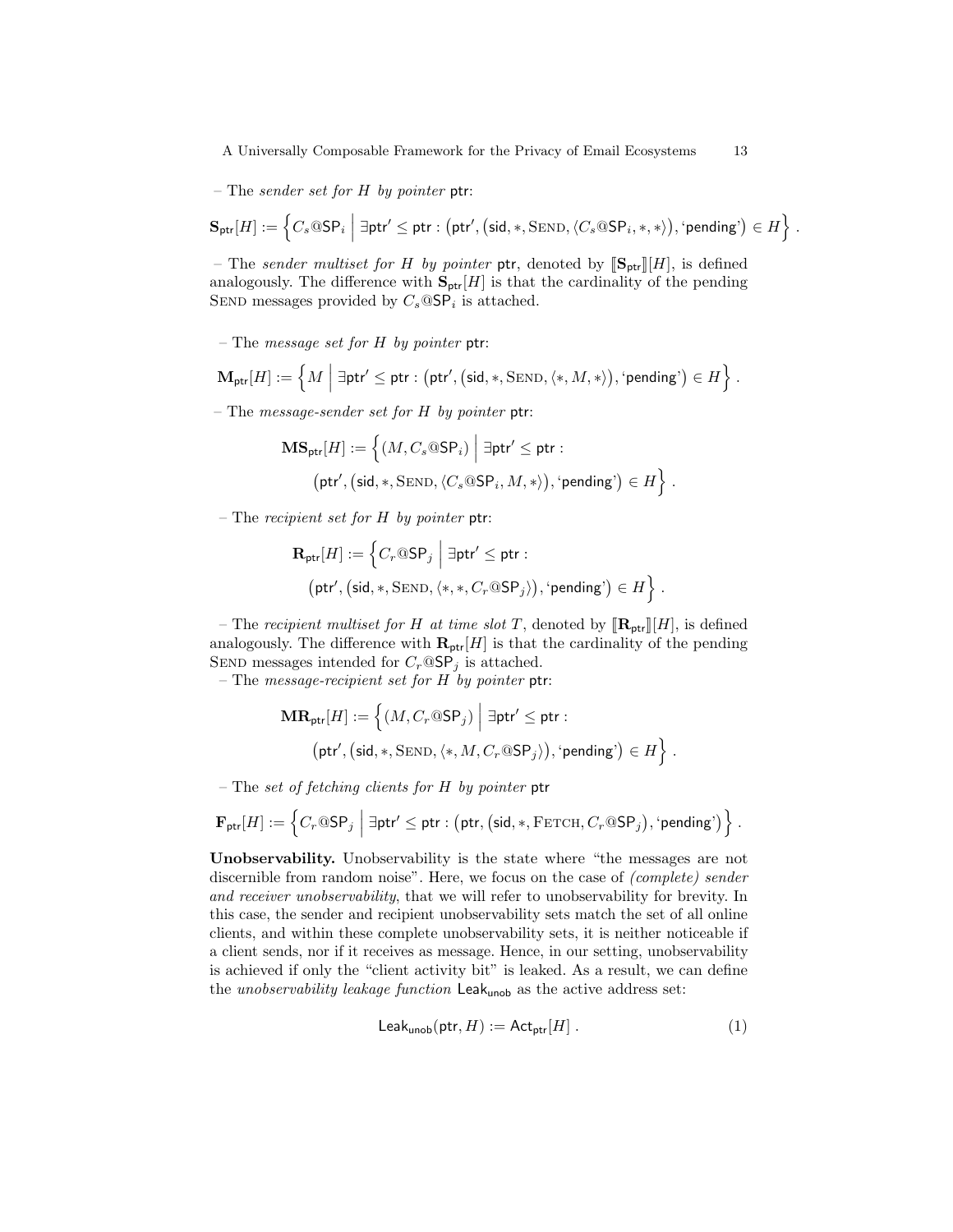Remark 2 (Unobservability as a golden standard for email privacy). In our UC formalization of e-mail ecosystems, we consider a dynamic scenario where the clients register, go online/offline and make custom fetch requests, which is consistent with the real-world dynamics of email communication. It is easy to see that in such a setting the clients' online/offline status may be leaked to a global observer. E.g., the environment may provide send requests to offline clients and notify the global adversary that provided the said requests, so that the latter can check the activity of those clients. Hence, in our framework, unobservability as defined in Eq. [\(1\)](#page-13-0), sets a "golden standard" for optimal privacy. In Section [5,](#page-18-0) we show that this golden standard is feasible in principle. Namely, we describe a theoretical construction with quadratic communication complexity and we prove it achieves unobservability. As a result, that construction sets one extreme point in the privacy vs. efficiency trade off for the client-server email infrastructure, the other being a simple and fast network with no security enhancements. Clearly, the challenge of every email construction is to balance the said trade off between these two extreme points.

We conclude our remark noting that a higher level privacy (e.g., no leakage at all) could be possible if we considered an alternative setting where the email addresses are a priori given, the clients are always online and mail delivery is via continuous push by the SPs. However, we believe that such a setting is restrictive for formally capturing what is an email ecosystem in general.

Anonymity. According to [\[27\]](#page-33-9), *anonymity* "is the state of being not identifiable within a set of subjects, the anonymity set". In the email scenario, a sender (resp. recipient) should be anonymous within the set of potential senders (resp. recipients), i.e. the sender (resp. recipient) anonymity set. In addition, anonymity sets may change over time, which in our framework is done via global clock advancement and per slot. We recall from the discussion in Remark [2](#page-13-1) that in our setting, the anonymity sets are restricted within the set of online users.

We define the predicate  $\textsf{End}(\cdot,\cdot)$  over the pointers and history transcripts to denote that a pointer ptr refers to the last history entry before the functionality enters the Clock advancement phase in order to finalize execution for the running time slot. By the above, we define the anonymity leakage function, Leakanon, as follows:

$$
\mathsf{Leak}_{\mathsf{anon}}(\mathsf{ptr}, H) := \begin{cases} (\mathbf{S}_{\mathsf{ptr}}[H], \mathbf{R}_{\mathsf{ptr}}[H], \mathsf{Act}_{\mathsf{ptr}}[H]), & \text{if } \mathsf{End}(\mathsf{ptr}, H) = 1\\ \mathsf{Act}_{\mathsf{ptr}}[H], & \text{otherwise} \end{cases} \tag{2}
$$

Unlinkability. Unlinkability of items of interest (e.g. subjects, messages, etc.) means that "the ability of the attacker to relate these items does not increase by observing the system". In [\[27\]](#page-33-9) several anonymity variants are defined in terms of unlinkability. Below, we propose a formalization of the said notions.

– Sender anonymity: a particular message can not be linked to any sender and to a particular sender, no message is linkable. W We define the senderanonymity leakage function Leaks.anon as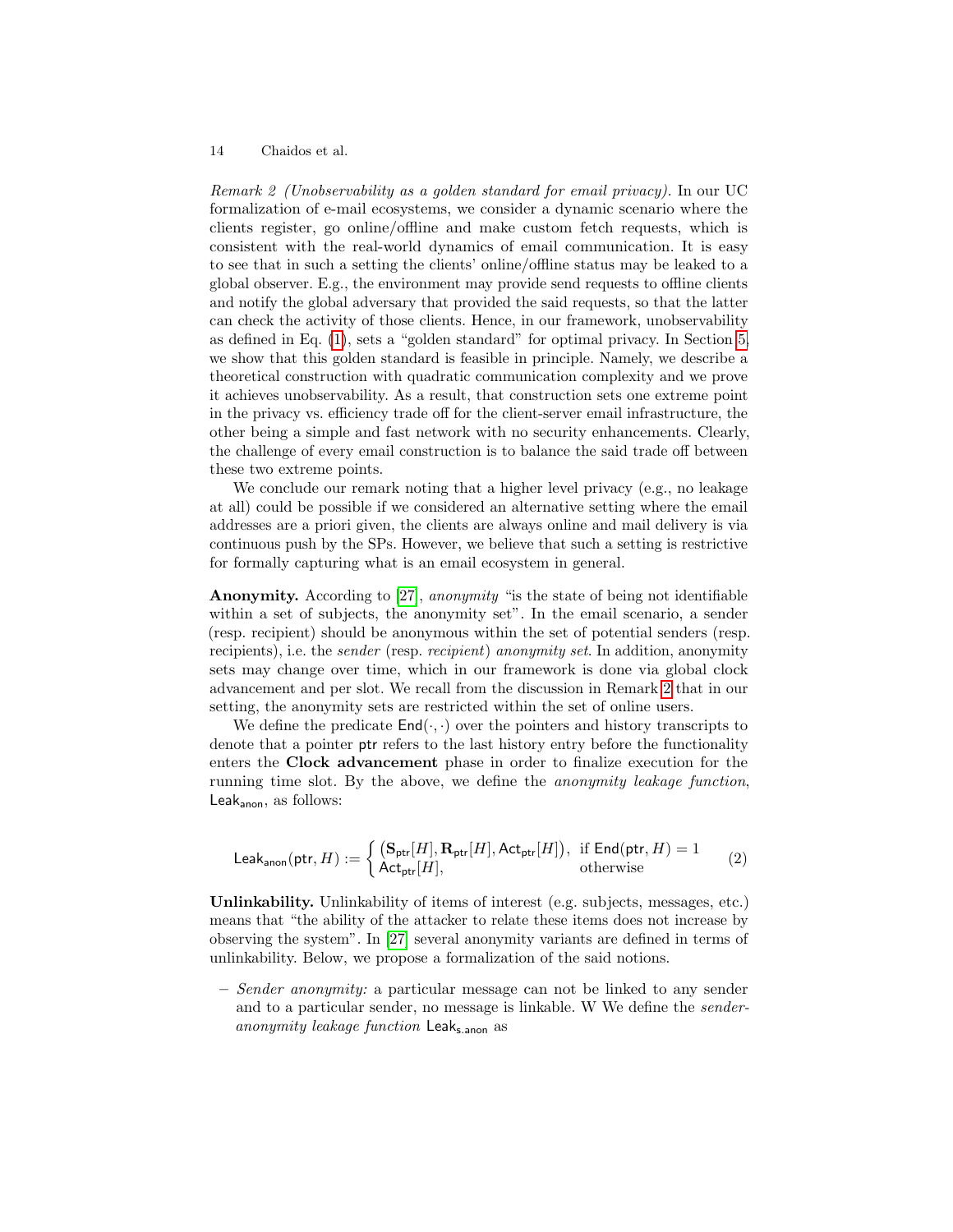A Universally Composable Framework for the Privacy of Email Ecosystems 15

$$
\mathsf{Leak}_{\mathsf{s.anon}}(\mathsf{ptr}, H) := \begin{cases} (\mathbf{S}_{\mathsf{ptr}}[H], \mathbf{M}_{\mathsf{ptr}}[H], \mathsf{Act}_{\mathsf{ptr}}[H]), & \text{if } \mathsf{End}(\mathsf{ptr}, H) = 1\\ \mathsf{Act}_{\mathsf{ptr}}[H], & \text{otherwise} \end{cases} \tag{3}
$$

Sender anonymity is useful to study about privacy in an e-voting process. Namely, all voters (senders) provide their votes (messages) in an encrypted form to a single known recipient server, playing the role of the ballot box. During tally, the ballot box opens so that the votes are counted, yet the link between the vote and the voter is should be broken so that privacy is preserved.

 $-$  Recipient anonymity: a particular message can not be linked to any recipient and to a particular recipient, no message is linkable. We define the recipientanonymity leakage function Leakr.anon as

$$
\textsf{Leak}_{\textsf{r.anon}}(\textsf{ptr}, H) := \begin{cases} (\mathbf{M}_{\textsf{ptr}}[H], \mathbf{R}_{\textsf{ptr}}[H], \textsf{Act}_{\textsf{ptr}}[H]), & \text{if } \textsf{End}(\textsf{ptr}, H) = 1\\ \textsf{Act}_{\textsf{ptr}}[H], & \text{otherwise} \end{cases} \tag{4}
$$

– Relationship anonymity: it is untraceable who communicates with whom. Namely, no linkability between any message sent and any message received and therefore the relationship between sender and recipient is not known. We capture this notion via the relationship anonymity leakage function Leak<sub>rel.anon</sub> below.

$$
\text{Leak}_{\text{rel.anon}}(\text{ptr}, H) := \begin{cases} (\mathbf{S}_{\text{ptr}}[H], \mathbf{M}_{\text{ptr}}[H], \mathbf{R}_{\text{ptr}}[H], \text{Act}_{\text{ptr}}[H]), & \text{if } \text{End}(\text{ptr}, H) = 1\\ \text{Act}_{\text{ptr}}[H], & \text{otherwise} \end{cases} \tag{5}
$$

Subsequently, we provide two additional meaningful definitions in terms of unlinkability.First, we consider an unlinkability notion from the sender side that is generally weaker than sender anonymity defined above. Here, it is traceable who receives which messages, but the message and its intended recipient can not be related to the original sender. Thus, we define the sender-side unlinkability leakage function Leak<sub>s.unlink</sub> as follows:

$$
\mathsf{Leak}_{\mathsf{s.unlink}}(\mathsf{ptr}, H) := \left\{ \begin{aligned} & \big(\mathbf{S}_{\mathsf{ptr}}[H], \mathbf{MR}_{\mathsf{ptr}}[H], \mathsf{Act}_{\mathsf{ptr}}[H] \big), \ \text{if} \ \mathsf{End}(\mathsf{ptr}, H) = 1 \\ & \text{otherwise} \end{aligned} \right. \tag{6}
$$

As in sender anonymity, sender-side unlinkability is related to e-voting privacy, especially in the general case, where the voters submit their votes to their designated ballot-box (e.g., the one in their voting precinct), and the election result is announced as aggregation of partial tallies.

Similarly, we may define unlinkability from the recipient side, where now the recipient can not be linked to the sender-message pair. Namely, we define the recipient-side unlinkability leakage function Leakr.unlink as

$$
\mathsf{Leak}_{\mathsf{r.unlink}}(\mathsf{ptr},H) := \left\{ \begin{array}{ll} \big( \mathbf{MS}_{\mathsf{ptr}}[H], \mathbf{R}_{\mathsf{ptr}}[H], \mathsf{Act}_{\mathsf{ptr}}[H] \big), & \text{if } \mathsf{End}(\mathsf{ptr},H) = 1\\ \mathsf{Act}_{\mathsf{ptr}}[H], & \text{otherwise} \end{array} \right. \tag{7}
$$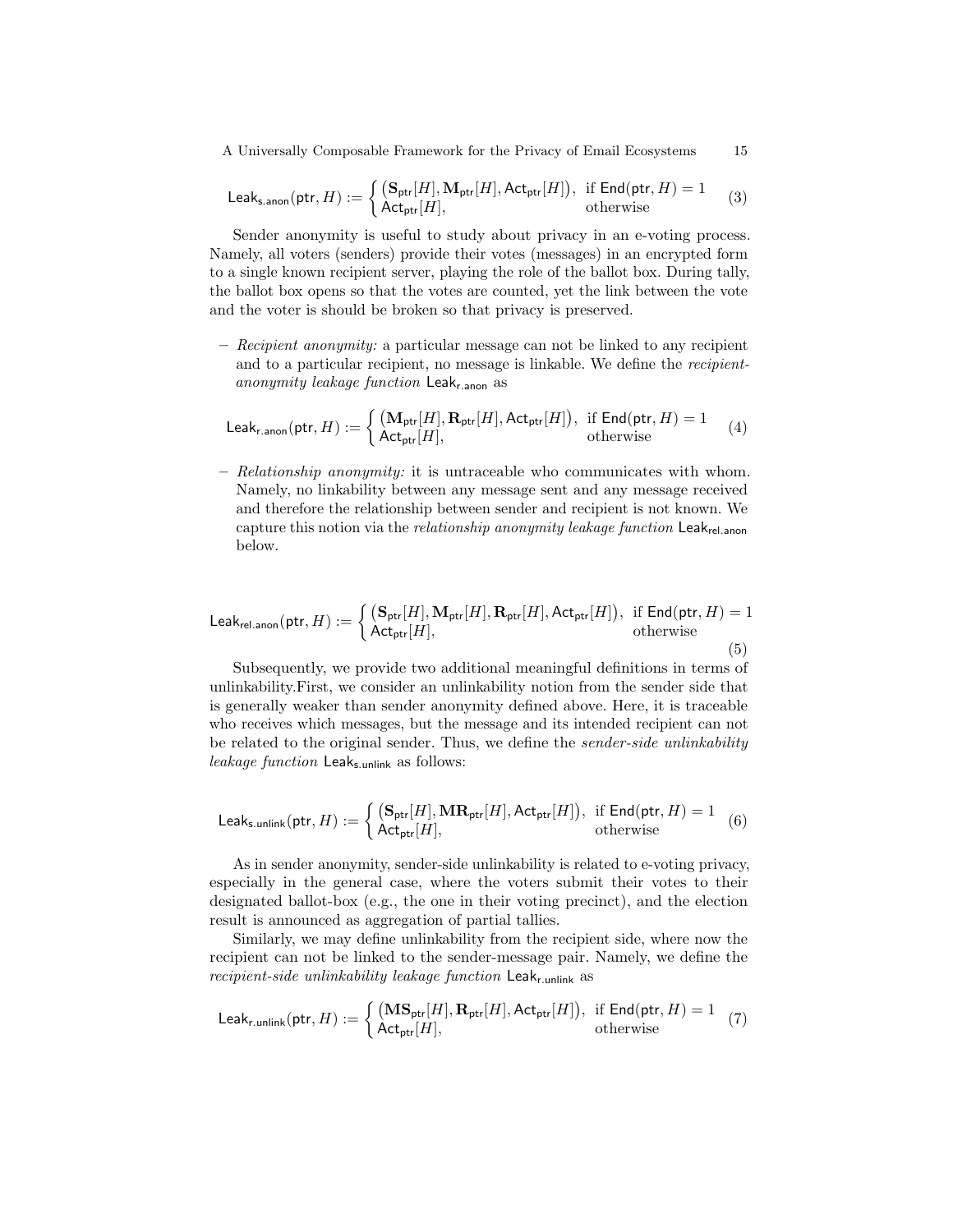Pseudonymity. According to [\[27\]](#page-33-9) "being pseudonymous is the state of using a pseudonym as ID". To capture pseudonymity, we may slightly abuse definition and consider leakage as a randomized function (or program). Namely, the functionality initially chooses a random permutation  $\pi$  over the set of clients **C**, and the pseudonym of each client  $C_{\ell}$  is  $\pi(C_{\ell}) \in [n]$ . We denote by  $\pi[H]$  the "pseudonymized history" w.r.t. to  $\pi$ , i.e. in every entry of H we replace  $C_{\ell}$  by  $\pi(C_{\ell})$ . We define the *pseudonymity leakage function* as follows:

<span id="page-16-0"></span>
$$
\mathsf{Leak}_{\mathsf{pseudon}}(\mathsf{ptr}, H) := \pi[H], \text{ where } \pi \stackrel{\$}{\leftarrow} \{f \mid f : \mathbf{C} \longrightarrow [n] \} . \tag{8}
$$

Besides anonymity, unlinkability, unobservability and pseudonymity defined in [\[27\]](#page-33-9), other meaningful notions of privacy can be formally expressed in our framework. We present two such notions below.

Weak anonymity. We define weak anonymity, as the privacy notion where the number of messages that a client sends or receives and her fetching activity is leaked. In this weaker notion, the anonymity set for a sender (resp. recipient) consists of the subset of senders (resp. recipients) that are associated with the same number of pending messages. In addition, now the leakage for sender anonymity set is gradually released according to the protocol scheduling, whereas the recipient anonymity set still is leaked "per slot". The weak anonymity leakage function, Leak<sub>w.anon</sub>, is defined via the sender and recipient multisets as follows:

$$
\mathsf{Leak}_{\mathsf{w.anon}}(\mathsf{ptr}, H) := \begin{cases} ([\mathbb{S}_{\mathsf{ptr}}][H], [\mathbb{R}_{\mathsf{ptr}}][H], \mathbf{F}_{\mathsf{ptr}}[H], \mathsf{Act}_{\mathsf{ptr}}[H]), \text{ if } \mathsf{End}(\mathsf{ptr}, H) = 1 \\ ([\mathbb{S}_{\mathsf{ptr}}][H], \mathbf{F}_{\mathsf{ptr}}[H], \mathsf{Act}_{\mathsf{ptr}}[H]), \end{cases} \text{ otherwise } (9)
$$

Remark 3. Even though not a very strong privacy notion, weak anonymity supports a reasonable level of privacy for email realizations that aim at a manageable overhead and practical use. Indeed, observe that if we can not tolerate to blow up the ecosystem's complexity by requiring some form of cover traffic (which is a plausible requirement in practical scenarios), then a global adversary monitoring the client-SP channel can easily infer the number of sent/received messages over this channel. Moreover, one may informally argue that in case the email users do not vary significantly in terms of their sending and fetching activity (or at least they can be grouped into large enough sets of similar activity), weak anonymity and standard anonymity are not far. In Section [6,](#page-25-0) we present an efficient weakly anonymous email construction based on parallel mixing [\[18,](#page-33-10) [19\]](#page-33-18).

End-to-end encryption. The standard notion of end-to-end encryption, now applied in many internet applications (e.g., Signal, WhatsApp, Viber, Facebook Messenger, Skype), suggests context hiding of  $M$  in the communication of the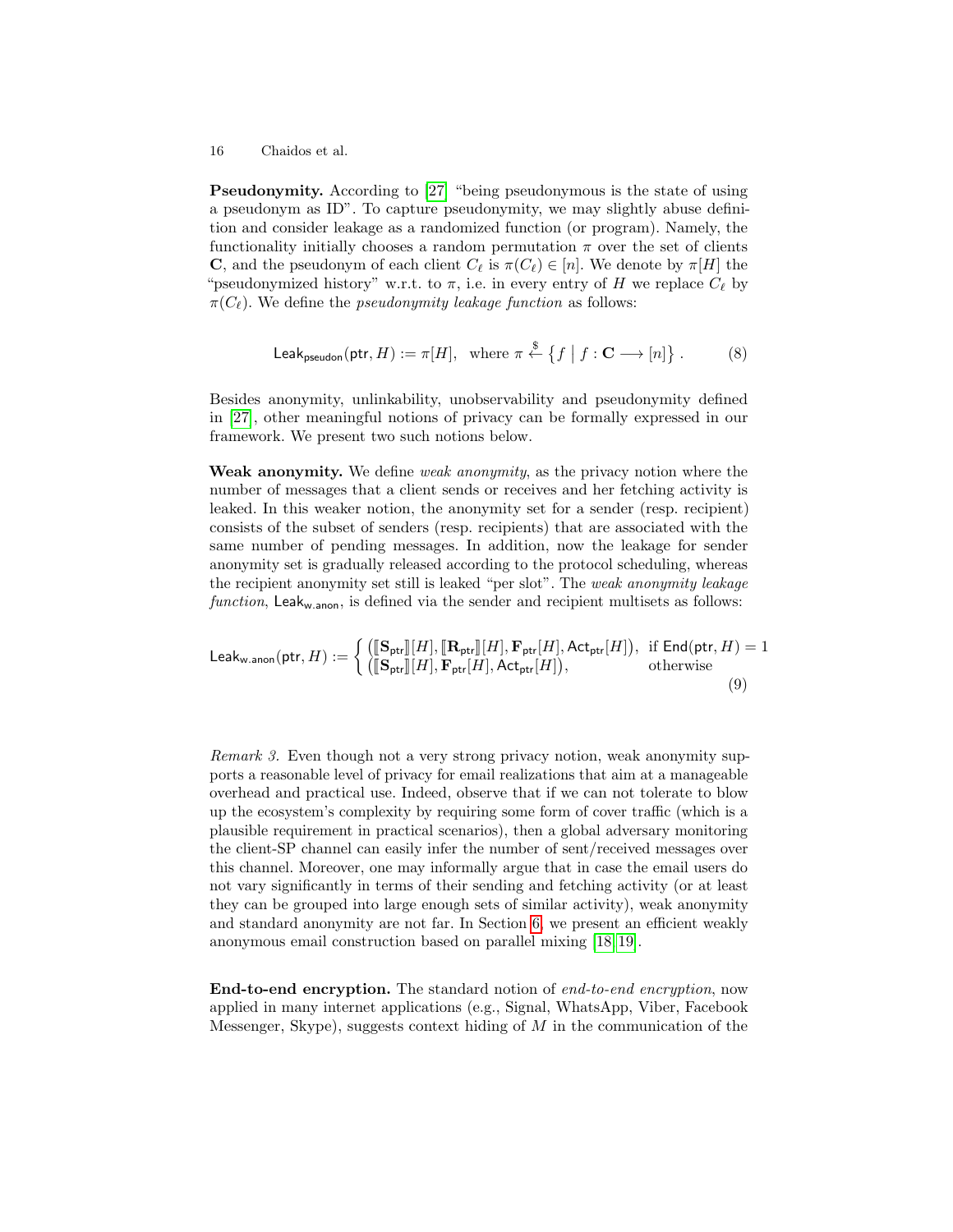end users (up to the message length  $|M|$ ), in our case the sender and the recipient. Hence, we define the *end-to-end leakage function*  $\text{Leak}_{e2e}$  as shown below.

$$
\mathsf{Leak}_{e2e} := \left(\mathsf{Act}_{\mathsf{ptr}}[H], \left\{ (C_s @ \mathsf{SP}_i, |M|, C_r @ \mathsf{SP}_j) \; \middle| \; \exists \mathsf{ptr'} \leq \mathsf{ptr} : \\ (\mathsf{ptr'}, (\mathsf{sid}, *, \mathsf{SEND}, \langle C_s @ \mathsf{SP}_i, M, C_r @ \mathsf{SP}_j \rangle), \forall \mathsf{pending'} ) \in H \right\} \right).
$$
\n(10)

Relation between privacy notions. Observe that the relation between two privacy notions can be deduced via their corresponding leakage functions. Namely, if for every  $(\text{ptr}, H)$  a PPT adversary given the output of leakage function Leak<sub>1</sub>(ptr, H) can derive the output of some other leakage functions Leak<sub>2</sub>(ptr, H), then Leak<sub>2</sub>( $\cdot$ ,  $\cdot$ ) refers to a stronger notion of privacy than Leak<sub>1</sub>( $\cdot$ ,  $\cdot$ ). In Fig. [3,](#page-17-0) given the definitions of Leak<sub>unob</sub>, Leak<sub>anon</sub>, Leak<sub>s.unlink</sub>/Leak<sub>r.unlink</sub>, Leak<sub>w.anon</sub>, Leak<sub>e2e</sub> above we relate the respective notions in an intuitively consistent way.

|                                                                       | Unobservability |  |                             |
|-----------------------------------------------------------------------|-----------------|--|-----------------------------|
|                                                                       |                 |  |                             |
| Sender/Recipient Anonymity $\iff$ Anonymity $\implies$ Weak Anonymity |                 |  |                             |
|                                                                       |                 |  |                             |
| Sender/Recipient-side Unlinkability                                   |                 |  | E <sub>2</sub> E Encryption |

<span id="page-17-0"></span>**Fig. 3.** Relations between privacy notions. By  $A \implies B$ , we denote that notion A is stronger than notion  $B$ .

Remark 4. We observe that pseudonymity can not be compared to any of the notions in Fig. [3.](#page-17-0) Indeed, even for the stronger notion of unobservability, having the set of active addresses is not enough information to derive the pseudonyms. Conversely, having the entire email activity pseudonymized, is not enough information to derive the active clients' real identities. In addition, we can combine pseudonymity with some other privacy notion and result in a new 'pseudonymized' version of the latter (e.g. pseudonymous unobservability/anonymity/etc.). It is easy to see that the new notions can also be expressed via suitable (randomized) leakage functions, by applying a random permutation on the clients' identities and then define leakage as in the original corresponding leakage function, up to this permutation. E.g., for  $\pi \stackrel{\$}{\leftarrow} \{f \mid f : \mathbf{C} \longrightarrow \mathbf{C}\},\$  "pseudonymized unobservability" could be expressed via the leakage function

$$
\mathsf{Leak}_{\mathsf{ps.unob}}(\mathsf{ptr}, H) := \left\{ \pi(C_{\ell}) @{\sf SP}_i \mid C_{\ell} @{\sf SP}_i \in \mathsf{Act}_{\mathsf{ptr}}[H] \right\}.
$$

Remark 5. As our E2E leakage does not cover fetch information, strictly speaking the implication from Weak anonymity to E2E encryption only holds if the fetch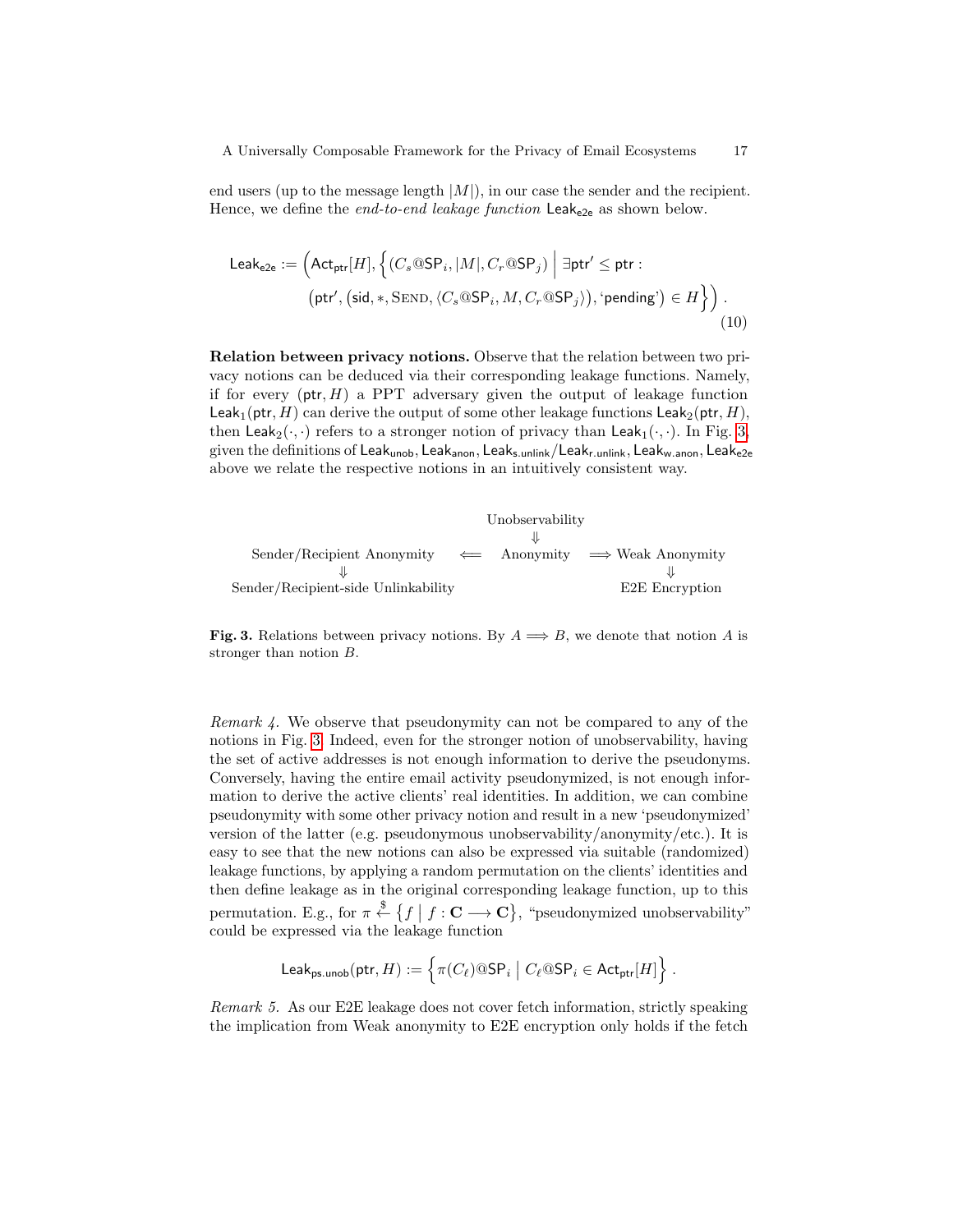behavior is either known in advance (e.g. because of the system specification) or irrelevant. One could also opt to add the additional leakage to the E2E definition, but we believe there is little practical value in doing so.

## <span id="page-18-0"></span>5 An email ecosystem with optimal privacy

We present an email ecosystem, denoted by  $\mathbb{E}_{\text{comp}}$ , that achieves privacy at an optimal level at the cost of high (quadratic) communication complexity. Specifically, in each time slot all SPs in  $\mathbb{E}_{\text{comp}}$  communicate with *complete* connectivity and always pad the right amount of dummy traffic, so that the activity of their registered clients is unobservable by a third party, leaking nothing more than that they are online (logged in). In addition, end-to-end communication between the clients is done via encryption layers by utilizing a public key encryption scheme  $PKE = (KeyGen, Enc, Dec)$ . The encryption layers are structured according to the network route

 $Sender \longrightarrowSender's SP \longrightarrow Receiver's SP \longrightarrow Receiver$ 

To support unobservability, the online clients who do not send an actual message during some round provide their SPs with a dummy ciphertext.

Even though certainly impractical,  $\mathbb{E}_{\text{comp}}$  sets a "golden standard" of privacy according to the discussion in Remark [2](#page-13-1) that efficient constructions refer to in order to balance the privacy vs. efficiency trade off.

**Description of**  $\mathbb{E}_{\text{conn}}$ **.** The email ecosystem  $\mathbb{E}_{\text{conn}}$  operates under a known delay bound  $\Delta_{\text{net}}$ . Throughout the description of  $\mathbb{E}_{\text{comp}}$ , we assume that the following simplifications: (a) all ciphertexts are of the same length. By  $\mathsf{Enc}_{P}(M)$ , we denote the encryption of  $M$  under  $P$ 's public key, and (b) all computations require one time  $slot^5$  $slot^5$ :

The phases of  $\mathbb{E}_{\text{comp}}$  are as follows:

## **Initialization:**

- On input (sid, INIT), a service provider  $\mathsf{SP}_i$  that is not yet initialized, runs KeyGen( $1^{\lambda}$ ) to generate a private and a public key pair ( $\mathsf{sk}_{\mathsf{SP}_i}, \mathsf{pk}_{\mathsf{SP}_i}$ ). Then, it initializes its list of setup entities, denoted by  $L_{\text{setup}}^{\text{SP}_i}$ , as the pair  $(\text{pk}_{\text{SP}_i}, \text{SP}_i)$ , implying that at first  $\mathsf{SP}_i$  is only aware of itself. In addition,  $\mathsf{SP}_i$  initializes its list of valid addresses, denoted by  $\mathbf{Ad}_{\mathsf{SP}_i}$ , as empty. Finally, it broadcasts the  $\text{message (sid, CHANNEL},(\text{setup}, \text{pk}_{\text{SP}_i}), \text{SP}_j) \text{ to } \mathcal{F}^{\Delta_\text{net}}_\text{auth}(\textbf{P}) \text{ for every } j \in [N] \backslash \{i\},$ so that all other SPs receive its public key.
- Upon receiving  $\big(\textsf{sid},(\textsf{setup},\textsf{pk}_{\textsf{SP}_j},\textsf{SP}_j)\text{ from }\mathcal{F}^{\Delta_\textsf{net}}_\textsf{auth}(\textbf{P}),\textsf{SP}_i\text{ adds } \big((\textsf{pk}_{\textsf{SP}_j},\textsf{SP}_j)\big)$ to  $L_{\text{setup}}^{\text{SP}_i}$ . When  $L_{\text{setup}}^{\text{SP}_i}$  contains all SPs, the SP<sub>i</sub> sets its status to 'execute', and only then it processes messages of the Execution phase described below.

<span id="page-18-1"></span> $^5$  As it will become clear by the ecosystem's description, the above simplifications do not harm generality essentially. Namely,(a) can be reached via padding, while (b) leads to similar analysis as requiring a computational time upper bound.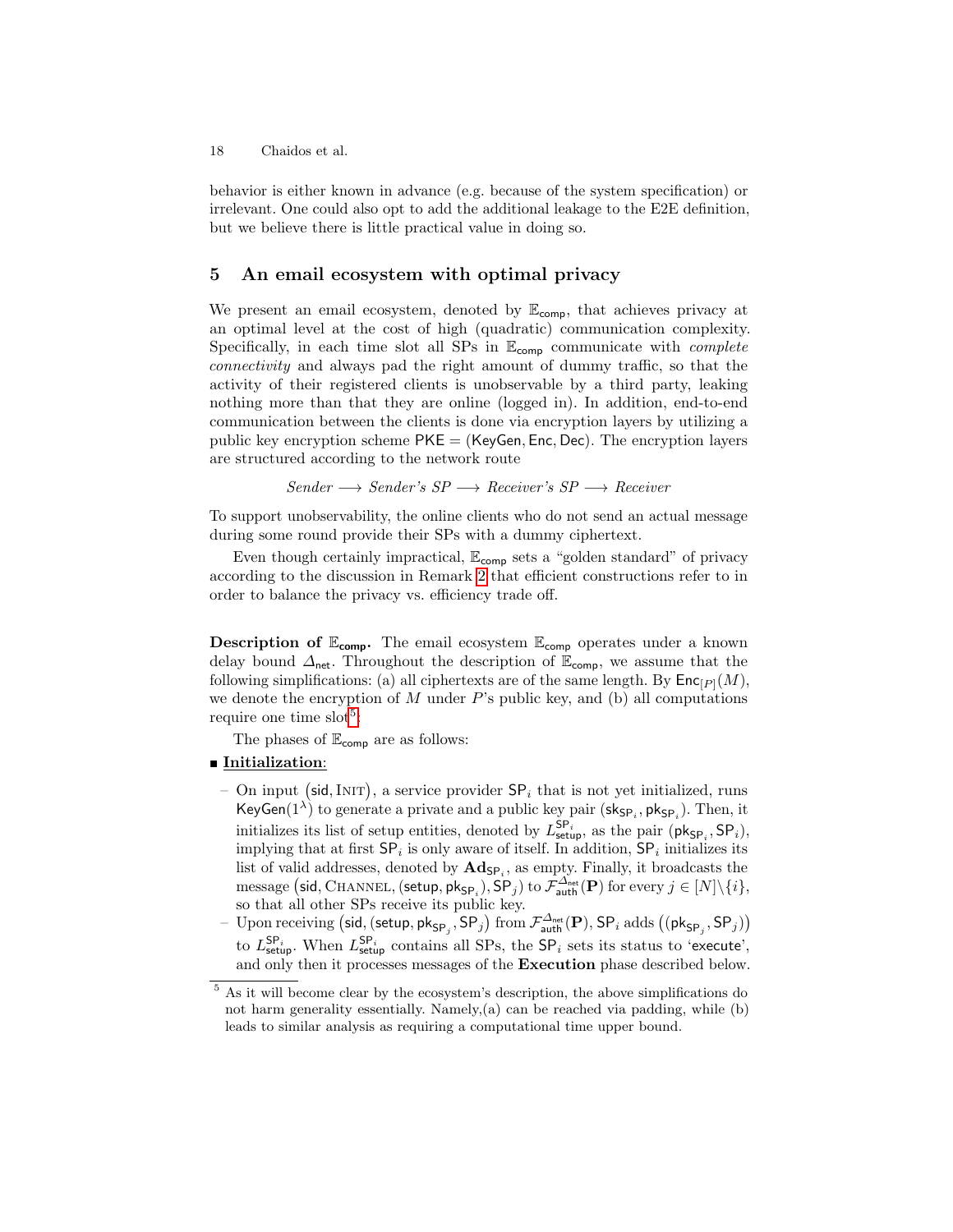#### ■ Execution:

Registration:

- $\overline{\phantom{a}}$  On input (sid, REGISTER, QSP<sub>i</sub>), if  $C_{\ell}$  is not registered to any SP and has not yet sent a message (sid, ADVANCE\_CLOCK,  $C_{\ell}$ ), then:
	- 1.  $C_{\ell}$  sends the message (sid, ADVANCE\_CLOCK,  $C_{\ell}$ ) to  $\mathcal{G}_{\text{clock}}$ .

2. Upon receiving (sid, ADVANCE\_ACK,  $C_{\ell}$ ) from  $\mathcal{G}_{\mathsf{clock}}, C_{\ell}$  runs KeyGen $(1^{\lambda})$  to generate a private and a public key pair  $(\mathsf{sk}_\ell, \mathsf{pk}_\ell)$ . It also initializes her list of setup entities,  $L^{\ell}_{\text{setup}}$  as the pair  $(\mathsf{pk}_{\ell}, C_{\ell})$ , and her list of valid addresses,  $\mathbf{Ad}_{\ell}$ as empty. Then, she sends the message (sid, CHANNEL, (register,  $\mathsf{pk}_\ell$ ),  $\mathsf{SP}_i$ ) to  $\mathcal{F}^{\mathcal{\Delta}_{\mathsf{net}}}_{\mathsf{auth}}(\mathbf{P}).$ 

3. Upon receiving (sid, (register,  $pk_{\ell}$ ),  $C_{\ell}$ ) from  $\mathcal{F}_{\mathsf{auth}}^{\Delta_{\mathsf{net}}}(\mathbf{P}),$  SP<sub>i</sub> checks that  $(C_{\ell},\cdot) \notin L_{\text{setup}}^{\text{SP}_{i}}$  and that  $\mathsf{pk}_{\ell}$  is a valid public key, and if so, then it adds  $(\mathsf{pk}_{\ell}, C_{\ell})$ to  $L_{\text{setup}}^{\text{SP}_i}$  and  $C_{\ell}$  QSP<sub>i</sub> to  $\text{Ad}_{\text{SP}_i}$ . Next, it updates other SPs and its registered clients by broadcasting the message (sid, CHANNEL, (setup,  $\mathsf{pk}_{C_{\ell}}, C_{\ell}$ ),  $P$ ) to  $\mathcal{F}^{\Delta_{\text{net}}}_{\text{auth}}(P)$  for every  $P \in (\mathbf{SP} \setminus \{\mathsf{SP}_i\}) \cup C_i$ . It also sends the message (sid, CHANNEL, (setup,  $\{pk_p, P\}_{P \in L_{\text{setup}}^{\text{SP}_i}}, \mathbf{Ad}_{\text{SP}_i}, C_\ell$ ), updating  $C_\ell$  with all the valid public keys and addresses it knows so far. Finally, it initializes the inbox  $\mathsf{Inbox}[C_{\ell} \mathsf{QSP}_i]$  of  $C_{\ell}$ .

4. Upon receiving (sid, (setup,  $pk_{\ell}, C_{\ell}$ ),  $SP_i$ ) from  $\mathcal{F}_{\text{auth}}^{\Delta_{\text{net}}}(\textbf{P}), SP_j$  checks that  $(C_{\ell},\cdot) \notin L_{\text{setup}}^{\text{SP}_j}$  and that  $\mathsf{pk}_{\ell}$  is a valid public key, and if so, then it, then it adds  $(pk_{\ell}, C_{\ell})$  to  $L_{\text{setup}}^{\text{SP}_j}$  and  $C_{\ell}$  QSP<sub>i</sub> to  $\text{Ad}_{\text{SP}_j}$ . It also adds it adds  $C_{\ell}$  to its set of active users, denoted by  $L_{\text{act}}^{\text{SP}_i}$  and initialized as empty. Next, it updates its registered clients by broadcasting the message (sid, CHANNEL, (setup,  $\mathsf{pk}_{C_\ell}, C_\ell$ ),  $C$ ) to  $\mathcal{F}_{\mathsf{auth}}^{\Delta_{\mathsf{net}}}(\mathbf{P})$  for every  $C \in \mathbf{C}_j$ .

**5.** Upon receiving (sid, (setup,  $\{pk_p, P\}_{P \in L_{\text{set}(n)}^{\text{SP}_i}}, \text{Ad}_{\text{SP}_i}$ ),  $\text{SP}_i$ ) from  $\mathcal{F}_{\text{auth}}^{\Delta_{\text{net}}}(\textbf{P})$ , the client  $C_{\ell}$ , newly registered to  $\mathsf{SP}_i$ , checks that all public keys are valid. If the check is successful, then  $C_{\ell}$  adds  $\{pk_P, P\}_{P\in L_{\text{setup}}^{\text{SP}_i}}$  to  $L_{\text{setup}}^i$  and sets  $\mathbf{Ad}_{\ell} \leftarrow \mathbf{Ad}_{\mathsf{SP}_i}$ . Thus, from this point,  $C_{\ell}$  is aware of the public information of all SPs and all registered clients up to now. In addition, it sets its status as logged in to  $SP_i$ .

**6.** Upon receiving (sid, (setup,  $pk_{C_t}$ , SP<sub>j</sub>), SP<sub>i</sub>) from  $\mathcal{F}^{\Delta_{net}}_{auth}(\mathbf{P})$ , client  $C_{\ell}$  (now already registered to  $\mathsf{SP}_i$ ) checks the validity of  $\mathsf{pk}_{C_i}$ , and if so, then she adds  $(\mathsf{pk}_t, C_t)$  to  $L^{\ell}_{\mathsf{setup}}$  and  $C_t \mathsf{QSP}_j$  to  $\mathbf{Ad}_{\ell}$ .

Log in:

 $\overline{\phantom{a}}$  On input (sid, ACTIVE, QSP<sub>i</sub>), if  $C_{\ell}$  is not logged in,  $C_{\ell}$  QSP<sub>i</sub> is her valid address, and has not yet sent a message (sid, ADVANCE\_CLOCK,  $C_{\ell}$ ), then:

1.  $C_{\ell}$  sends the message (sid, ADVANCE\_CLOCK,  $C_{\ell}$ ) to  $\mathcal{G}_{\text{clock}}$ .

**2.** Upon receiving (sid, ADVANCE\_ACK,  $C_{\ell}$ ) from  $\mathcal{G}_{\text{clock}}$ ,  $C_{\ell}$  "logs in" by sending (sid, CHANNEL,  $\mathsf{Enc}_{[\mathsf{SP}_i]}(\mathrm{ACTIVE}), \mathsf{SP}_i)$  to  $\mathcal{F}^{\Delta_\mathsf{net}}_\mathsf{auth}(\mathbf{P})$ .

**3.** Upon receiving  $(\textsf{sid}, \textsf{Enc}_{\textsf{[SP}}_i | (\text{ACTIVE}), C_\ell)$  from  $\mathcal{F}_{\textsf{auth}}^{\Delta_{\textsf{net}}}(\textbf{P}), \textsf{SP}_i$  decrypts as (sid, ACTIVE,  $C_{\ell}$ ) and checks that  $C_{\ell}$ <sup>®</sup>SP<sub>i</sub>  $\in$  **Ad**<sub>SP<sub>i</sub></sub>. If so, then it adds  $C_{\ell}$  to  $L_{\mathsf{act}}^{\mathsf{SP}_i}.$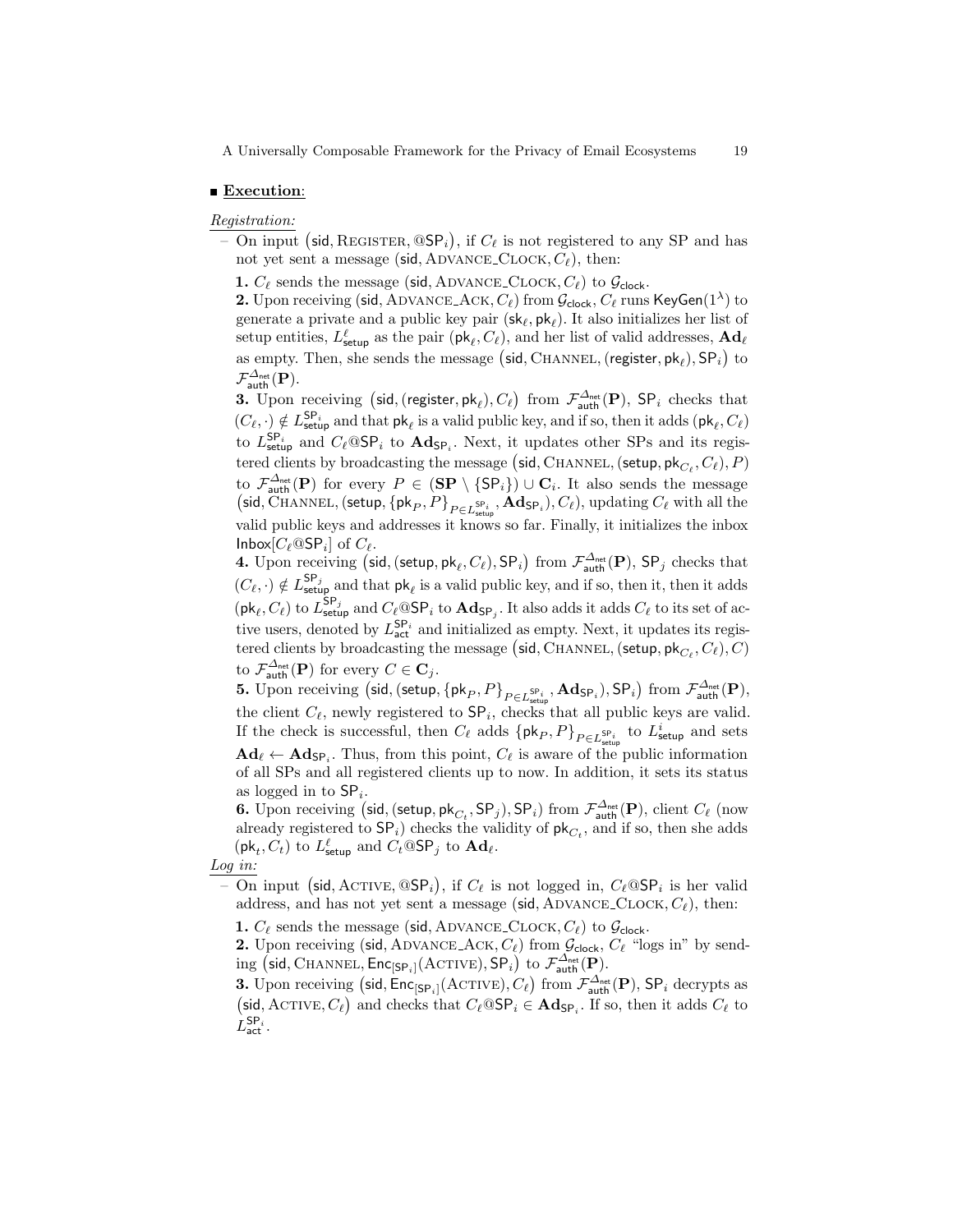Log out:

 $\overline{\phantom{a}}$  On input (sid, INACTIVE,  $@SP_i$ ), if  $C_{\ell}$  is logged in,  $C_{\ell} @ SP_i$  is her valid address, and has not yet sent a message (sid, ADVANCE\_CLOCK,  $C_{\ell}$ ), then:

1.  $C_{\ell}$  sends the message (sid, ADVANCE\_CLOCK,  $C_{\ell}$ ) to  $\mathcal{G}_{\text{clock}}$ .

2. Upon receiving (sid, ADVANCE\_ACK,  $C_{\ell}$ ) from  $\mathcal{G}_{\mathsf{clock}}, C_{\ell}$  "logs out" by sending (sid, CHANNEL,  $\mathsf{Enc}_{[\mathsf{SP}_i]}(\text{INACTIVE}), \mathsf{SP}_i)$  to  $\mathcal{F}_{\mathsf{auth}}^{\Delta_{\mathsf{net}}}(\mathbf{P})$ .

**3.** Upon receiving  $(\text{sid}, \text{Enc}_{[\text{SP}_i]}(\text{INACTIVE}), C_\ell)$  from  $\mathcal{F}_{\text{auth}}^{\Delta_{\text{net}}}(\textbf{P}), \text{SP}_i$  decrypts as (sid, INACTIVE,  $C_{\ell}$ ) and checks that  $C_{\ell}$  QSP<sub>i</sub>  $\in$  Ad<sub>SP<sub>i</sub></sub>. If so, then it removes  $C_{\ell}$  from  $L_{\text{act}}^{\text{SP}_i}$ .

Send:

- On input (sid, SEND,  $\langle C_s \mathbb{QSP}_i, M, C_r \mathbb{QSP}_j \rangle$ ), if  $C_s$  is logged in to  $SP_i$  and has not yet sent a message (sid, ADVANCE\_CLOCK,  $C_s$ ), then:

1.  $C_s$  sends the message (sid, ADVANCE\_CLOCK,  $C_s$ ) to  $\mathcal{G}_{\text{clock}}$ .

2. Upon receiving (sid, ADVANCE\_ACK,  $C_s$ ) from  $\mathcal{G}_{\text{clock}}$ ,  $C_s$  encrypts the message M into layers and provides  $\mathcal{F}^{\Delta_{\text{net}}}_{\text{auth}}(\textbf{P})$  with the layered encryption

 $(\textsf{sid}, \textsf{CHANNEL}, \textsf{Enc}_{[\textsf{SP}_i]}(\textsf{Enc}_{[\textsf{SP}_j]}(C_r@{\textsf{SP}_j}, \textsf{Enc}_{[C_r]}(M))), {\textsf{SP}_i})$ 

**3.** Upon receiving  $\big( \textsf{sid}, \textsf{Enc}_{[\mathsf{SP}_j]} \big( \mathsf{Enc}_{[\mathsf{SP}_j]}(C_r \text{@}\mathsf{SP}_j, \textsf{Enc}_{[C_r]}(M) \big) \big), C_s \big) \text{ from } \mathcal{F}_\mathsf{auth}^\mathsf{One}(\mathbf{P}),$  $\mathsf{SP}_i$  checks that  $C_s \mathbb{Q} \mathsf{SP}_i \in \mathbf{Ad}_{\mathsf{SP}_i}$ . If so, then it decrypts the first layer with  $\mathsf{sk}_{\mathsf{SP}_i}$  and adds  $\big( \mathsf{sid}, C_s@{\mathsf{SP}_i}, \mathsf{Enc}_{\mathsf{[SP}_j]} \big(C_r@{\mathsf{SP}_j}, \mathsf{Enc}_{[C_r]}(M) \big) \big)$  to its set of messages pending to be sent, denoted by  $L_{\text{send}}^{\text{SP}_i}$  and initialized as empty.

Fetch:

- On input (sid, FETCH,  $C_r$  QSP<sub>j</sub>), if  $C_r$  is logged in to SP<sub>j</sub> and has not yet sent a message (sid, ADVANCE\_CLOCK,  $C_r$ ):

1.  $C_r$  sends the message (sid, ADVANCE\_CLOCK,  $C_{\ell}$ ) to  $\mathcal{G}_{\text{clock}}$ .

**2.** Upon receiving (sid, ADVANCE\_ACK,  $C_r$ ) from  $\mathcal{G}_{clock}$ ,  $C_r$  sends the message  $(\text{sid}, \text{CHANNEL}, \text{Enc}_{\text{[SP}_j]}(\text{FETCH}), \text{SP}_j)$  to  $\mathcal{F}^{\Delta_{\text{net}}}_{\text{auth}}(\textbf{P}).$ 

**3.** Upon receiving  $(\text{sid}, \text{Enc}_{\text{[SP}_j]}(\text{FETCH}), C_r)$  from  $\mathcal{F}_{\text{auth}}^{\Delta_{\text{net}}}(\textbf{P}), C_r$  checks that  $C_r@{\sf SP}_j \in \mathbf{Ad}_{\mathsf{SP}_j}$ . If so, then she decrypts and adds  $\mathsf{Inbox}[C_r@{\sf SP}_j]$  to her set of inboxes which messages are pending to be pushed, denoted by  $L_{\text{push}}^{\text{SP}_j}$ .

4. Upon receiving (sid,  $E_{r,1}, \ldots, E_{r,n}$ , SP<sub>j</sub>) from  $\mathcal{F}_{\mathsf{auth}}^{\Delta_{\mathsf{net}}}(\mathbf{P})$  (see below), if  $C_r$ is registered to  $\overline{\text{SP}_j}$  and has sent a (sid, FETCH,  $C_r$   $\overline{\text{OSP}_j}$ ) request, then she decrypts all ciphertexts and stores the ones that are not dummy, i.e. they correspond to actual mail messages with her as recipient. Otherwise, she discards (sid,  $E_{r,1}, \ldots, E_{r,n}$ , SP<sub>j</sub>).

Clock reading:

– On input (sid, READ\_CLOCK), the entity  $P \in \mathbb{C} \cup \mathbb{SP}$  sends the message (sid, READ\_CLOCK) to  $G_{clock}$ . Upon receiving (sid, READ\_CLOCK, Cl) from  $\mathcal{G}_{\text{clock}}$ , P stores Cl as its local time.

Clock advance (for clients):

<sup>–</sup> On input (sid, ADVANCE\_CLOCK), if the client  $C_{\ell}$  is logged in to  $\mathsf{SP}_i$  and has not yet sent a message (sid, ADVANCE\_CLOCK,  $SP_i$ ), then she executes the following steps: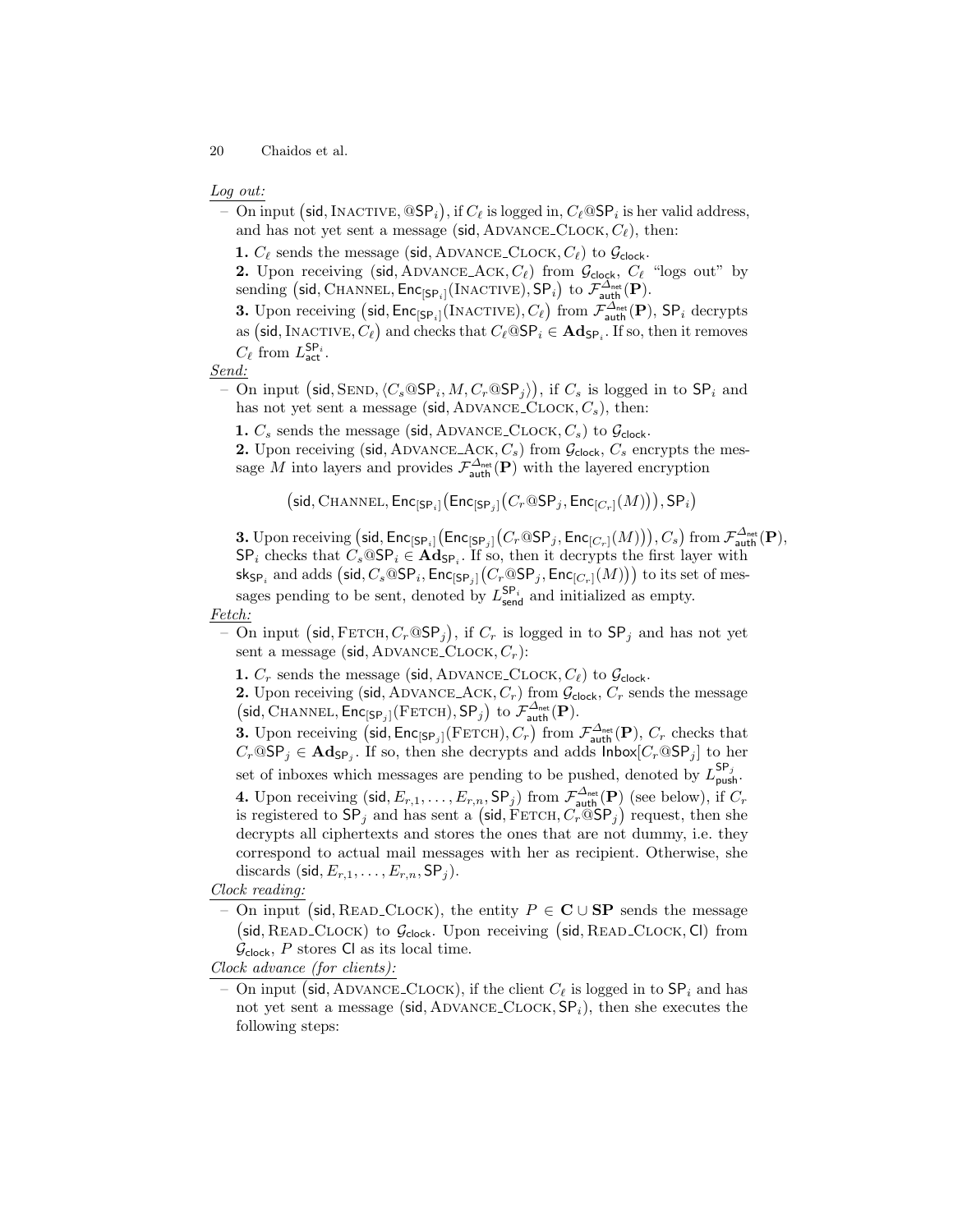- A Universally Composable Framework for the Privacy of Email Ecosystems 21
	- 1.  $C_{\ell}$  sends the message (sid, ADVANCE\_CLOCK,  $C_{\ell}$ ) to  $\mathcal{G}_{\text{clock}}$ .

2. Upon receiving (sid, ADVANCE\_ACK,  $C_{\ell}$ ) from  $\mathcal{G}_{\text{clock}}$ , then she sends a dummy message  $(\mathsf{sid}, \mathsf{Enc}_{[\mathsf{SP}_i]}(\mathsf{null}))$  to  $\mathsf{SP}_i$  via  $\mathcal{F}^\mathrm{A_\mathsf{net}}_\mathsf{auth}(\mathbf{P})$  (in turn,  $\mathsf{SP}_i$  will discard the received null upon decryption).

1.  $SP_i$  sends the message (sid, ADVANCE\_CLOCK,  $SP_i$ ) to  $G_{clock}$ .

2. Upon receiving (sid, ADVANCE<sub>ACK</sub>, SP<sub>i</sub>) from  $\mathcal{G}_{clock}$ , for every address  $C_s@{\sf SP}_i\in {\bf Ad}_{\mathsf{SP}_i}\colon$ 

- If there is a message  $(\text{sid}, C_s@SP_i, \text{Enc}_{[SP_j]}(C_r@SP_j, \text{Enc}_{[C_r]}(M)))$  in  $L_{\sf send}^{\sf SP_i}$ , then  $\sf SP_i$  broadcasts  $\bigl(\sf sid,Enc_{[SP_j]}\bigl(C_r@{\sf SP}_j,Enc_{[C_r]}(M)\bigr)\bigr)$  to all  $\rm SPs$ via  $\mathcal{F}_{\text{auth}}^{\Delta_{\text{net}}}(\mathbf{P})$ , and removes the message from  $L_{\text{send}}^{\text{SP}_{i}}$ .
- If there is no such message for  $C_s \tQSP_i$  but  $C_s \t L_{act}^i$ , then  $SP_i$  broadcasts a dummy message  $(\mathsf{sid}, \mathsf{Enc}_{[\mathsf{SP}_i]}(\mathsf{null}))$  under its own key.

**3.** Upon receiving a message (sid,  $\tilde{E}$ , SP<sub>i</sub>) from  $\mathcal{F}_{\text{auth}}^{\Delta_{\text{net}}}(\mathbf{P})$ , SP<sub>j</sub> checks whether  $E$  is a ciphertext under its public key that decrypts as a pair of a valid address  $C_r$  QSP<sub>i</sub> along with an (encrypted) message E. If so, then it adds E to Inbox $[C_r@SP_i]$ .

- **4.** When  $L_{\text{fin},k}^{\text{SP}_j}$  contains all SPs, then for every address  $C_r@{\text{SP}_j}$ :
	- If  $\text{Infoox}[C_r \overset{\text{op}}{\otimes} \text{Sp}_j] \in L^{\text{SP}_j}_{\text{push}}$ , then  $\text{SP}_j$  forwards all messages  $E_{r,1}, \ldots E_{r,n_r}$ in Inbox $[C_r \otimes \mathsf{SP}_j]$  to  $C_r$  along with  $n - n_r$  dummy ciphertexts under  $C_r$ 's public key, empties  $\mathsf{Inbox}[C_r \text{@SP}_j]$  and removes it from  $L^{\text{SP}_j}_{\text{push}}$ .
- If  $\text{Infox}[C_r \overset{\text{op}}{\otimes} \text{Sp}_j] \notin L_{\text{push}}^{\text{Sp}_j}$  but  $C_r \in L_{\text{act}}^{\text{Sp}_j}$ , then  $\text{SP}_j$  forwards n dummy encryptions of 'null' to  $C_r$ , under her public key.

Thus, in any case, if  $C_r$  is active, then  $\text{SP}_i$  sends a message of the form (sid,  $E_{r,1}, \ldots, E_{r,n}$ ) to  $C_r$  via  $\mathcal{F}_{\mathsf{auth}}^{\Delta_{\mathsf{net}}}(\mathbf{P})$ .

**Privacy of**  $\mathbb{E}_{\text{comp}}$ **.** To prove the privacy of  $\mathbb{E}_{\text{comp}}$ , we require that the underlying public key encryption scheme PKE = (KeyGen, Enc, Dec) satisfies m-IND-CPA, as specified in Section [2.2.](#page-4-0) In the following theorem, we prove that  $\mathbb{E}_{\text{comp}}$  only leaks the "activity bit" of the clients formally expressed by the leakage function Leak<sub>unob</sub> $(\cdot, \cdot)$  defined in Eq. [\(1\)](#page-13-0).

<span id="page-21-0"></span>**Theorem 1.** Let  $\mathbb{E}_{\text{comp}}$  with clients  $\mathbf{C} = \{C_1, \ldots, C_n\}$  and service providers  $SP = SP_1, \ldots, SP_N$  be implemented over the PKE scheme PKE = (KeyGen, Enc, Dec) that achieves m-IND-CPA security with error  $\epsilon(\lambda)$ . Then,  $\mathbb{E}_{\text{comp}}^{\mathcal{G}_{\text{clock}}, \mathcal{F}_{\text{auth}}^{\Delta_{\text{net}}} }$  achieves computational  $2(n+N)\epsilon(\lambda)$ -privacy for message delay  $\Delta_{\text{net}}$  with respect to the unobservability leakage function defined below

Leak<sub>unob</sub> $(\text{ptr}, H) := \text{Act}_{\text{ptr}}[H]$ .

Clock advance (for SPs):

<sup>-</sup> On input (sid, ADVANCE\_CLOCK), if  $SP_i$  has not yet sent a message (sid, ADVANCE\_CLOCK,  $SP_i$ ), then it executes the following steps: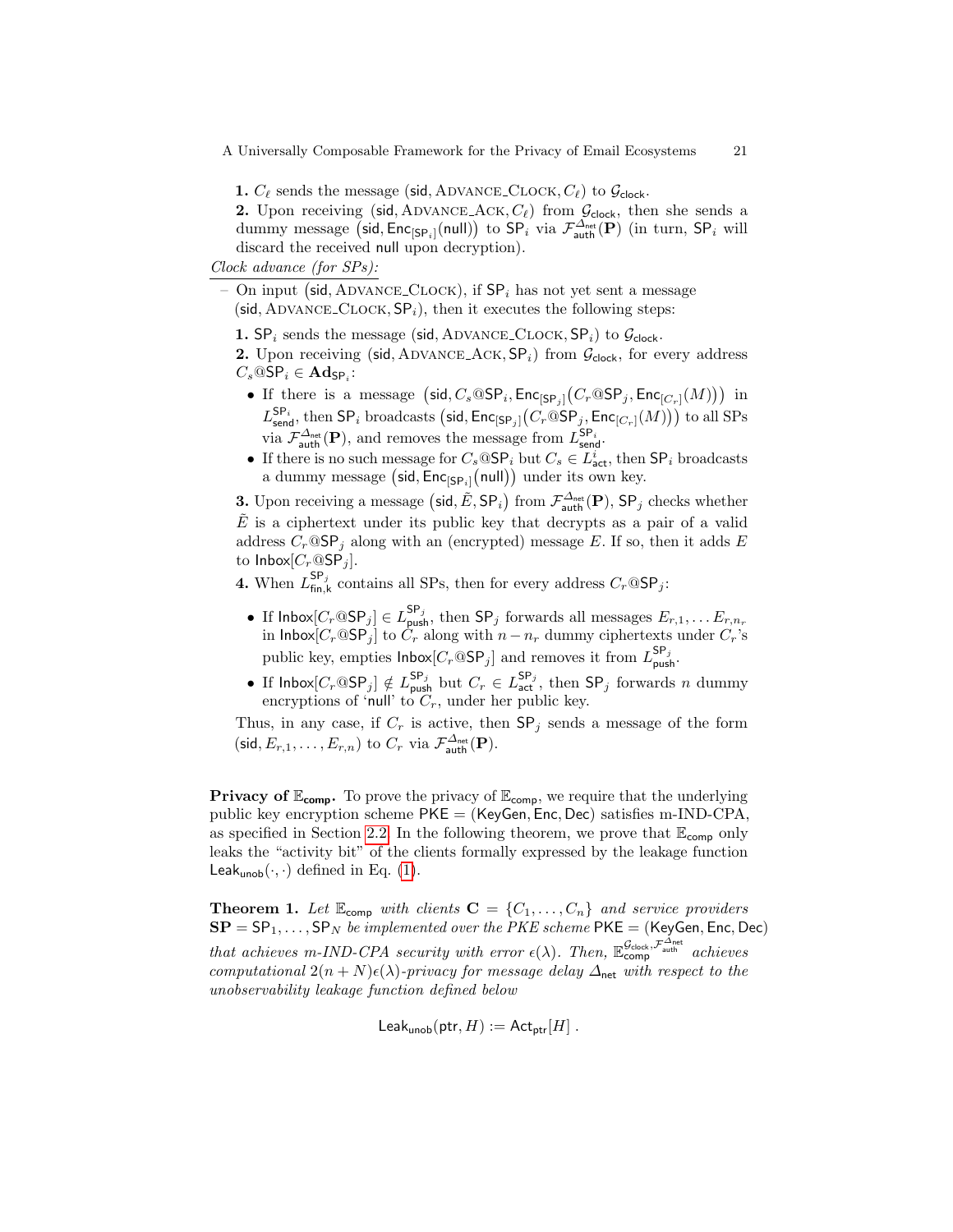*Proof.* Let A be a global passive PPT adversary against  $\mathbb{E}^{\mathcal{G}_{clock},\mathcal{F}_{auto}^{\mathcal{G}_{note}}$ . We begin by constructing a simulator  $\mathsf{Sim}$  for  $\mathcal A$  as shown below.

Constructing a simulator for  $A$ . The ideal adversary Sim for  $A$  that for any environment  $\mathcal{Z}$ , simulates an execution of  $\mathbb{E}_{\text{comp}}$  as follows: Simulating interaction between  $\mathcal Z$  and  $\mathcal A$ .

- Upon receiving a message (sid, M) from  $\mathcal{Z}$ , it forwards (sid, M) to A playing the role of a simulated environment.
- Upon receiving a message (sid, M) from  $A$  intended for the environment, it forwards (sid, M) to  $\mathcal{Z}$ .

Achieving synchronicity.

– Upon receiving any message from  $\mathcal{F}_{\text{priv}}^{\text{Leak}_{\text{unob}},\Delta_{\text{net}}}(\mathbf{P}),$  Sim sends the message (sid, READ\_CLOCK) to Gclock. Upon receiving (sid, READ\_CLOCK, Cl) from  $\mathcal{G}_{clock}$ , it stores Cl as the global time of the real-world simulation. This way, Sim simulates an execution where the simulated entities are synchronized with respective actual ones in the ideal-world.

#### Simulating real-world message delivery.

- Upon receiving a leakage message of the form  $(\text{sid}, (\text{ptr}, M))$  (possibly  $M = \perp$ ) from  $\mathcal{F}_{\text{priv}}^{\text{Leakunob},\Delta_{\text{net}}}(\mathbf{P}),$  Sim knows that this message refers to some command (register/active/inactive/send/fetch) that in the real-world protocol is realized via communication between a client and her SP. Since in the simulation Sim also plays the role of  $\mathcal{F}_{\text{auth}}^{\Delta_{\text{net}}}(\mathbf{P})$  in the eyes of  $\mathcal{A}$ , it must be consistent with the bounded delays (up to  $\varDelta_{\mathsf{net}})$  that  $\mathcal A$  imposes on message communication. To achieve this consistency,  $Sim$  keeps record of the simulated message  $M$ that sends to the simulated  $\mathcal{F}_{\text{auth}}^{\Delta_{\text{net}}}(\mathbf{P})$  and is associated with ptr. Whenever the message delivery of  $\tilde{M}$  is allowed, either by  $A$  or automatically when  $\Delta_{\text{net}}$  delay has passed, Sim sends the message (sid, ALLOW EXEC, ptr) to  $\mathcal{F}_{\mathsf{priv}}^{\mathsf{Leak}_{\mathsf{unob}},\mathcal{ \Delta}_{\mathsf{net}} }(\mathbf{P}).$ 

Simulating Initialization.

- $-$  Upon receiving (sid, INIT, SP $_i$ ) from  $\mathcal{F}_\mathsf{priv}^\mathsf{Leak_\mathsf{unob},\mathcal{A}_\mathsf{net}}(\mathbf{P}),$  it runs Gen(1 $^\lambda$ ) on behalf of  $\mathsf{SP}_i$  to generate a pair of a private and a public key pair  $(\mathsf{sk}_{\mathsf{SP}_i}, \mathsf{pk}_{\mathsf{SP}_i})$ . Then, it broadcasts the message (sid, CHANNEL, (setup,  $pk_{SP_i}$ ),  $SP_j$ ) to every  $j \in [N] \setminus \{i\}$ , also simulating the role of  $\mathcal{F}^{\Delta_{\text{net}}}_{\text{auth}}(\mathbf{P})$ . Observe that since A is global and passive, the execution will always initiate upon  $\mathcal{Z}$ 's request. Then, Sim sends the message (sid, ALLOW\_INIT,  $\text{SP}_i$ ) to  $\mathcal{F}_{\text{priv}}^{\text{Leak}_{\text{unob}},\Delta_{\text{net}}}(\textbf{P})$ .
- Upon receiving (sid, ready) from  $\mathcal{F}_{\text{priv}}^{\text{Leak}_{\text{unob}},\Delta_{\text{net}}}(\mathbf{P}),$  if all simulated SPs have initialized by generating and broadcasting their keys, then it sends (sid, EXECUTE) to  $\mathcal{F}_{\text{priv}}^{\text{Leak}_{\text{unob}},\Delta_{\text{net}}}(\mathbf{P})$ . Otherwise, it aborts simulation.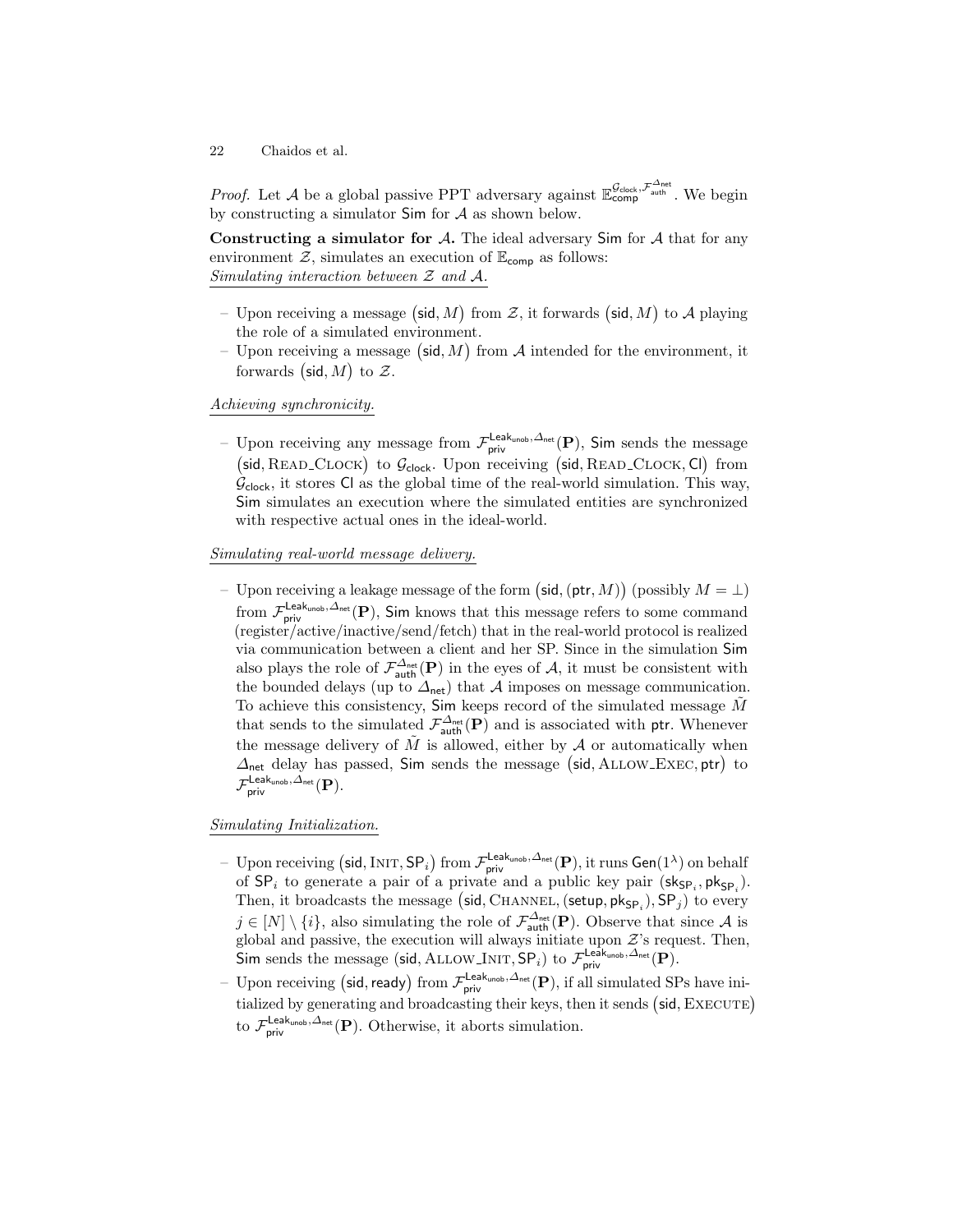#### Simulating Execution.

Whenever the environment sends a register/active/inactive/send/fetch/clock advance command to a dummy party P that forwards it to  $\mathcal{F}_{\text{priv}}^{\text{Leak}_{\text{unob}},\Delta_{\text{net}}}(\mathbf{P}),$ Sim obtains (i) an (sid, ADVANCE\_CLOCK, P) notification from  $\mathcal{G}_{\text{clock}}$ , and (ii) the leakage of the form (sid, ptr,  $Act_{\text{ptr}}[H])$  from  $\mathcal{F}_{\text{priv}}^{\text{Leak}_{\text{unob}},\Delta_{\text{net}}}(\textbf{P})$ . Namely, Sim obtains the sequence of clock advances and the transcript of activations/deactivations. We describe how using this information, Sim simulates execution:

- Upon receiving (sid, ADVANCE\_CLOCK,  $C_{\ell}$ ) and (sid, ptr, Act<sub>ptr</sub>[H]), then:
	- ∙ Playing the role of the global clock, Sim sends a simulated notification (sid, ADVANCE\_CLOCK,  $C_{\ell}$ ) to  $\mathcal{A}$ .
	- If  $C_{\ell} \mathbb{Q} \mathsf{SP}_i$  is in Act<sub>ptr</sub>[H] and (sid, ptr, Act<sub>ptr</sub>[H]) is the first entry that  $C_{\ell}$ @SP<sub>i</sub> is activated, then Sim deduces that this refers to a registration command (Recall that for simplicity we included the pending registration commands in the set of active addresses). In this case, Sim runs the registration protocol between  $C_{\ell}$  and  $SP_i$  exactly as in the description of  $\mathbb{E}_{\text{comp}}$ , except that it replaces the ciphertext contents with 'null' messages. When  $\mathcal{F}^{\Delta_{\text{net}}}_{\text{auth}}$  delivers the message, Sim sends the message  $(\text{sid}, \text{ALLOW\_EXEC}, \text{ptr})$  to  $\mathcal{F}_{\text{priv}}^{\text{Leak}_{\text{unob}}, \Delta_{\text{net}}}(\mathbf{P}).$
	- If  $C_{\ell}$ ©SP<sub>i</sub> is in Act<sub>ptr</sub>[H] and is registered but not yet logged in, then Sim deduces that this refers to an active or a clock advance command. In either of these cases, Sim simulates execution by sending a dummy ciphertext (sid, CHANNEL,  $\mathsf{Enc}_{[\mathsf{SP}_i]}(\mathsf{null}), \mathsf{SP}_i)$  to the simulated  $\mathcal{F}_{\mathsf{auth}}^{\Delta_{\mathsf{net}}}$ . When  $\mathcal{F}_{\mathsf{auth}}^{\Delta_{\mathsf{net}}}$ delivers the message, Sim sends the message (sid, ALLOW\_EXEC, ptr) to  $\mathcal{F}_{\mathsf{priv}}^{\mathsf{Leak}_{\mathsf{unob}},\mathcal{\Delta}_{\mathsf{net}}}(\mathbf{P}).$
	- If  $C_{\ell} \otimes \mathsf{SP}_i$  is in Act<sub>ptr</sub>[H] and is registered and already logged in, then Sim deduces that this refers to either a inactive, send, fetch or a clock advance command. In either of these cases, Sim simulates execution by sending a dummy ciphertext (sid, CHANNEL,  $\mathsf{Enc}_{[\mathsf{SP}_i]}(\mathsf{null}), \mathsf{SP}_i)$  as above.
	- If  $C_{\ell} \mathbb{Q} \mathsf{SP}_i$  is not in Act<sub>ptr</sub>[H], then Sim deduces that  $C_{\ell} \mathbb{Q} \mathsf{SP}_i$  is inactive and takes no further action.
- Upon receiving (sid, ADVANCE<sub>-CLOCK</sub>,  $SP_i$ ) and (sid, ptr, Act<sub>ptr</sub>[H]):
	- ∙ Playing the role of the global clock, Sim sends a simulated notification (sid, ADVANCE\_CLOCK,  $SP_i$ ) to A.
	- For every address  $C_s$ @SP<sub>i</sub> ∈ Ad<sub>SP<sub>i</sub></sub>, it broadcasts a dummy message  $(\text{sid}, \text{CHANNEL}, \text{Enc}_{\text{[SP}_i]}(\text{null}), \text{SP}_i)$  to all other SPs. Then, it sends the message (sid, ALLOW\_EXEC, ptr) to  $\mathcal{F}_{\textsf{priv}}^{\textsf{Leak}_{\textsf{unrob}},\Delta_{\textsf{net}}}(\textbf{P}).$

 $\textbf{Reducing privacy to m-IND-CPA security.}$  We prove the privacy of  $\mathbb{E}^{\mathcal{G}_{clock},\mathcal{F}^{\Delta_{net}}_{auth}}$ via a reduction to the m-IND-CPA security with error  $\epsilon$  of the underlying public key encryption scheme  $PKE = (KeyGen, Enc, Dec)$ , which is assumed in the theorem's statement. Our reduction works as follows: Let  $A$  be a real-world adversary and  $\mathcal Z$  be an environment. First, we order the clients and servers as parties  $P_1, \ldots, P_{n+N}$ . Then, we construct a sequence of "hybrid" m-IND-CPA adversaries  $\mathcal{B}_1, \ldots, \mathcal{B}_{n+N}$ , where  $\mathcal{B}_{j^*}$  executes the following steps: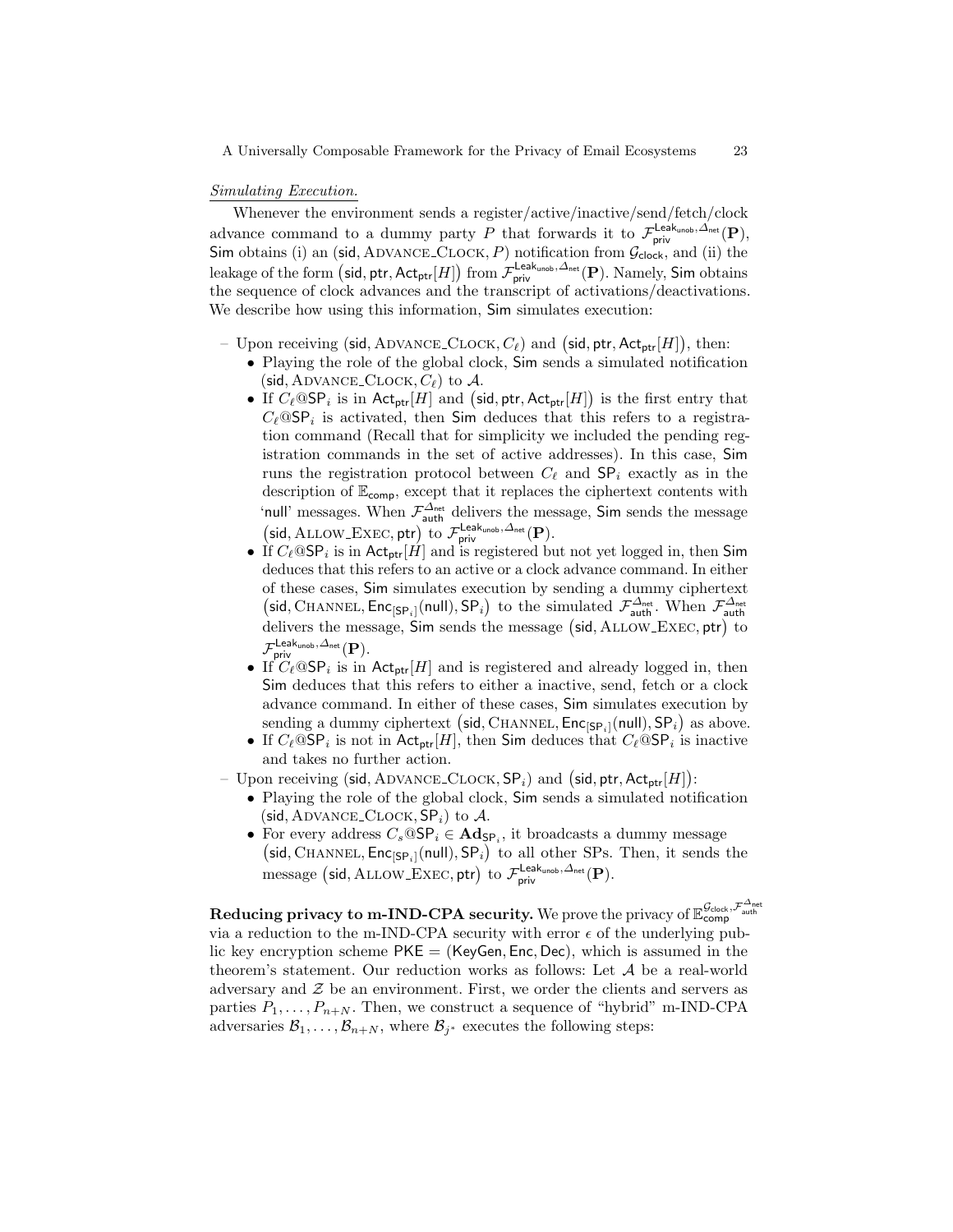- 24 Chaidos et al.
- 1. It receives a public key pk from the m-IND-CPA challenger.
- 2. It generates the parties  $P_1, \ldots, P_{n+N}$  and simulates an execution of  $\mathbb{E}_{\text{comp}}^{\mathcal{G}_{\text{clock}}, \mathcal{F}_{\text{auth}}^{\Delta_{\text{net}}}$ conducted by  $Z$  and under the presence of  $A$ , also playing the role of  $\mathcal{G}_{clock}, \mathcal{F}_{\text{auth}}^{\Delta_{\text{net}}}$ . The simulation differs from an actual execution as shown below:
	- (a) Upon initialization of a party  $P_j$ : if  $P_j \neq P_{j^*}$ , then  $\mathcal{B}_{j^*}$  honestly generates a fresh key pair  $(\mathsf{sk}_j, \mathsf{pk}_j)$ . If  $P_j = P_{j^*}$ , then it sets  $\mathsf{pk}_{j^*} := \mathsf{pk}$ .
	- (b) When a party  $P_i$  must send an encrypted message  $M$  under the public key of  $P_j$  (note it may be the case that  $P_i = P_j$ ) via  $\mathcal{F}^{\Delta_{\text{net}}}_{\text{auth}}$ :
		- If  $j < j^*$ , then  $\mathcal{B}_{j^*}$  sends an encryption of M under  $\mathsf{pk}_j$ .
		- If  $j = j^*$ , then it sends a challenge pair  $(M_0, M_1) := (\text{null}, M)$  to the m-IND-CPA challenger. Upon receiving a ciphertext  $\mathsf{Enc}_{[P_{\leq *}]}(M_b)$ , where b is the m-IND-CPA challenge bit, it sends  $\mathsf{Enc}_{[P_{\cdot*}]}(M_b)$  to  $P_{j^*}$ .

- If  $j > j^*$ , then it sends an encryption of null under  $pk_j$ .

- (c) Since A is passive, all parties are honest, thus  $\mathcal{B}_{j^*}$  is completely aware of the plaintext-ciphertext correspondence. Therefore, when  $P_i$  encrypts M under  $P_j$ 's public key to a ciphertext  $\mathsf{Enc}_{[P_j]}(M)$ ,  $\mathcal{B}_{j^*}$  proceeds as if  $P_j$ had indeed decrypted this ciphertext to  $M$ .
- 3. It returns the output of  $Z$ .

Given the description of  $\mathcal{B}_{j^*}, j^* = 1, \ldots, n+N$ , we make the following observations:

- The limit case  $j^* = 1$ : if  $b = 0$ , then  $\mathcal{B}_1$  replaces all real-world communication with encryptions of 'null', exactly as Sim does in its simulation. Thus, we have that

<span id="page-24-0"></span>
$$
\Pr\left[\mathcal{B}_1 = 1 \mid b = 0\right] = \text{EXEC}_{\text{Sim},\mathcal{Z},\mathcal{G}_{\text{clock}}}^{\mathcal{F}_{\text{priv}}^{\text{Leak}_{\text{unob}},\Delta_{\text{net}}}}[\mathbf{P}](\lambda) \,. \tag{11}
$$

- The hybrid step: for every  $1 \leq j^* < n + N$ , the adversaries  $\mathcal{B}_{j^*}$  and  $\mathcal{B}_{j^*+1}$ have the same behavior regarding the parties  $P_j$ , where  $j \neq j^*, j^* + 1$ . In addition, if the m-IND-CPA challenge bit *b* is 1, then  $\mathcal{B}_{j^*}$  (i) respects the encryptions of  $P_j^*$  (hence, of every  $P_j$ , for  $j \leq j^*$ ) and (ii) replaces with null any plaintext intended for  $P_j$ , for  $j \geq j^* + 1$ . Observe that this is exactly the behavior of  $\mathcal{B}_{j^*+1}$ , if  $b=0$ . Therefore, it holds that

<span id="page-24-1"></span>
$$
\Pr\left[\mathcal{B}_{j^*} = 1 \mid b = 1\right] = \Pr\left[\mathcal{B}_{j^*+1} = 1 \mid b = 0\right].\tag{12}
$$

<span id="page-24-2"></span>- The limit case  $j^* = n + N$ : if  $b = 1$ , then  $\mathcal{B}_{n+N}$  executes real-world communication respecting the environments' instructions and inputs. Thus, we have that

$$
\Pr\left[\mathcal{B}_{n+N} = 1 \mid b = 1\right] = \text{EXEC}_{\mathcal{A},\mathcal{Z},\mathcal{G}_{\text{clock}}}^{\mathbb{E}^{\mathcal{G}_{\text{clock}},\mathcal{F}_{\text{auth}}^{\mathcal{A}_{\text{net}}}}}[P](\lambda) \,. \tag{13}
$$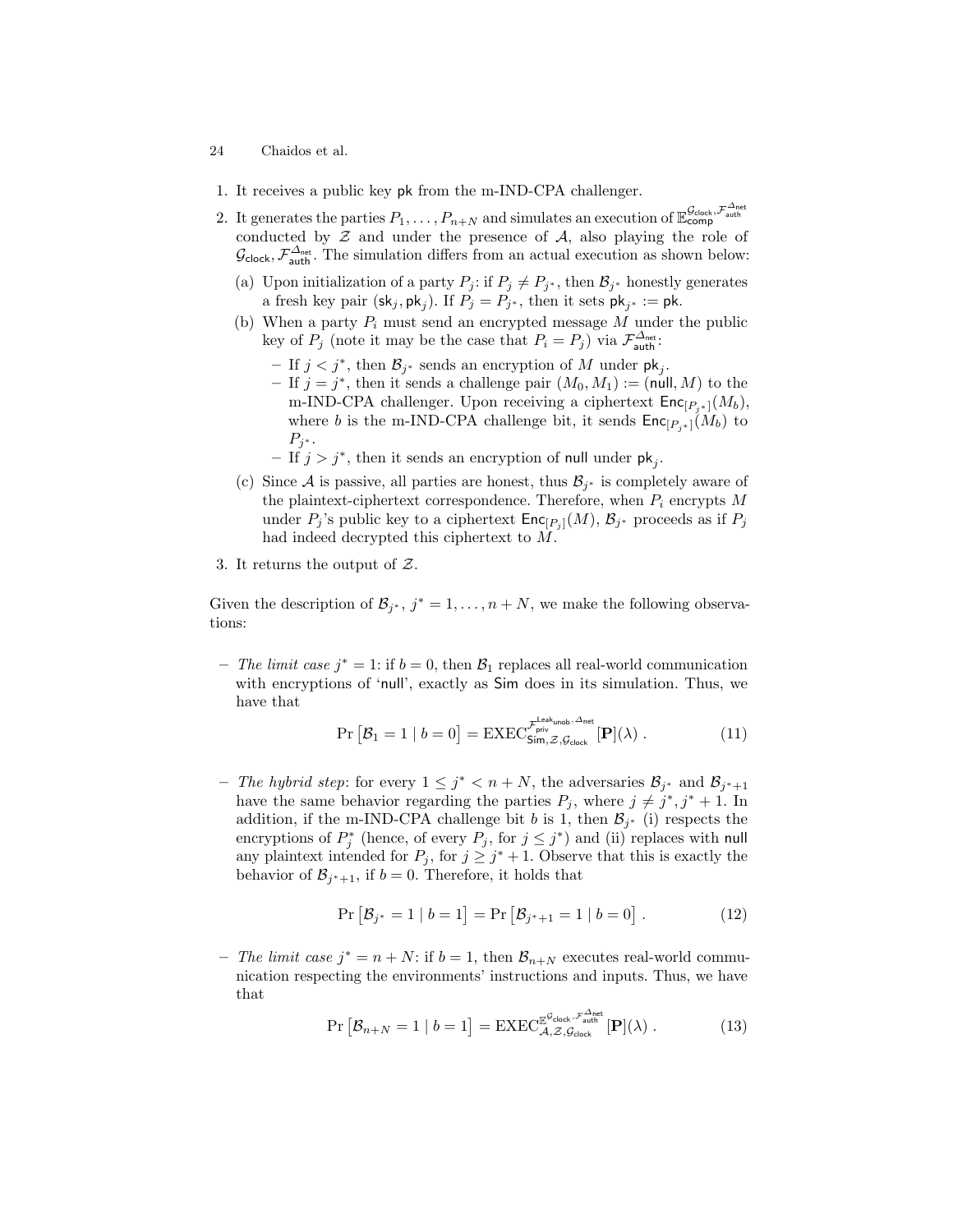Consequently, by Eq. [\(11\)](#page-24-0) and the m-IND-CPA security of PKE, we have that for every  $j^* \in [n+N]$ , it holds that

<span id="page-25-1"></span>
$$
\left| \Pr \left[ \mathcal{B}_{j^*} = 1 \mid b = 1 \right] - \Pr \left[ \mathcal{B}_{j^*} = 1 \mid b = 0 \right] \right| =
$$
\n
$$
= \left| \Pr \left[ \mathcal{B}_{j^*} = 1 \mid b = 1 \right] - (1 - \Pr \left[ \mathcal{B}_{j^*} = 0 \mid b = 0 \right] \right| \le
$$
\n
$$
\leq \left| 2 \cdot \Pr \left[ (\mathcal{B}_{j^*} = 1) \land (b = 1) \right] + 2 \cdot \Pr \left[ (\mathcal{B}_{j^*} = 0) \land (b = 0) \right] - 1 \right| =
$$
\n
$$
= \left| 2 \cdot \Pr \left[ \mathcal{B}_{j^*} (1^{\lambda}) \text{ breaks PKE} \right] - 1 \right| \leq \left| 2 \cdot (1/2 + \epsilon(\lambda)) - 1 \right| = 2\epsilon(\lambda) .
$$
\n
$$
(14)
$$

Finally, by Eq.  $(11)$ ,  $(12)$ ,  $(13)$ , and  $(14)$ , we get that

$$
\Big|\mathrm{EXEC}_{\mathsf{Sim},\mathcal{Z},\mathcal{G}_{\mathsf{clock}}}^{\mathcal{F}_{\mathsf{priv}}^{\mathsf{Leak}_{\mathsf{unob}},\Delta_{\mathsf{net}}}}[ \mathbf{P}](\lambda) - \mathrm{EXEC}_{\mathcal{A},\mathcal{Z},\mathcal{G}_{\mathsf{clock}}}^{\mathbb{E}^{\mathcal{G}_{\mathsf{clock}},\mathcal{F}_{\mathsf{aut}}^{\Delta_{\mathsf{net}}}}}[ \mathbf{P}](\lambda) \Big| \leq 2(n+N) \epsilon(\lambda)
$$

which completes the proof. □

## <span id="page-25-0"></span>6 A parallel mix email ecosystem with  $t$  strata

We will now describe a design to be used for routing messages between various clients, based on parallel mixing [\[18,](#page-33-10) [19\]](#page-33-18). A parallel mix is a design that borrows characteristics from stratified mixes i.e mixes where servers are grouped in sets called strata, and routing is restricted so that each stratum except the first only receives messages from the previous one and each stratum except the last only forwards messages to the next (the first and last strata operate as the entry and exit points respectively). In parallel mixing routing is determined by the servers themselves in the interest of symmetry and predictability in performance and security. All t strata consist of  $\sigma$  nodes each. We use  $\mathsf{MX}_{i,j}$  to indicate the j-th server in stratum i, and let  $MX = \{MX_{i,j} | i \leq t, j \leq \sigma\}$ . We use  $\mathbf{P} = (\mathbf{C} \cup \mathbf{S} \mathbf{P} \cup \mathbf{M} \mathbf{X})$  to denote the set of all involved parties. We use a set of assumptions similar to those of section [5,](#page-18-0) specifically: (a) all communication is executed via  $\mathcal{F}^{\Delta_{\text{net}}}_{\text{auth}}(\mathbf{P})$  as described in Fig. [2;](#page-11-0) (b) all messages have the same size (i.e messages are padded ahead of time); (c) all computations complete within one unit slot; (d) each client is assigned to exactly one address.

As we assume a passive adversary and no corruptions, we are able to use a simple layering of encryptions instead of a more complex onion scheme. In practice one may wish to use a scheme such as Sphinx [\[14\]](#page-32-14) or a variant thereof.

**Initialization:** Nodes of the same stratum share stratum-specific keying material. In practice, because of the long structure of the mixnet, and the large number of nodes involved, we might have that the same entities will be running multiple servers across different strata. We can thus regain some robustness by excluding some entities from each stratum so that each entity is absent from at least one stratum. Alternatively, we may use per-node keys and allow free routing, at the cost of slower (in terms of rounds) convergence to a random permutation .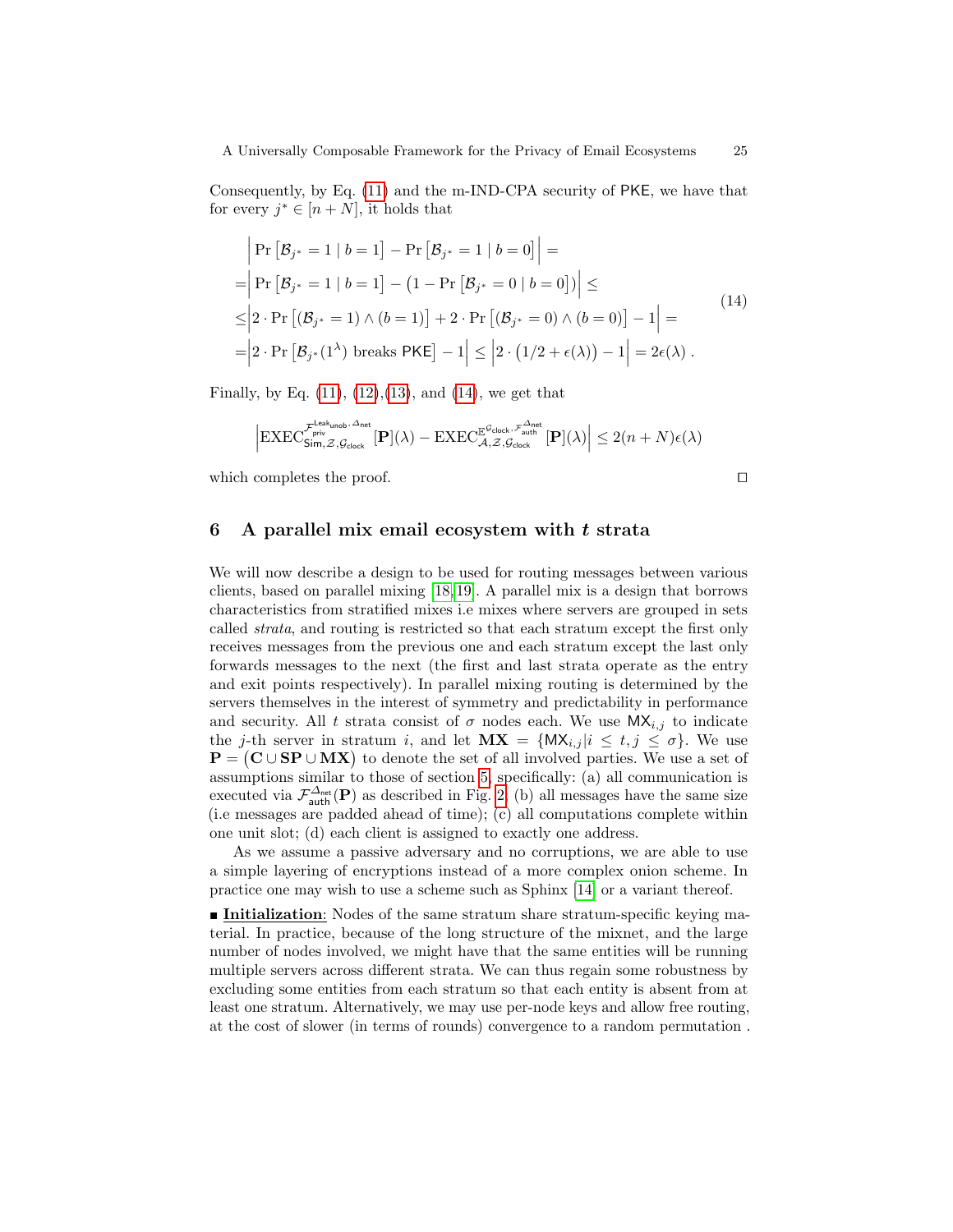- 26 Chaidos et al.
	- On input (sid, INIT), a party  $P \in \mathbf{P}$  that is not yet initialised, runs  $Gen(1^{\lambda})$ to generate a pair of a private and a public key pair  $(\mathsf{sk}_P, \mathsf{pk}_P)$ . Then, it broadcasts the message  $(\text{sid}, (\text{init}, \text{pk}_P), P)$  to all clients and SPs by sending  $(\mathsf{sid}, (\mathsf{init}, \mathsf{pk}_P), P') \text{ to } \mathcal{F}^{\Delta_{\mathsf{net}}}_{\mathsf{auth}}(\mathbf{G}[\mathbb{P}]), \text{ for every } P' \in \mathbf{P} \setminus \{P\}.$
	- When  $\mathsf{SP}_i$  has received (sid, (init,  $\mathsf{pk}_{\mathsf{SP}_j}, \mathsf{SP}_j$ ) for every  $i \in [N] \setminus \{j\}$ , then begins the engagement in the email message exchange with its assigned clients and the other SPs.
	- When  $\mathsf{MX}_{i,1}$  has received (sid, (init,  $\mathsf{pk}_S$ , S) for every  $\mathsf{MX}_{i,j}, j > 1$ , it runs  $Gen(1^{\lambda})$  to generate stratum key pair  $(\mathsf{sk}_i, \mathsf{pk}_i)$ . Then, it broadcasts the message (sid, (init,  $pk_i$ ),  $MX_{i,1}$ ) to all parties  $P'$  outside stratum i by sending (sid, (init, pk<sub>i</sub>), P') to  $\mathcal{F}^{\Delta_{\mathsf{net}}}_{\mathsf{auth}}(\mathbf{G}[\mathbf{P}]).$  For parties  $P''$  in stratum i it sends  $\left(\textsf{sid},(\textsf{init},(\textsf{pk}_i,\textsf{sk}_i)), P''\right)$  instead.

Execution: Our mixnet operates in rounds. A round consists of  $t+2$  subrounds, each consisting of  $t_{sub} \geq \Delta_{\text{net}} + 1$  timeslots. We assume timing information is publicly available. During each subround, messages are only sent during the first timeslot. The remaining timeslots exist to ensure that even delayed messages are delivered before the next subround. To simplify notation we will introduce three functions on the clock value Cl:

Namely, we define (i)  $round(C) := \left| \frac{C}{t_{sub}(t+2)} \right|$ , (ii)  $sub(C) := \left| \frac{C}{t_{sub}} \right|$ , and (iii)  $slot(C) := C1 \mod t_{sub}$ . Essentially, at clock Cl we are in slot  $slot(\bar{C})$  of subround  $sub(C)$ . We also assume that using the above functions use READ\_CLOCK to determine the current value of Cl.

Registration is handled as in Section [5.](#page-18-0) Messages are routed through the mixnet as follows:

- Messages from clients are queued by their SPs until the round begins.
- Once a round begins, in sub-round 0, clients send their messages to the SPs. In sub-round 1, each SP uniformly randomly selects a server in the first stratum to receive each message.
- In the sub-round 2 (3), first-stratum (second) servers tally up their incoming messages and pad them to a multiple of  $\sigma$ . They shuffle them and send  $\frac{1}{\sigma}$  of them to each 2nd-stratum (3rd) server. No padding is required afterwards.
- In sub-round i, where  $4 \le i \le t+1$ , the servers of stratum  $i-1$  shuffle their received messages and send  $\frac{1}{\sigma}$  of them to each server in stratum i+1.
- At the end of sub-round  $t + 2$ , the SPs move messages from their input buffers to client inboxes. .

We will now formally describe our system. Note that some inputs will only have effect when given during particular sub-rounds or when given to certain parties (e.g. only Clients). As in the previous section,  $Enc_{[X]}(Y)$  denotes the encryption of Y under X's public key. For brevity, we use  $\mathsf{Enc}_{[x,y]}(m)$  to denote  $\mathsf{Enc}_{[x]}(\mathsf{Enc}_{[y]}(m)).$ 

 $C_s \in \mathbb{C}$  On input (sid, SEND,  $\langle C_s \mathbb{QSP}_i, M, C_r \mathbb{QSP}_j \rangle$ ), if  $C_s$  is not registered with an  $SP_i$  and subround(Cl) = 0 and slot(Cl) = 0, the client sets  $reg = round(Cl)$ and runs the registration operation from Section [5.](#page-18-0)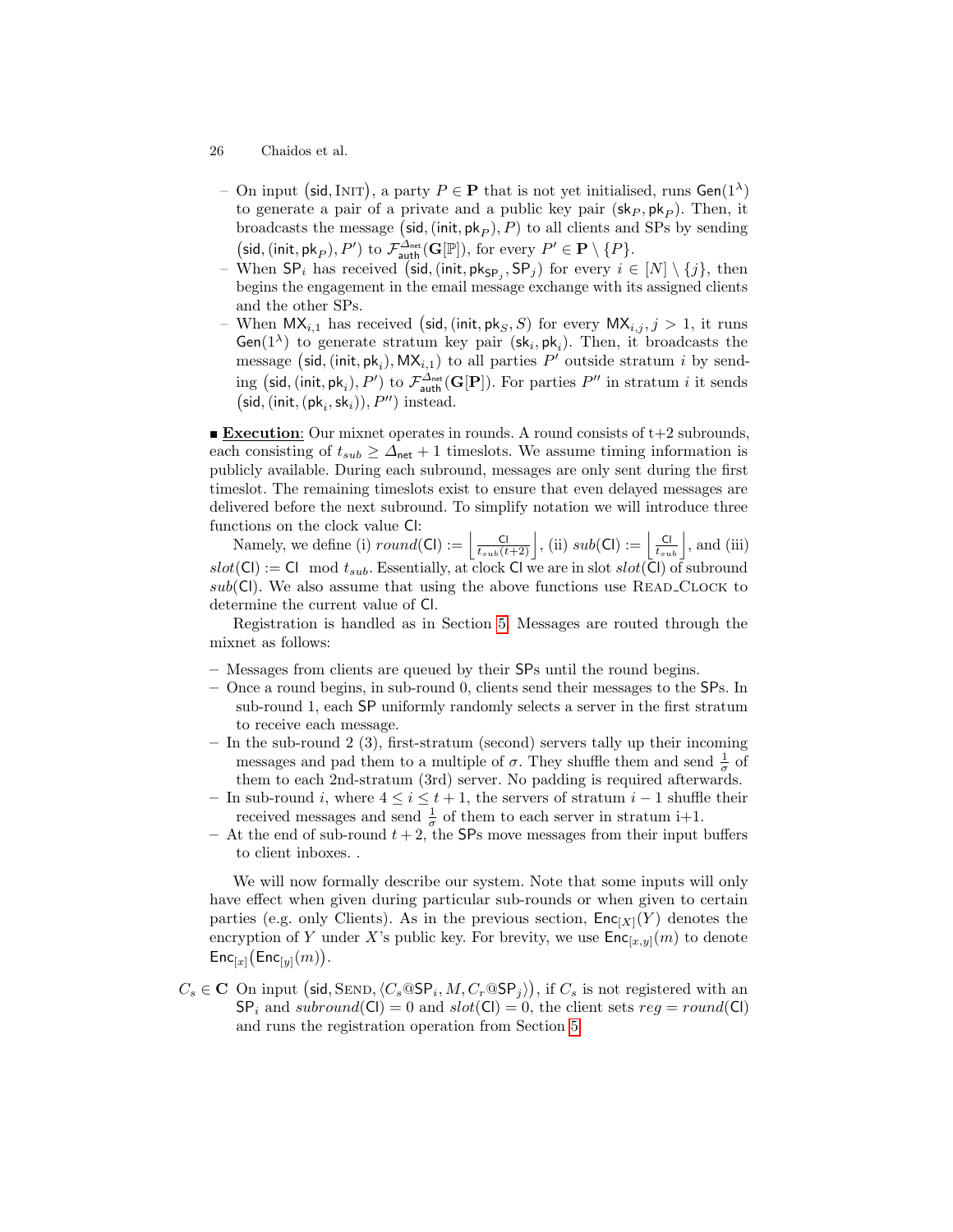- $C_s \in \mathbb{C}$  On input (sid, SEND,  $\langle C_s \mathbb{QSP}_i, M, C_r \mathbb{QSP}_j \rangle$ ), if  $C_s$  is logged in to  $\mathsf{SP}_i$ , she prepares the message  $(\textsf{sid}, \textsf{Enc}_{[\mathsf{SP}_i]}(C_s@\mathsf{SP}_i, \textsf{Enc}_{[\mathsf{SP}_j]}(C_r@\mathsf{SP}_j, \textsf{Enc}_{[C_r]}(M))))$ to be sent to  $\mathsf{SP}_i$ . If, in addition the sub(Cl) and slot(Cl) are both 0 and round(Cl) > reg, all prepared messages are sent to  $SP_i$ .
- $C_r \in \mathbb{C}$  On input (sid, FETCH,  $C_r$  QSP<sub>j</sub>), if  $C_r$  is logged in to SP<sub>j</sub>, it sends the message  $(\text{sid}, C_r \text{@SP}_j, \text{Enc}_{\text{SP}_j}(\text{FETCH}))$  to  $\text{SP}_j$  which, if  $C_r \text{@SP}_j$  is a valid address, it decrypts and forwards all messages  $E_{r,1}, \ldots E_{r,n_r}$  in  $\textsf{Inbox}[C_r \text{@SP}_j]$  to  $C_r$ , and empties  $\textsf{Inbox}[C_r@SP_i]$ .
- $C_r \in \mathbb{C}$  Upon receiving (sid,  $E_{r,1}, \ldots, E_{r,n}$ ) from  $\mathsf{SP}_j$  and if  $C_r$  has sent a (sid, FETCH,  $C_r$ <sup>®</sup>SP<sub>j</sub>) request,  $C_r$  decrypts all ciphertexts and stores the ones that are not 0, i.e. they correspond to non-dummy mail messages.
- $P \in \mathbf{P}$  On input (sid, READ\_CLOCK), the entity  $P \in \mathbf{P}$  sends the message (sid, READ\_CLOCK) to  $\mathcal{G}_{clock}$ . Upon receiving (sid, READ\_CLOCK, CI) from  $\mathcal{G}_{clock}$ ,  $P$  stores Cl as its local time and forwards the message (sid, READ\_CLOCK, Cl) to the environment.
- $\mathsf{SP}_i \in \mathbf{SP}$  On input  $\big(\mathsf{sid}, \mathsf{Enc}_{\mathsf{[SP}_i]}(C_s@\mathsf{SP}_i, \mathsf{Enc}_{\mathsf{[SP}_j]}(C_r@\mathsf{SP}_j, \mathsf{Enc}_{[C_r]}(M))\big)\big),$  it checks that  $C_s \t{Q} \t{S} P_i \t{A} d$  and if so, then it decrypts and adds  $(\text{sid}, C_s \t{Q} \t{S} P_i,$  $\mathsf{Enc}_{\mathsf{[SP}_j]}(C_r \mathsf{QSP}_j, \mathsf{Enc}_{[C_r]}(M)))$  to its set of messages pending to be sent, denoted by  $L^i_{\text{send}}$ .
- $\mathsf{SP}_j \in \mathbf{SP}$  Upon receiving a message (sid,  $\mathsf{Enc}_{\mathsf{SP}_j}(\cdot, \cdot)$ ) from some  $\mathsf{MX}_{x,y}$ ,  $\mathsf{SP}_j$  checks whether  $x = t$ , and if the content is a ciphertext under its public key that decrypts as a valid address  $C_r$  QSP<sub>j</sub> along with a ciphertext E. If so, then it adds E to  $\mathsf{B}[C_r \mathsf{QSP}_j].$
- $\mathsf{MX}_{1,j} \in \mathbf{S}$  On receiving  $(\mathsf{sid}, \mathsf{Enc}_{[1,...,t]}(C_r \mathbf{QSP}_j, \mathsf{Enc}_{[C_r]}(M)), X),$  it checks that  $X \in \mathsf{SP}$ and if so, it decrypts it and adds  $\left(\textsf{sid}, \textsf{Enc}_{[2,...,t]}(C_r \text{@SP}_j, \textsf{Enc}_{[C_r]}(M)\right)$  to its set of messages pending to be sent, denoted by  $L^i_{\text{send}}$ .
- $\mathsf{MX}_{k+1,j} \in \mathbf{S}$  On receiving  $(\mathsf{sid}, \mathsf{Enc}_{[k,...,t]}(C_r \mathbb{QSP}_j, \mathsf{Enc}_{[C_r]}(M)), X),$  it checks that  $X =$  $\mathsf{MX}_{k,x}$  for some x and if so, it decrypts it and adds (sid,  $\mathsf{Enc}_{[k+2,\ldots,t]}(C_r \mathsf{QSP}_j)$ ,  $\mathsf{Enc}_{[C_r]}(M)$  to its set of messages pending to be sent, denoted by  $L^i_{\mathsf{send}}$ . If  $k = t - 1$ , it instead adds (sid,  $\mathsf{Enc}_{[SP_j]}(C_r \text{@SP}_j, \mathsf{Enc}_{[C_r]}(M))$  to the list.
	- $P \in \mathbf{P}$  On input (sid, ADVANCE\_CLOCK), the entity  $P \in \mathbf{P}$  sends the message (sid, ADVANCE\_CLOCK) to  $\mathcal{G}_{clock}$ .
	- $\mathsf{SP}_i \in \mathbf{SP}$  On input (sid, ADVANCE\_CLOCK), If  $sub(\mathsf{Cl}) = 1$  and  $slot(\mathsf{Cl}) = 0$ , for each message  $(\textsf{sid}, C_s@SP_i, \textsf{Enc}_{[SP_j]}(C_r@SP_j, \textsf{Enc}_{[C_r]}(M)))$  in  $L^i_{\textsf{send}}$ , then  $\mathsf{SP}_i$  sends  $\big(\mathsf{sid},\mathsf{SP}_i,\mathsf{Enc}_{[1,...,t]} \big(C_r@\mathsf{SP}_j,\mathsf{Enc}_{[C_r]}(M)\big)\big)$  to a randomly selected  $\mathsf{MX}_{1,j}$  and removes the message from  $L^i_{\text{send}}$ . Finally, it sends the message (sid, ADVANCE\_CLOCK) to  $\mathcal{G}_{clock}$ .
	- $\mathsf{MX}_{k,j} \in \mathbf{S}$  On input (sid, ADVANCE\_CLOCK), If  $sub(\mathsf{CI}) \neq k+1$  or  $slot(\mathsf{CI}) \neq 0$ , send the message (sid, ADVANCE\_CLOCK) to  $\mathcal{G}_{\text{clock}}$  and return. Otherwise, if  $k = 1$ or  $k=2$ ,  $\mathsf{MX}_{k,j}$  pads the list  $L^i_\mathsf{send}$  with  $\big(\mathsf{sid}, \mathsf{Enc}_{[k+1,...,t]}(0)\big)\big)$  so that its length is a multiple of  $\sigma$ . The list is then shuffled randomly. For each mes- $\text{stage } \big(\textsf{sid}, \textsf{Enc}_{[k+1,...,t]} \big(C_r \textcircled{S}\textsf{P}_j, \textsf{Enc}_{[C_r]}(M)\big)\big) \text{ in } L^i_\mathsf{send}, \text{ then } \mathsf{MX}_{k,j} \text{ sends } \big(\textsf{sid},$  $\mathsf{MX}_{k,j}, \mathsf{Enc}_{[k+1,...,t]}(C_r@\mathsf{SP}_j, \mathsf{Enc}_{[C_r]}(M)))$  to server  $\mathsf{MX}_{k+1,j \mod \sigma},$  where  $j$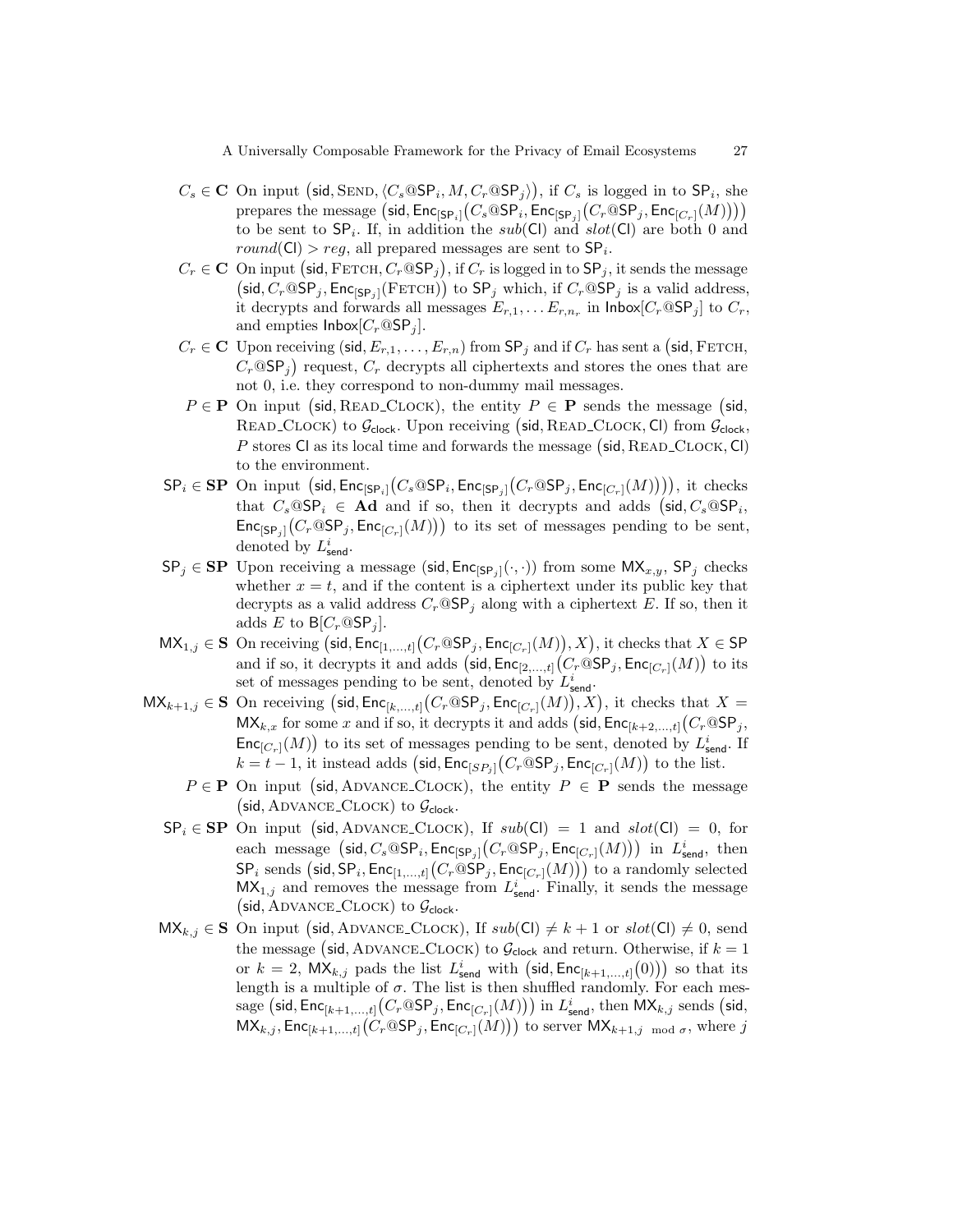is the message's position on the list, and removes the message from  $L^i_{\text{send}}$ . Finally, it sends the message (sid, ADVANCE\_CLOCK) to  $\mathcal{G}_{\text{clock}}$ .

- $\mathsf{MX}_{t,j} \in \mathbf{S}$  On input (sid, ADVANCE\_CLOCK), If  $sub(\mathsf{CI}) = t + 1$  and  $slot(\mathsf{CI}) = 0$ , for each message  $\big(\textsf{sid}, \textsf{Enc}_{[\textsf{SP}_j]}(C_r@{\textsf{SP}_j}, \textsf{Enc}_{[C_r]}(M))\big)$  in  $L^i_\mathsf{send}, \textsf{MX}_{t,j}$  forwards it to  $\mathsf{SP}_j$ . Finally it sends the message (sid, ADVANCE\_CLOCK) to  $\mathcal{G}_{\text{clock}}$ .
- $\mathsf{SP}_j \in \mathbf{SP}$  On input (sid, ADVANCE\_CLOCK), If  $sub(\mathsf{CI}) = t + 2$  and  $slot(\mathsf{CI}) = 0$ , it moves the contents of every buffer  $B[C_r@SP_i]$  to the corresponding inbox  $\textsf{Infoox}[C_r \text{@SP}_j]$ . Finally it sends the message (sid, ADVANCE\_CLOCK) to  $\mathcal{G}_{\textsf{clock}}$ .

**Efficiency & Delivery times.** The overhead of the padding is an  $O\left(\frac{\sigma^2}{m}\right)$  $\left(\frac{\sigma^2}{m}\right)$ multiplicative increase in the messages sent, where  $m$  is the number of messages sent, which we expect to be low for typical use cases. Disregarding padding messages, the cost to deliver a single email, is  $3 + t$  messages compared to 3 in the insecure case (sender to  $SP_s$  to  $SP_r$  to receiver) or  $1 + s \cdot n$  for the "golden standard" solution of Section [5.](#page-18-0) While in principle this is identical to a cascade (i.e. single server per stratum) solution, in practice a parallel mix requires a larger t value. The load per mix server is  $\frac{m}{\sigma}$  messages, compared to m in a cascade.

The encryption overhead depends on the specifics of the cryptosystem. While naive encryption might cause an exponential blow-up, solutions based on hybrid encryption, or onioning solutions such as Sphinx can reduce the overhead to a small linear factor. Delivery latency is also directly proportional to the length of the mixnet. We note that latency can be significantly reduced by pipelining (i.e. allowing messages to be sent at the end of every subround rather than at the end of the first round only), but we opt to describe the base version for clarity.

Privacy. Here, we will show that the system described above is secure under the weak anonymity definition and leakage function  $\mathsf{Leak}_{\mathsf{w}.\mathsf{anon}}(\mathsf{ptr}, H)$ , defined in Eq. [\(9\)](#page-16-0). For convenience, we will assume that one timeslot maps to one round.

**Theorem 2.** Let  $PKE = (KeyGen, Enc, Dec)$  be a PKE scheme that achieves m-IND-CPA security with error  $\epsilon_E(\lambda)$ . Then, the parallel mix email ecosystem of Section [6](#page-25-0) over PKE and  $\mathcal{G}_{clock}$ ,  $\mathcal{F}_{auth}^{\Delta_{net}}$ , using t strata of  $\sigma$  servers to deliver m  $\emph{messages achieves computational} \ m^{1-\lfloor \frac{t-1}{2} \rfloor \frac{1}{4}} 4^{\lfloor \frac{t-1}{2} \rfloor \frac{1}{2}} \log m^{\lfloor \frac{t-1}{2} \rfloor \frac{1}{4}} + 2 |\mathbf{P}| \epsilon_E \text{-} \emph{pivacy}$ for message delay  $\Delta_{\text{net}}$  with respect to the weak anonymity leakage function defined below

Leak<sub>w.anon</sub>(ptr,  $H$ ) :=  $\left\{ \begin{array}{ll} ([\mathbb{S}_{\sf ptr}]][H], [\mathbb{R}_{\sf ptr}]][H], \mathbf{F}_{\sf ptr}[H], {\sf Act}_{\sf ptr}[H]), & \text{if } {\sf End}({\sf ptr},H) = 1 \ (\mathbb{S}_{\sf pt} \parallel \mathbb{I} \parallel \mathbf{F}_{\sf pt}[H], {\sf Act} \parallel [H]) & \text{otherwise} \end{array} \right.$  $([\mathbf{S}_{\text{ptr}}][H], \mathbf{F}_{\text{ptr}}[H], \text{Act}_{\text{ptr}}[H]),$  otherwise

Proof. We begin by describing the simulator, Sim. The handling of messages to , timing, message delays and initialization are identical to those in Theorem [1.](#page-21-0) We note that the adversary's decisions with regard to delays are irrelevant: all externally observable operations are timed to succeed even if all preceding messages are maximally delayed. In addition the simulator stores an internal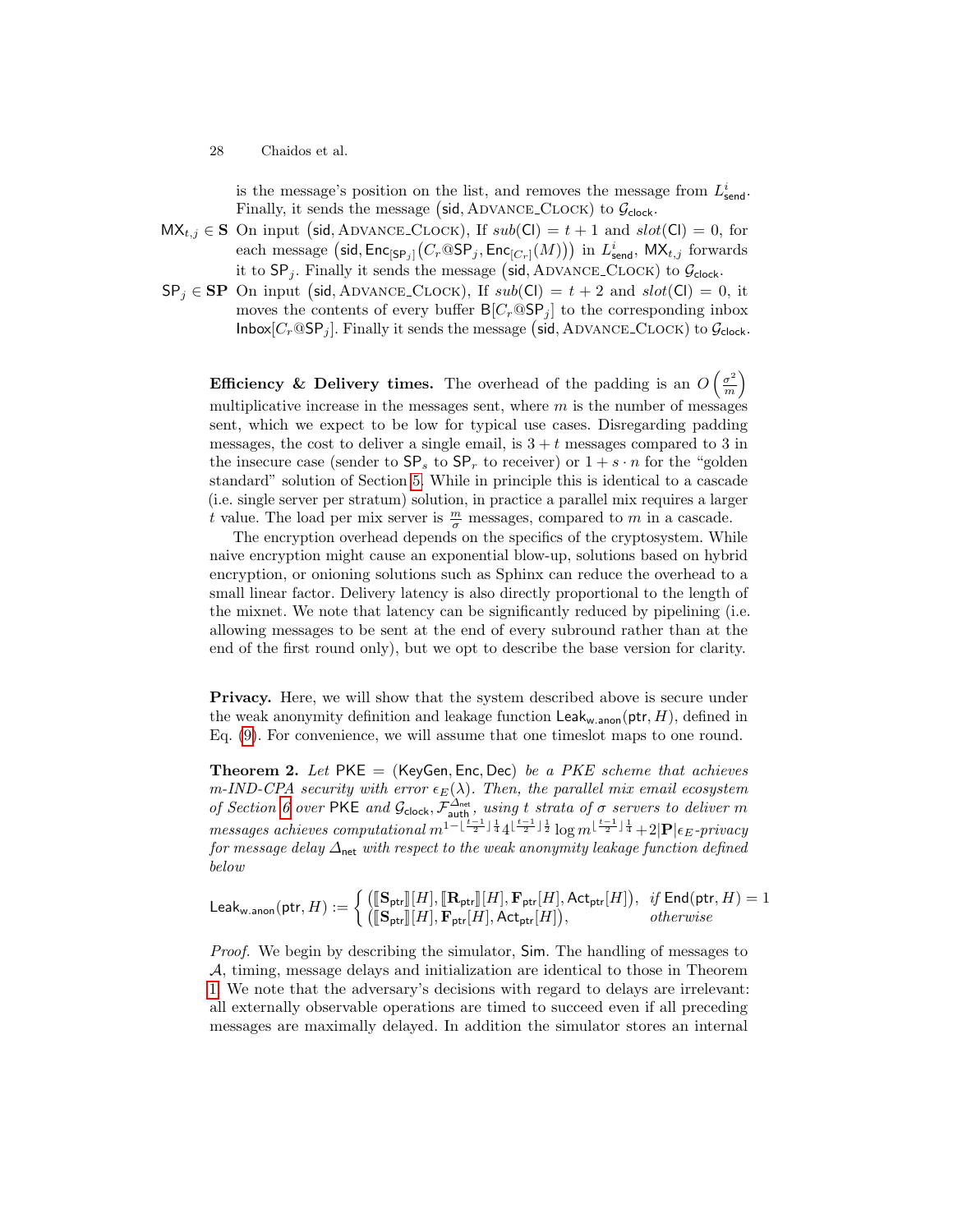tally of the sender multiset initialized as  $S = \{ \emptyset, \emptyset, \emptyset \}$ , and pending send pointers P initialized to  $\emptyset$ .

We now describe how Sim handles the different kinds of leakage it may receive.

- $\ {\rm Upon\ receiving\ (sid,ptr,({\rm REGISTER},C_\ell@{\sf SP}_i))\ from\ } {\cal F}^{{\sf Leak}_{w.\textsf{anon}},\Delta_{\sf net}}_{\sf priv}({\bf C},{\bf SP},{\bf Ad}),$ Sim runs the registration protocol between  $C_{\ell}$  and  $SP_i$  exactly as in the description of  $\mathbb{E}_{\text{comp}}$ , also setting  $C_{\ell}$  as active. Then, it sends the message (sid, ALLOW\_EXEC, ptr) to  $\mathcal{F}_{\text{priv}}^{\text{Leak}_{w. \text{anon}}, \Delta_{\text{net}}}(\mathbf{C}, \mathbf{SP}, \mathbf{Ad}).$
- When Sim receives leakage  $([\mathbf{S}_{\text{ptr}}][H], \mathbf{F}_{\text{ptr}}[H], \mathsf{Act}_{\text{ptr}}[H])$ , it compares it with its stored list S. If it differs in the first component, then a gliont with its stored list  $S$ . If it differs in the first component, then a client  $C_l = \mathbb{S}_{\text{ptr}}[H] \setminus S_1$  is attempting to send a message. First, the simulator will check if the client is registered, and if so, sends a dummy message (sid, CHANNEL,  $\mathsf{Enc}_{\{SP_i\}}(0), \mathsf{SP}_i$ ) to the simulated  $\mathcal{F}^{\Delta_{\mathsf{net}}}_{\mathsf{auth}}$ , and updates  $S_1$ , while also adding the handle ptr to P. Otherwise, it simply replies (sid, ALLOW\_EXEC, ptr).

If the leakage differs in the second component, then a client  $C_l = \mathbf{F}_{\text{ptr}}[H]\backslash S_2$  is attempting to fetch her messages. First, the simulator will check if the client is registered, and if so, sends a dummy message  $M = (sid, CHANNEL, Enc_{[SP_i]}(0),$  $SP_i$ ) to the simulated  $\mathcal{F}_{\text{auth}}^{\Delta_{\text{net}}}$ , and updates  $S_2$ , while also keeping record of  $M$ , ptr. Whenever the message delivery of  $M$  is allowed, either by  $A$  or automatically when  $\Delta_{\text{net}}$  delay has passed, Sim allows execution of ptr by sending (sid, ALLOW\_EXEC, ptr). Otherwise, it simply replies (sid, ALLOW\_EXEC, ptr). If the leakage differs in the third component, then a client  $C_l = \mathsf{Act}_{\mathsf{ptr}}[H] \triangle S_3$ is attempting to register, login or logout. This is handled as in the simulator of Theorem [1.](#page-21-0)

- When a client  $C_l$  registers at  $\mathsf{SP}_j$  the simulator will receive (sid, ptr, (REGISTER,  $C_{\ell}$ <sup>(a</sup>SP<sub>i</sub>)). Sim records this, and simulates the rest of the registration protocol. Then, it sends (sid, ALLOW\_EXEC, ptr) to  $\mathcal{F}^{\mathsf{Leak}_{\mathsf{w}.\mathsf{anon}},\Delta_{\mathsf{net}}}(\mathbf{C},\mathbf{SP},\mathbf{Ad}).$ 

– When the timeslot advances, Sim receives leakage  $([\mathbf{S}_{\text{ptr}}][H], [\mathbf{R}_{\text{ptr}}][H], \mathbf{F}_{\text{ptr}}[H],$ <br>Act.  $[[H]]$ , If the receiver multiset is non-empty, the simulator stans hath  $\mathsf{Act}_{\mathsf{ptr}}[H]$ . If the receiver multiset is non-empty, the simulator stores both multisets (potentially overriding their previous values). Note that this only happens during timeslot 0 of subround 0. If  $slot(C) = 0$  then the simulator needs to simulate the corresponding subround  $sub(C)$ .

- For subround 0, the simulator looks at  $[\mathbf{S}_{\text{ptr}}][H]$  to determine the number of messages originating from each SP. The messages,  $(\text{sid}, \text{SP}_i,$  $Enc_{[1,...,t]}(0)$  are each sent to a uniformly randomly selected first stratum server via the simulated  $\mathcal{F}^{\Delta_{\text{net}}}_{\text{auth}}$ . The simulator then notes the messages stored in each server  $MX_{1,i}$ .
- ∙ For subrounds 1 to t-1, the simulator knows the messages stored in each server and is able to simply follow the protocol (including padding) by processing the messages and routing them through the simulated  $\mathcal{F}^{\Delta_{\text{net}}}_{\text{auth}}$ .
- For subround t, the simulator replaces  $\|\mathbf{R}_{\text{ptr}}\| [H] \|$  randomly selected messages in  $M_{t}$  with  $[\mathbf{R}_{\text{ptr}}][H]$  and sends dummy messages to the corresponding SPs following the protocol. At the same time, it allows execution of all pending sends in  $P$ , and resets it to empty.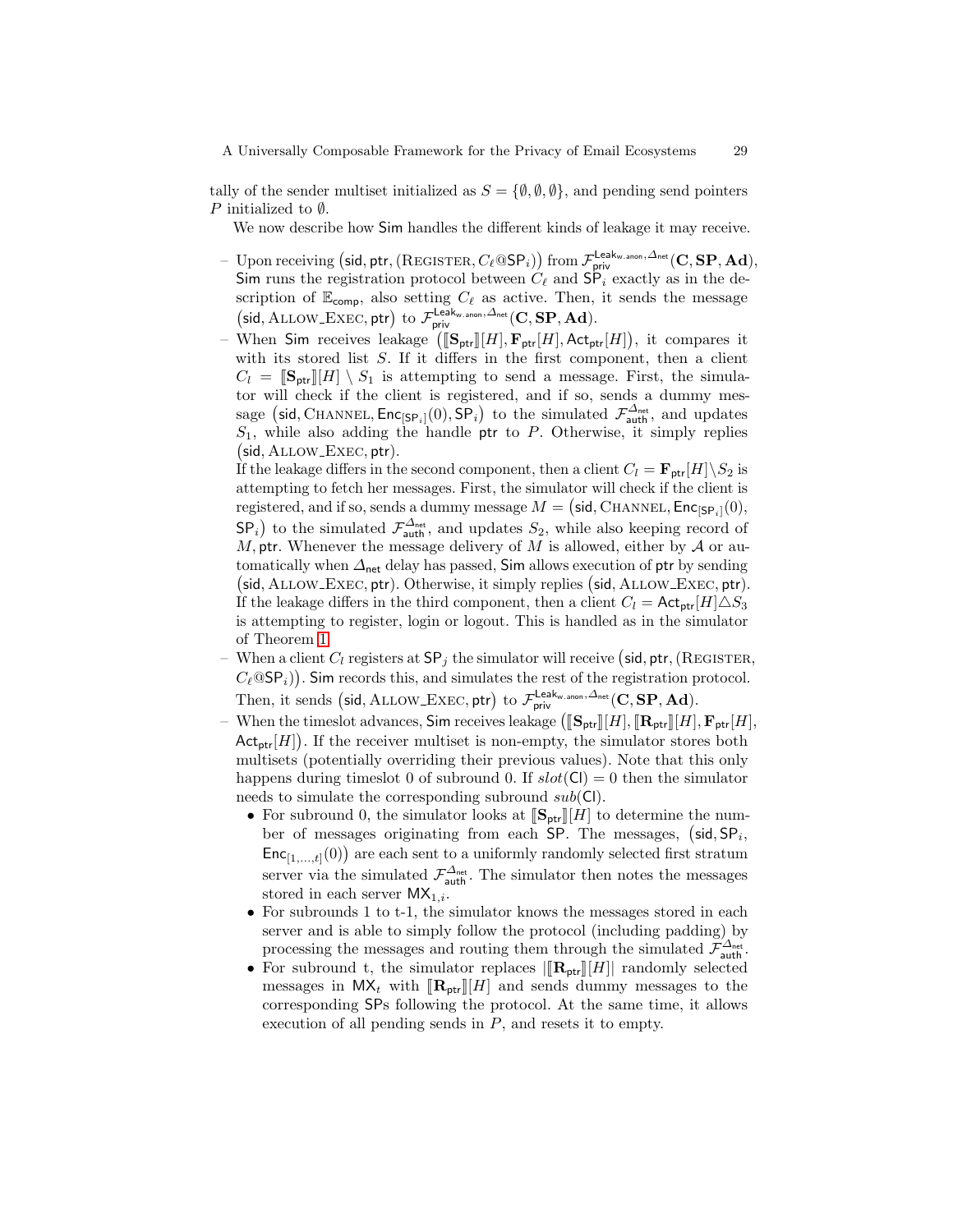For the next part, we will use a series of  $|\mathbf{P}| + 1$  hybrid games,  $H_0$  to  $H_{|\mathbf{P}|}$ .  $H_0$  represents a real execution of the protocol.  $H_i$ , for  $i \in \{1, |\mathbf{P}|\}$  is identical to  $H_{i-1}$  but includes a challenger who embeds an m-IND-CPA challenge in the messages addressed to the *i*-th party, and encrypts only zeroes for parties  $j > i$ . For this, we order the parties so that the stratum order is reversed (i.e servers in the last stratum appear first). It also internally labels dummy ciphertexts with their corresponding message and uses the labels when the challenge and dummy messages are supposed to be decrypted. We note here, that the challenger in  $H_i$  cannot be used to instantiate a simulator as it requires full knowledge of the messages and metadata in addition to the specified leakage.

By the m-IND-CPA security of the encryption scheme, games  $H_i, H_{i-1}$  are computationally indistinguishable, as they only differ in the contents of ciphertexts addressed to party  $i$ .

The only difference between  $H_{|\mathbf{P}|}$  and the simulation is that  $H_{|\mathbf{P}|}$  is able to shuffle the messages that would pass through each server (using the labels and side input), whereas the simulation routes zeroed out messages throughout the network, and decides randomly which server a received message will be delivered from.

To complete the proof, we use Theorem [3](#page-31-0) (based on [\[20\]](#page-33-19)) which shows that for large t the distribution of messages in game  $H_p$  is statistically indistinguishable from that of the simulation. Accounting for the computational security of Enc, we obtain that  $H_0$  is computationally indistinguishable to the (efficient) simulator.

The adversary's advantage in distinguishing between games  $H_i$  and  $H_{i+1}$  is  $2\epsilon_E$ , so the total advantage is bounded by  $2|\mathbf{P}|\epsilon_E$ . The adversaries advantage in distinguishing  $H_p$  from the simulation is bounded by the statistical difference between the two distributions, which is bounded by  $N^{1-\lfloor \frac{t-1}{2} \rfloor \frac{1}{4}} 4^{\lfloor \frac{t-1}{2} \rfloor \frac{1}{2}} \log N^{\lfloor \frac{t-1}{2} \rfloor \frac{1}{4}}$ . Thus the total advantage is bounded by  $N^{1-\lfloor \frac{t-1}{2} \rfloor \frac{1}{4}} 4^{\lfloor \frac{t-1}{2} \rfloor \frac{1}{2}} \log N^{\lfloor \frac{t-1}{2} \rfloor \frac{1}{4}} + 2|\mathbf{P}| \epsilon_E$ . ⊓⊔

## <span id="page-30-0"></span>7 The Combinatorics of Parallel Mixing

Many of the works analysing parallel mixing investigate the probability distribution of a single message traversing the network. This is satisfactory for some definitions of anonymity but not for our modelling of a global adversary under universal composability. In our model, the environment determines the sender and receiver of each message, so it is not sufficient to argue that any one message is successfully shuffled (i.e has a uniformly random exit point from the network).

To illustrate, assume messages are represented by a deck of  $n$  playing cards, and further assume that our mixnet operates by simply "cutting" the deck once, in secret (i.e choosing  $k \in \{0..n-1\}$ , and placing the first k cards at the bottom of the deck in their original order). It is trivial to simulate drawing a single card from a deck shuffled this way, by sampling a random card. However, once a card has been drawn, subsequent draws are determined by the initial order. The environment knows the initial order because it set it, but the simulator does not, and the simulation fails.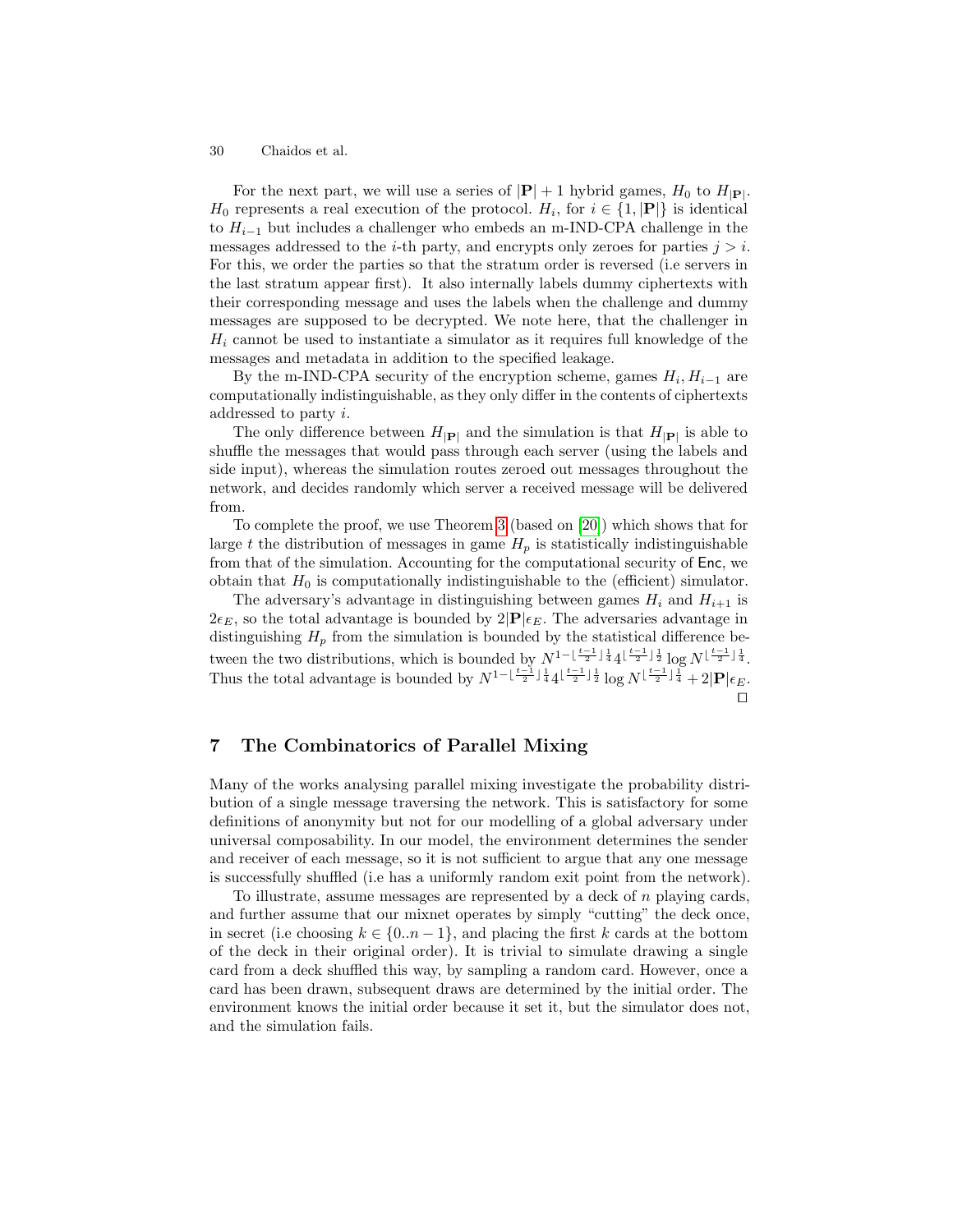Our approach will be to show that parallel mixing after a number of rounds produces a random permutation on the list of input messages, thus allowing the simulator to produce the list of output messages by sampling a random permutation of the recipients, independent of the senders (which is crucial as it does not know the relation between the two).

We will model parallel mixing as a generalisation of the square lattice shuffle of Håstad [\[20\]](#page-33-19). In a square lattice shuffle,  $n = m^2$  cards are arranged in an  $m \times m$  matrix, and shuffled as follows: in odd rounds each row is shuffled by an independently uniformly random sampled permutation. In even rounds, the same happens to columns. It is simple to check that  $t$  iterations of this process map directly to a *t*-stratum parallel mix with  $m$  servers per stratum, each with capacity  $m:$  we label odd strata as "rows" and even strata as "columns", where the  $i$ -th server corresponds to the  $i$ -th row (column). The mapping is then completed by noting the result of an odd round is that each row randomly contributes one of its elements to each column, and vice-versa for even rounds.

Thus Håstad's results are applicable to parallel mixing. A second observation is that because parties are assumed honest, we can assign multiple rows or columns to one party without invalidating the bounds. We thus reproduce Theorem 3.6 from [\[20\]](#page-33-19) and explain how it applies in our construction.

<span id="page-31-0"></span>**Theorem 3 (Håstad [\[20\]](#page-33-19), Theorem 3.6).** Let  $\Pi_t$  be the distribution defined by  $t$  iterrations of lattice shuffling on  $m$  objects. Then

$$
\Delta(\Pi_t, U_m) \le O(m^{1 - \left\lfloor \frac{t-1}{2} \right\rfloor \frac{1}{4}} \log m^{\left\lfloor \frac{t-1}{2} \right\rfloor \frac{1}{2}})
$$

Closer examination of the proof, and assuming  $m > 81$  enables us to dismiss the big-O and obtain:

$$
\varDelta(\varPi_t,U_m)\leq m^{1-\lfloor\frac{t-1}{2}\rfloor\frac{1}{4}}1.5^{\lfloor\frac{t-1}{2}\rfloor}\log m^{\lfloor\frac{t-1}{2}\rfloor\frac{1}{2}}
$$

This in turn implies

**Corollary 1.** For  $m > 10^6$ , 31 rounds of lattice shuffling are statistically  $\frac{1}{m}$ close to uniform.

The theorem's proof also gives us insight in the effect of compromised servers in a stratum: as coupling takes place over 3 iterations (or 2 with the assumption that another honest iteration will follow), we must allow that a single compromised stratum essentially shortens our network by 3 strata at the worst case.

#### 7.1 A brief discussion on convergence speed

The bounds stated above describe a parallel mix with many small servers. One would expect the situation to improve when examining fewer, larger servers. In that direction, we expect a generalization of Håstad's result to yield a tighter bound. That would be of value as there are few competing designs for random permutation networks suited to anonymous communication [\[25\]](#page-33-8).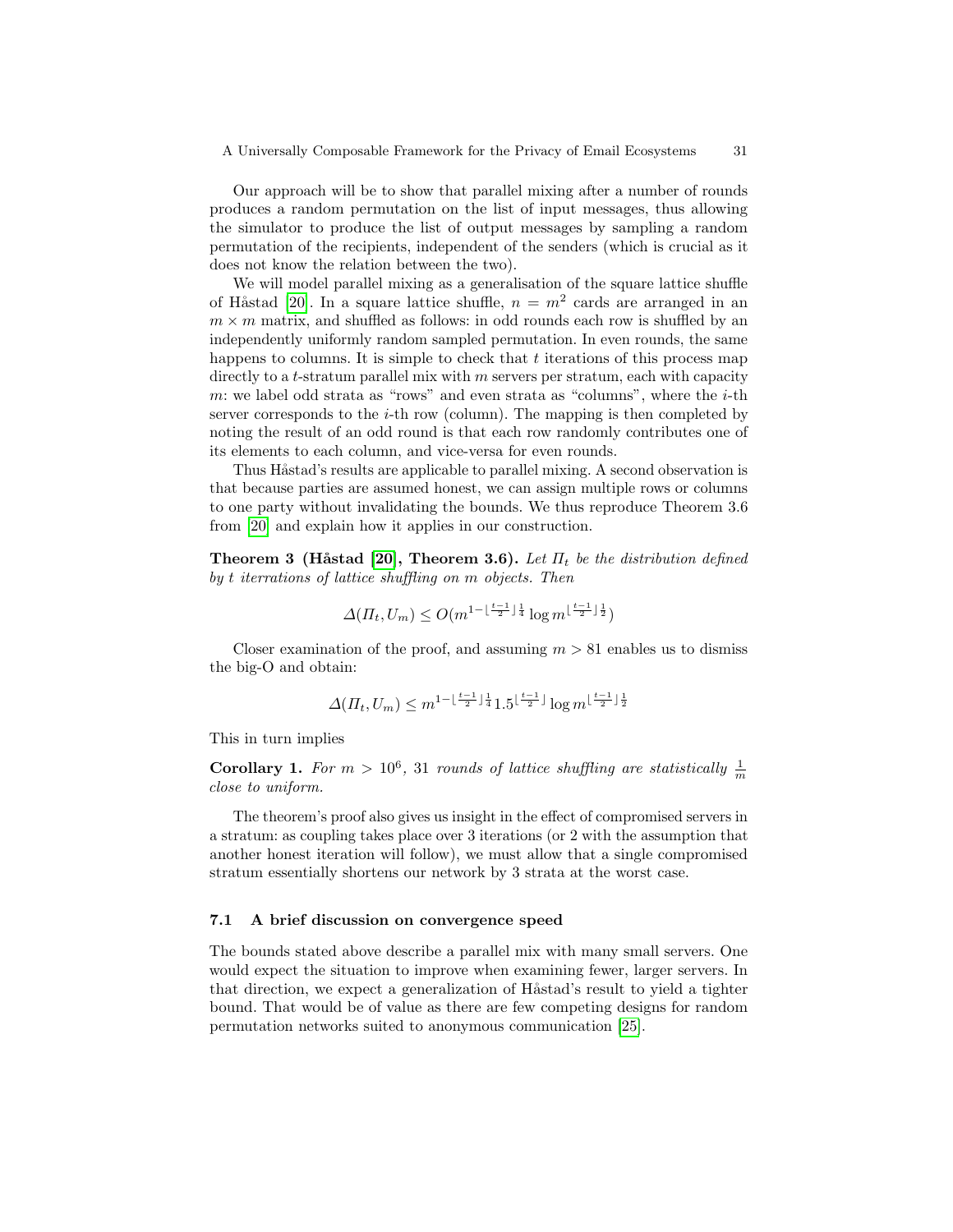The core of Håstad's analysis is about the probability of "coupling" two permutations that start out differing by a single transposition, after 2 rounds of shuffling. A first observation is that with "large" servers, the probability that the transposition lies in one server (and thus the coupling is immediate) becomes significant, improving convergence. A second, is that the probability of a missed coupling is inversely proportional to the number of elements per server which again implies improved convergence. We believe that a bound of  $m^{1-\lfloor\frac{t-1}{2}\rfloor\frac{1}{2}}1.5^{\lfloor\frac{t-1}{2}\rfloor}\log m^{\lfloor\frac{t-1}{2}\rfloor}\frac{\sigma-1}{\sqrt{\sigma}}$  $\lfloor \frac{t-1}{2} \rfloor$  is possible, which would approximately halve the rounds required for the bound to reach  $\frac{1}{m}$ , when  $\sigma$  is small, e.g. 17 rounds for  $\sigma = 4$ ,  $m > 300.000$ . However, we consider the specifics outside the scope of this work, and leave the question of statistical bounds for parallel mixing open for further research.

## References

- <span id="page-32-7"></span>1. Alexopoulos, N., Kiayias, A., Talviste, R., Zacharias, T.: MCMix: Anonymous messaging via secure multiparty computation. In: USENIX (2017)
- <span id="page-32-3"></span>2. Angel, S., Setty, S.: Unobservable communication over fully untrusted infrastructure. In: OSDI (2016)
- <span id="page-32-10"></span>3. Backes, M., Kate, A., Manoharan, P., Meiser, S., Mohammadi, E.: Anoa: A framework for analyzing anonymous communication protocols. In: CSF (2013)
- <span id="page-32-13"></span>4. Badertscher, C., Maurer, U., Tschudi, D., Zikas, V.: Bitcoin as a transaction ledger: A composable treatment. In: CRYPTO (2017)
- <span id="page-32-11"></span>5. Camenisch, J., Lysyanskaya, A.: A formal treatment of onion routing. In: CRYPTO. pp. 169–187. Springer (2005)
- <span id="page-32-8"></span>6. Canetti, R.: Universally composable security: A new paradigm for cryptographic protocols. In: Foundations of Computer Science. IEEE (2001)
- <span id="page-32-12"></span>7. Canetti, R., Dodis, Y., Pass, R., Walfish, S.: Universally composable security with global setup. In: TCC (2007)
- <span id="page-32-1"></span>8. Chaum, D.: The dining cryptographers problem: Unconditional sender and recipient untraceability. Journal of cryptology  $1(1)$ , 65–75 (1988)
- <span id="page-32-4"></span>9. Chaum, D., Das, D., Javani, F., Kate, A., Krasnova, A., de Ruiter, J., Sherman, A.T.: cmix: Mixing with minimal real-time asymmetric cryptographic operations. In: ACNS. pp. 557–578 (2017)
- <span id="page-32-0"></span>10. Chaum, D.L.: Untraceable electronic mail, return addresses, and digital pseudonyms. Communications of the ACM  $24(2)$ , 84–90 (1981)
- <span id="page-32-5"></span>11. Corrigan-Gibbs, H., Boneh, D., Mazières, D.: Riposte: An anonymous messaging system handling millions of users. In: Security and Privacy (2015)
- 12. Corrigan-Gibbs, H., Ford, B.: Dissent: accountable anonymous group messaging. In: CCS. pp. 340–350 (2010)
- <span id="page-32-6"></span>13. Danezis, G., Dingledine, R., Mathewson, N.: Mixminion: Design of a type III anonymous remailer protocol. In: Security and Privacy. pp. 2–15 (2003)
- <span id="page-32-14"></span>14. Danezis, G., Goldberg, I.: Sphinx: A compact and provably secure mix format. In: Security and Privacy (2009)
- <span id="page-32-9"></span>15. Díaz, C., Seys, S., Claessens, J., Preneel, B.: Towards measuring anonymity. In: PETS (2002)
- <span id="page-32-2"></span>16. Dingledine, R., Mathewson, N., Syverson, P.: Tor: The second-generation onion router. Tech. rep., DTIC Document (2004)